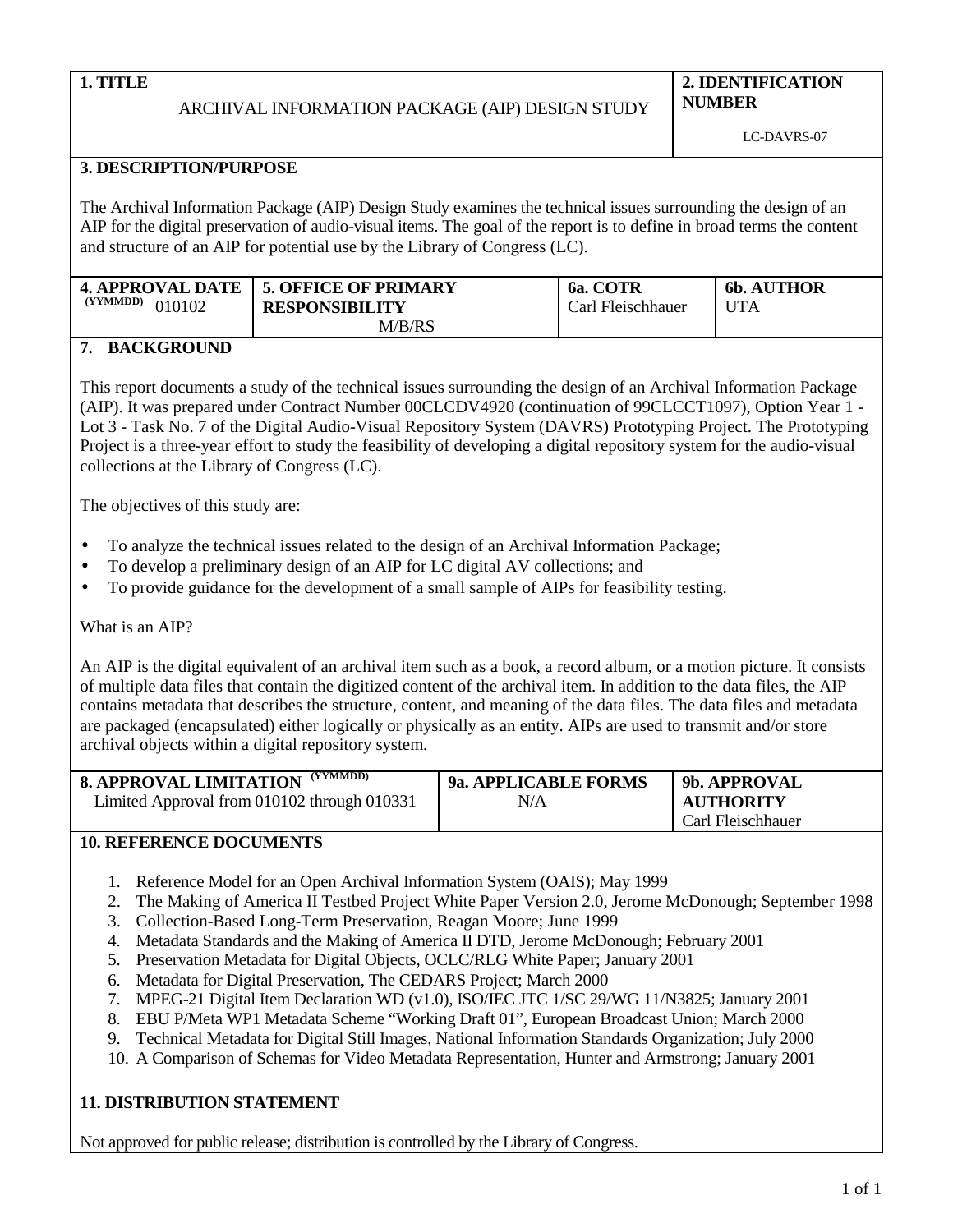# **Library of Congress**

*Archival Information Package (AIP)* 

**Design Study LC-DAVRS-07**  Final Draft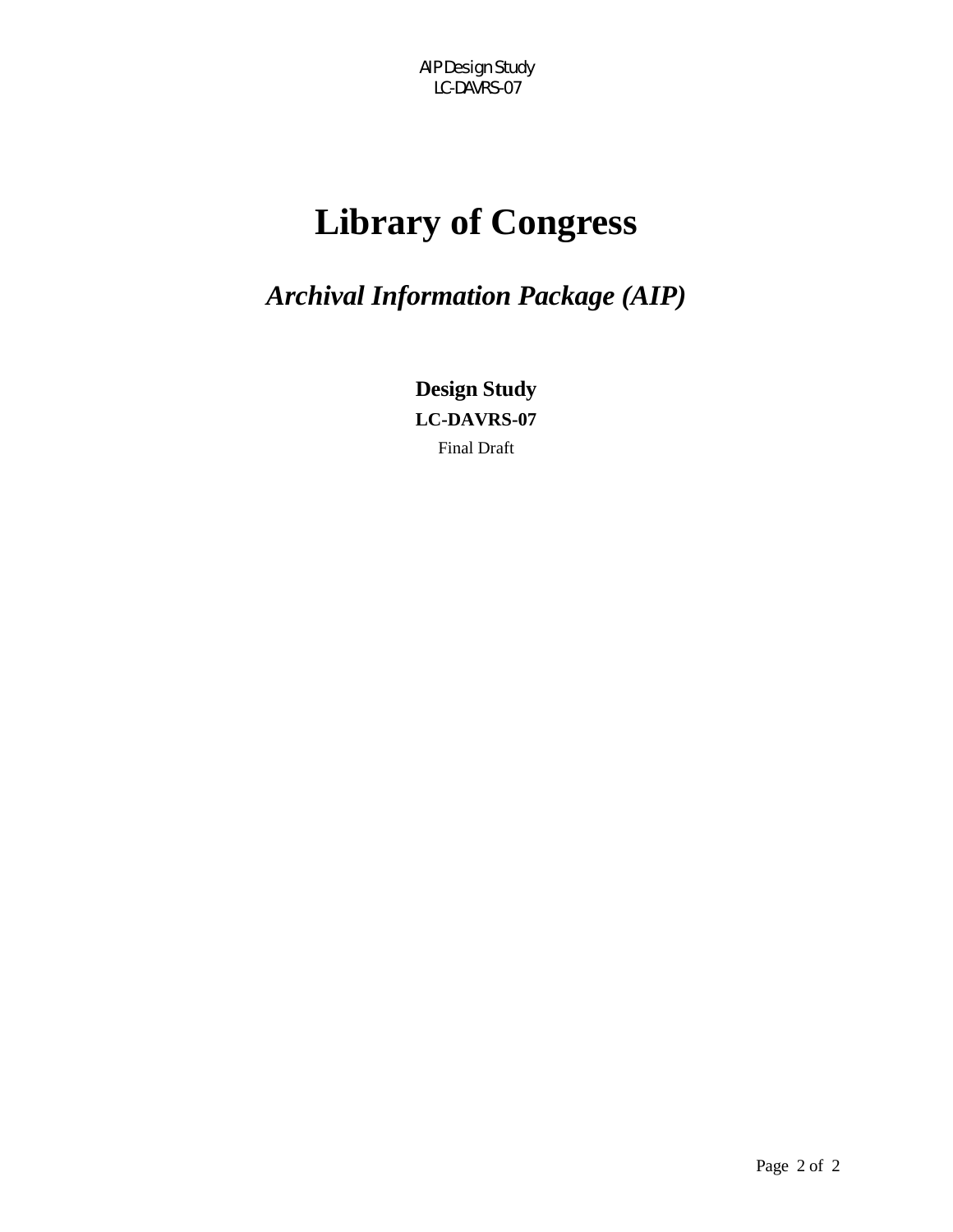#### **Acknowledgements**

This study was conducted in collaboration with LC staff. The author wishes to acknowledge the contributions and assistance of the following individuals:

Martha Anderson, National Digital Library Program Caroline Arms, National Digital Library Program and Information Technology Services Ardie Bausenbach, Automation Planning and Liaison Office, Library Services Dwight Beeson, Information Technology Services Morgan Cundiff, Network Development and MARC Standards Office, Library Services Gene DeAnna, Motion Picture, Broadcasting, and Recorded Sound Division, Library Services Carl Fleischhauer, National Digital Library Program Barbara Humphrys, Motion Picture, Broadcasting, and Recorded Sound Division, Library Services Jane Mandelbaum, Information Technology Services Ron Murray, Preservation Reformatting Division, Library Services Mark Roosa, Preservation Directorate, Library Services Nancy Seeger, Motion Picture, Broadcasting, and Recorded Sound Division, Library Services Dick Thaxter, Motion Picture, Broadcasting, and Recorded Sound Division, Library Services Barbara Tillett, Electronic Resources and Integrated Library System Program Michael Winters, Information Technology Services

The author is particularly grateful to Carl Fleischhauer, Dick Thaxter, Morgan Cundiff, and Caroline Arms for their many hours of review and editing. Without their support this report could not have been prepared.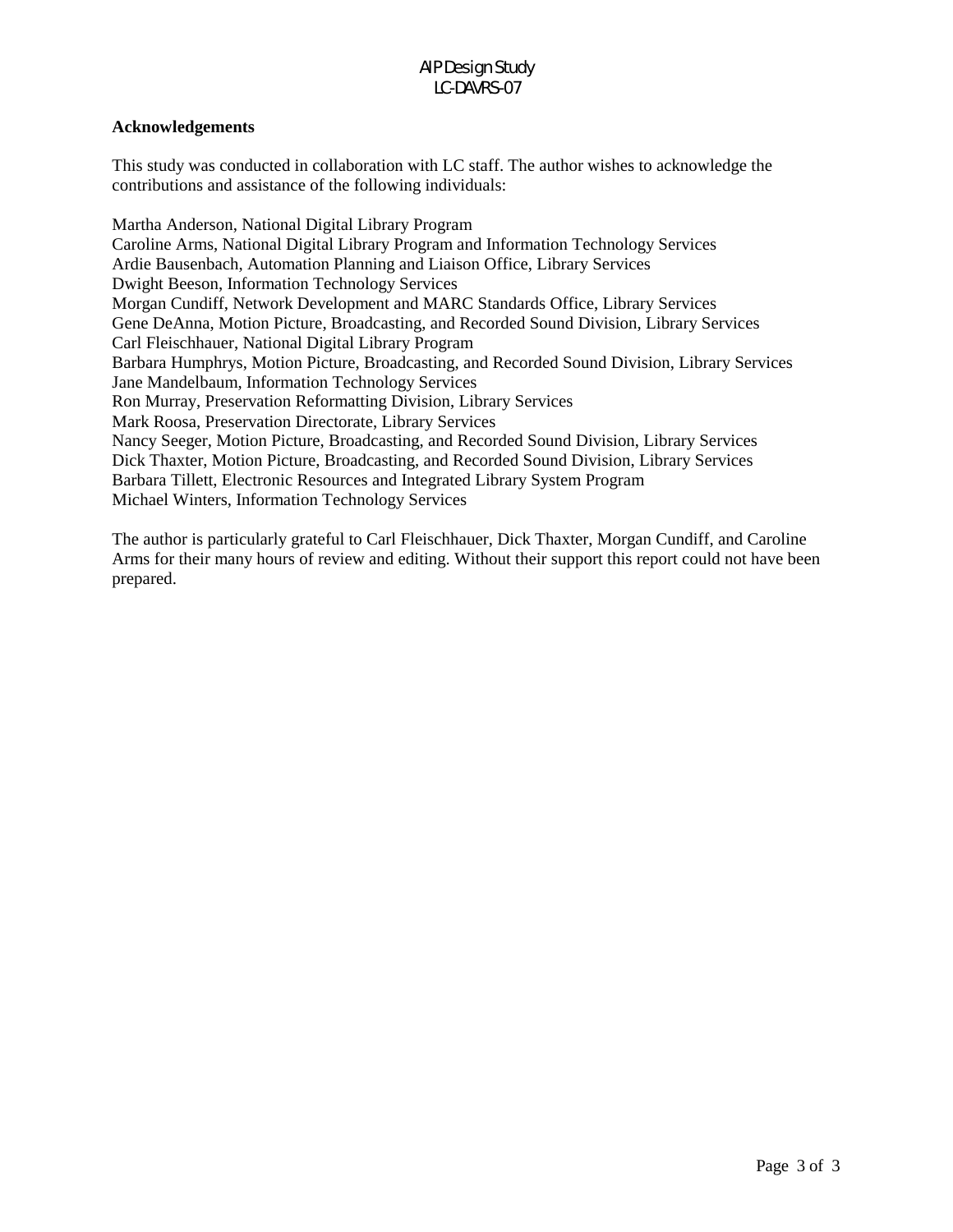# **Table of Contents**

|                                         | 1. Overview and Summary                | Pages $5-10$ |  |
|-----------------------------------------|----------------------------------------|--------------|--|
|                                         | 1.1. Introduction                      |              |  |
|                                         | 1.2. AIP Preliminary Design Summary    |              |  |
|                                         | 2. AIP Component-Level Design          | Pages 11-29  |  |
|                                         | 2.1. Metadata                          |              |  |
|                                         | 2.2. Data                              |              |  |
|                                         | 2.3. Packaging                         |              |  |
|                                         | 3. Analysis and Recommendations        | Pages 30-42  |  |
|                                         | 3.1. Metadata                          |              |  |
|                                         | 3.2. Data                              |              |  |
|                                         | 3.3. Packaging                         |              |  |
|                                         | 3.4. Conclusions and Recommendations   |              |  |
|                                         |                                        |              |  |
|                                         | Appendix A – METS Primary Schema       | Pages 43-51  |  |
| Appendix B – Survey of Related Projects |                                        | Pages 52-58  |  |
| Appendix $C$ – Related Links            | Pages 59-60                            |              |  |
|                                         | Appendix $D - Glossary$<br>Pages 61-70 |              |  |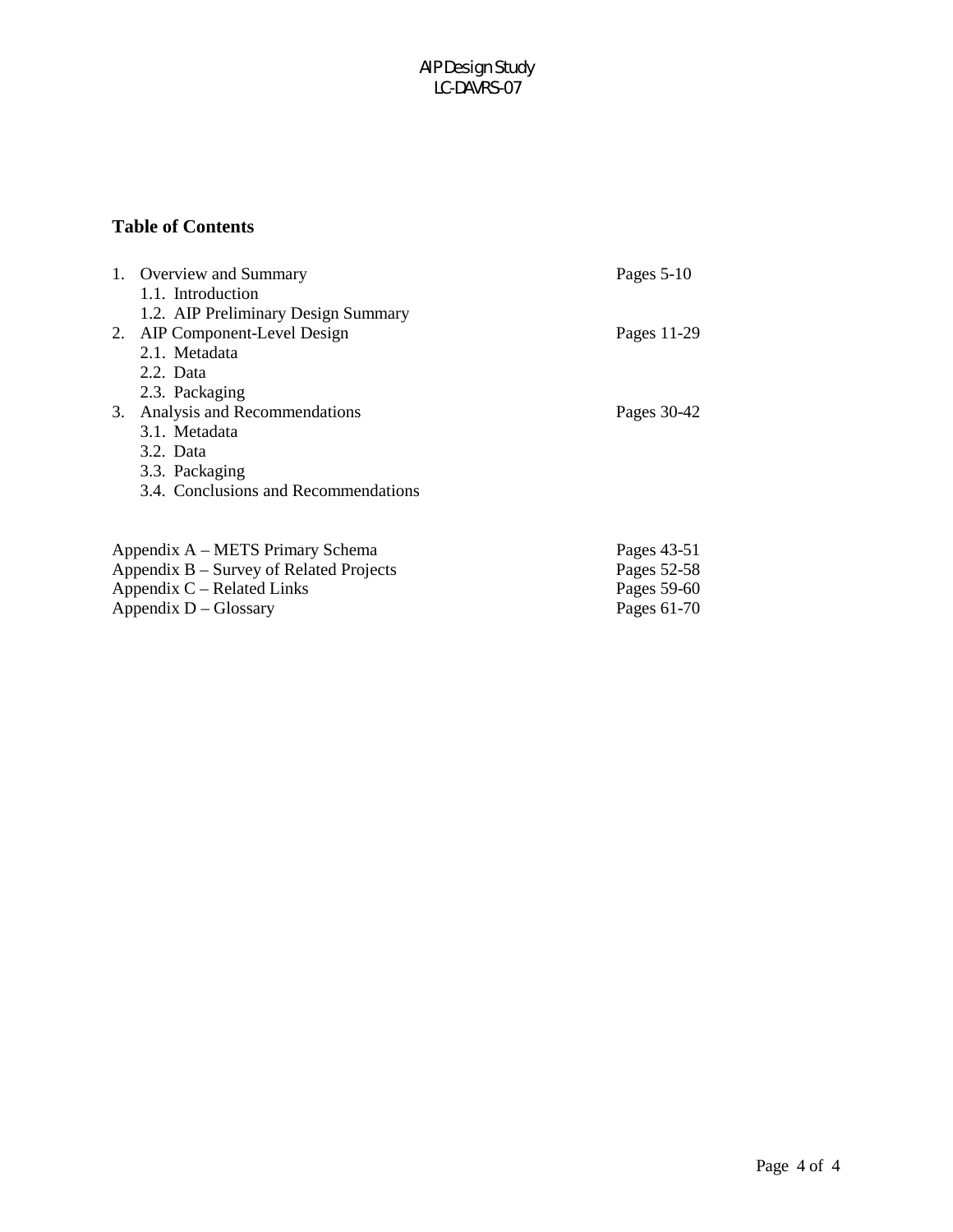#### **Section 1 – Overview and Summary**

#### **1.1 Introduction**

The Library of Congress (LC) is investigating alternatives for preserving selected portions of its audio-visual collections as digital archival objects. This report examines the possibility that these digital archival objects could be instantiated as Archival Information Packages (AIPs). Included in the report is a preliminary design of an AIP. The report was prepared under Library of Congress Contract Order Number 00CLCDV4920 (continuation of 99CLCCT1097).

The goal of the report is to define in broad terms the content and structure of an AIP for potential use by LC. The objectives are:

- analyze the technical issues related to the design of an AIP;
- develop a preliminary design of an AIP for digital audio-visual items; and
- provide guidance for the development of a small sample of AIPs for feasibility testing.

The report is a product of the Digital Audio-Visual Repository System (DAVRS) Prototyping Project. The Prototyping Project is a multi-year research effort to study the feasibility of developing a digital repository capability for audio-visual collections held by the LC. The Prototyping Project embraces the general structure of a digital repository presented in the Open Archival Information System (OAIS) reference model. The Prototyping Project focuses primarily on the OAIS Ingestion and Access subsystems since they will require special features or capabilities to accommodate audio-visual content. Of particular interest is the definition of interfaces between the OAIS subsystems. Since the Library may develop individual digital repository subsystems at different times, interface definition will be especially important for the institution's overall repository design.

*Note: The terminology in the OAIS Reference Model and some of the other sources cited in Appendix B often differs, and the same word may carry different meanings. The OAIS Reference Model definitions tend to be similar to those generally found in the field of computer science whereas other projects may share usage with archival and library science. For example, the term*  collection *has a very specific meaning for archivists that relates to the provenance of, say, a group of manuscripts or photographs. Librarians may use the term* collection *for the entire corpus of books held by an institution or to name, say, a* class *of books that is unified by some intellectual element. This latter use is similar to that of computer scientists, although the computer-relevant characteristics that bind a class differ from those relevant to the librarian. This document generally adheres to OAIS usage, and thus with the field of computer science. In some cases, however, as is the case with the word* collection*, library- or archives-oriented usage has been followed. A glossary is provided as Appendix D.*

The AIP not only plays a critical role in the interfaces between the modules of a digital repository but also represents a holding of the Library of Congress. The content of an AIP would be an asset of the Library that embodies value to its custodians and to society equivalent to the value of a physical book, record album, or motion picture. Just as physical collections must be housed safe from flood, theft, fire, and deterioration due to an adverse environment, Archival Information Packages must be stored and managed in a digital repository in a reliable manner for the long term. Responsibility for preserving this digital content is shared by two administrative units: the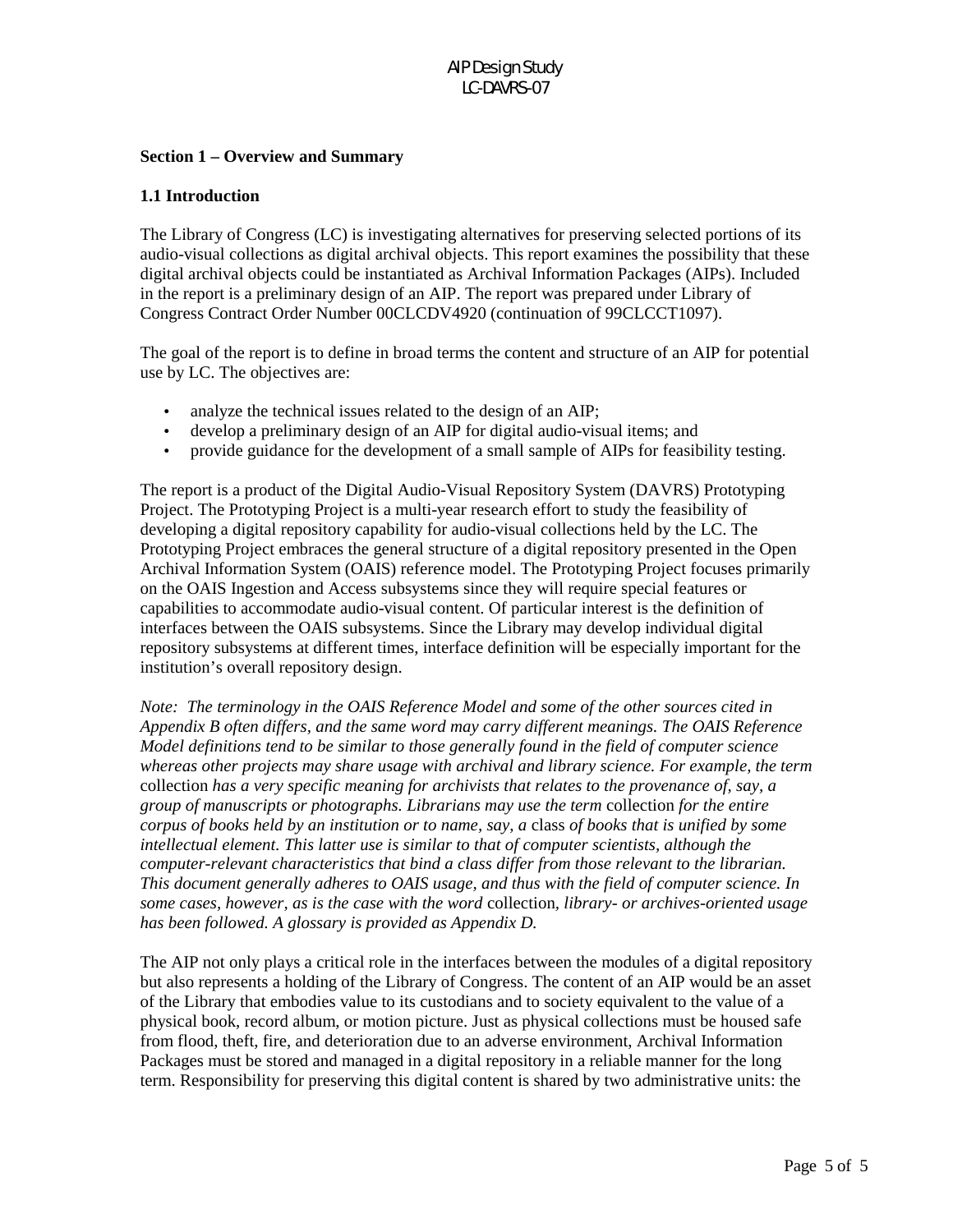curators who are the keepers of the collections and the service providers who operate the systems in which they are preserved.

In parallel with the approach presented by this report, the Prototyping Project is also processing and storing digital content within the Library's computing environment using current storage management techniques. This activity will continue at the same time that the proposals in this document are under discussion and being tested.

An AIP contains both data files (essence bitstreams) and metadata. It is packaged as a single entity for transmission or archival storage. The Prototyping Project planners view the AIP primarily as a transmission and long-term storage format. For access and presentation, an AIP may be de-constructed or otherwise treated to meet the needs of data management and the user community.

The metadata component of the AIP will be embodied in a set of XML schemas being developed as a successor to the Making of America II (MOA2) DTD. This new set of schemas was recently named the Metadata Encoding and Transfer Standard (METS).

The METS developers (including LC participants) see a valuable role for this schema to support the current needs of libraries in object creation and management. This report suggests extending METS to include additional metadata to serve long-term digital preservation.

The METS will be structured as a Primary XML schema, featuring a File Group, a Structural Map, and "placeholders or sockets" for the insertion of Extension Schemas that provide descriptive and administrative information, e.g., schema versions of MARC or Dublin Core, NISO imaging metadata, AES audio metadata, and the like. Since these Extension Schemas are emergent, this report presents early versions of several local Library of Congress schemas proposed for use in interim AIP experiments.

#### **1.2 AIP Preliminary Design Summary**

The proposed AIP preliminary design is based upon the architectural concepts of the OAIS Reference Model and the metadata model specified in the METS. The following sections view the AIP design from four views: physical, logical, structural, and system. Together, they provide an overall understanding of the design of an AIP.

#### **1.2.1 Physical View**

From a physical perspective the AIP consists of three components: metadata, data, and packaging. Each component consists of one or more files. The metadata component consists of XML schemas containing information describing the archival object. The data component consists of all the data files (essence bitstream s) that comprise the archival object. The packaging component encapsulates the metadata and data components, creating a single entity or "selfextracting archive" that is the AIP. Exhibit 1-1 illustrates a physical view of the AIP architecture in its simplest form.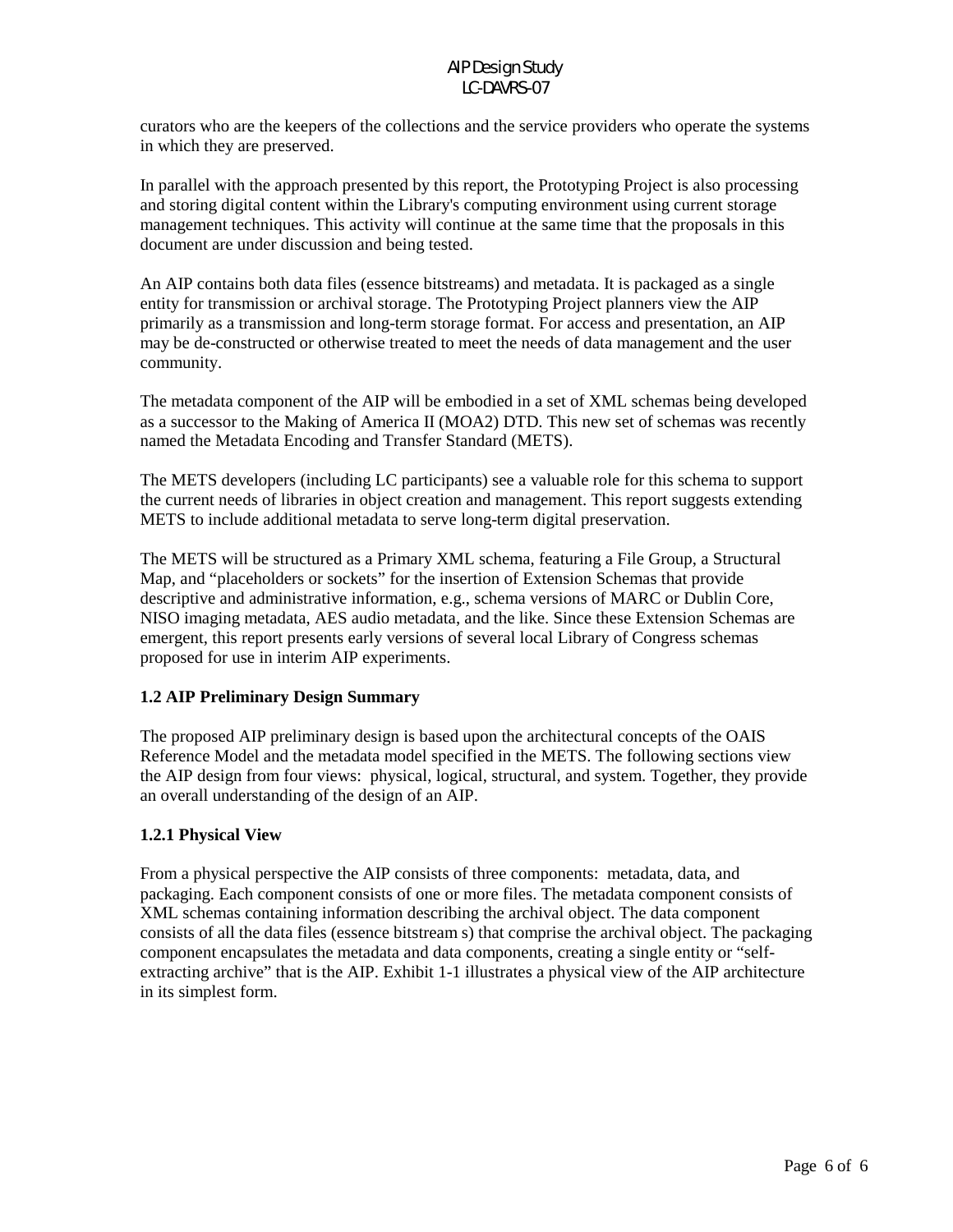

*Exhibit 1-1. AIP Physical View.* 

### **1.2.2 Logical View**

From a logical perspective the AIP is organized and defined by its metadata documented in XML form. The XML conforms (is validated) by one or more XML schemas. Additional sources of metadata can be referenced from within the XML. The logical view illustrated in Exhibit 1-2 provides an overview of the proposed XML schemas and reference structure of the metadata component of an AIP.



*Exhibit 1-2. AIP Logical View.*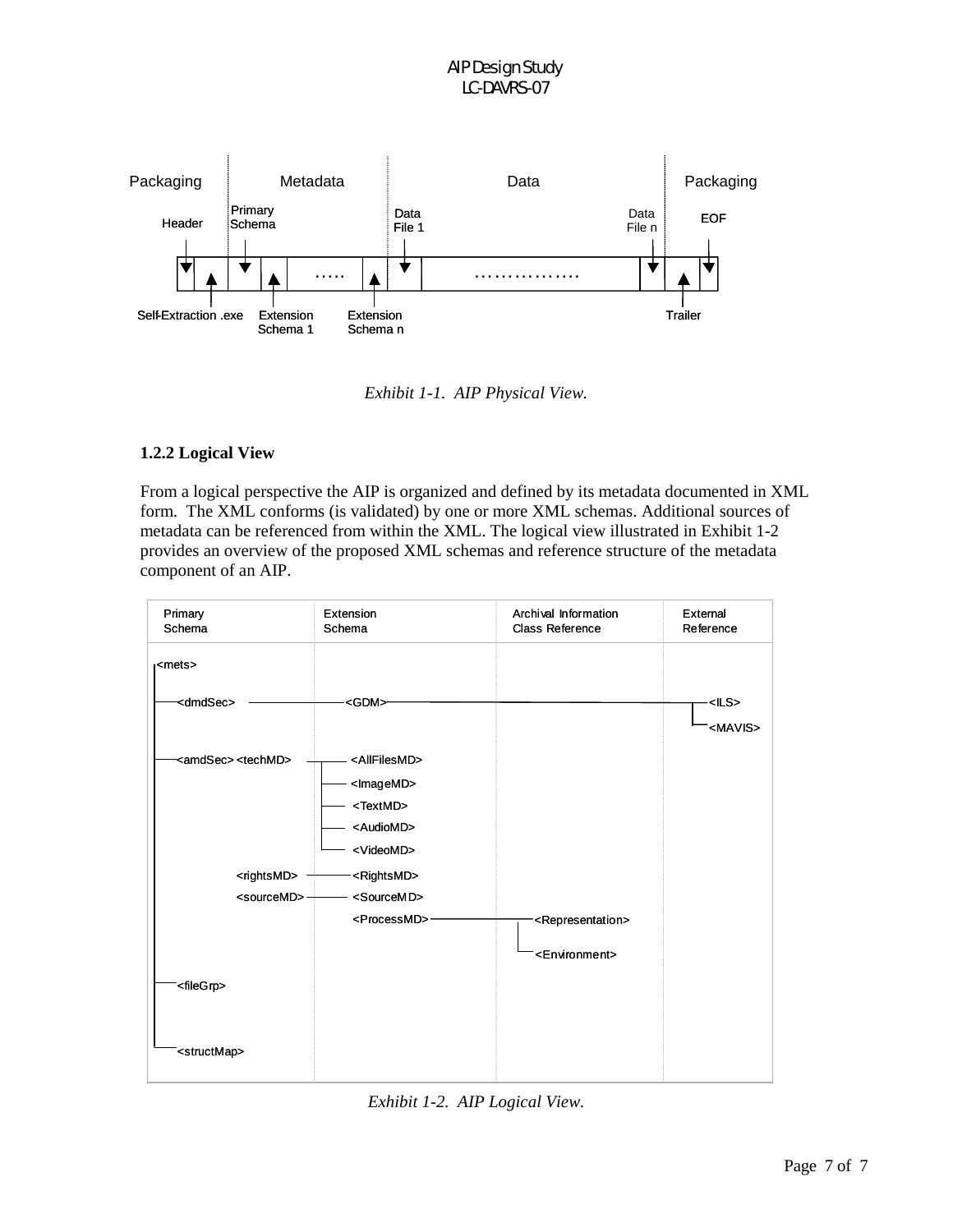#### **1.2.2.1 Primary Schema**

The Primary Schema contains only basic metadata about the archival object and is the most recent version of the emerging Digital Library Federation METS standard. The fundamental purpose of the Primary Schema is to define the structure and categories of metadata required to exchange AIPs with external organizations. Most of the detailed metadata is contained within the Extension Schemas. Appendix A contains a listing of the METS Primary Schema.

#### **1.2.2.2 Extension Schemas**

The Extension Schemas are separate namespace partitions referenced from within the Primary Schema. Extension Schemas contain metadata that is either too detailed, volatile, or parochial to be contained in the Primary Schema. There are nine (9) Extension Schemas currently defined in the AIP metadata model proposed herein: GDM, AllFilesMD, ImageMD, TextMD, AudioMD, VideoMD, RightsMD, SourceMD, and ProcessMD. Listings of the proposed Extension Schemas can be found on the Prototyping Project web site at http://lcweb.loc.gov/rr/mopic/avprot/avlcdocs.html#md.

#### **1.2.2.3 Archival Information Class (AIC) References**

An Archival Information Class (AIC) is a type of AIP that contains metadata pertaining to a class of AIPs. All AIPs that are members of a particular class inherit the metadata of that AIC. The structure of an AIC is identical to that of an AIP. The data files that comprise an AIC contain metadata for a class of AIPs. The use of AICs offers the following advantages:

- the type and amount of information contained in an AIC is discretionary;
- large volumes of metadata can be accommodated easily;
- the information contained in an AIC is preserved in the same archive as its AIPs;
- certain types of metadata for an entire class of AIPs need only be stored once;
- as a new class is created, a new AIC can be added without significant changes to its AIPs.

The proposed AIP metadata model defines two types of AICs: Representation, and Environment.

#### **1.2.2.4 External References**

Systems or files external to a digital repository (such as ILS or MAVIS at LC) can be referenced from within the Primary Schema or the Extension Schemas. External references are useful as links to additional information sources. The most common external reference is to catalog systems or finding aids used in the discovery process.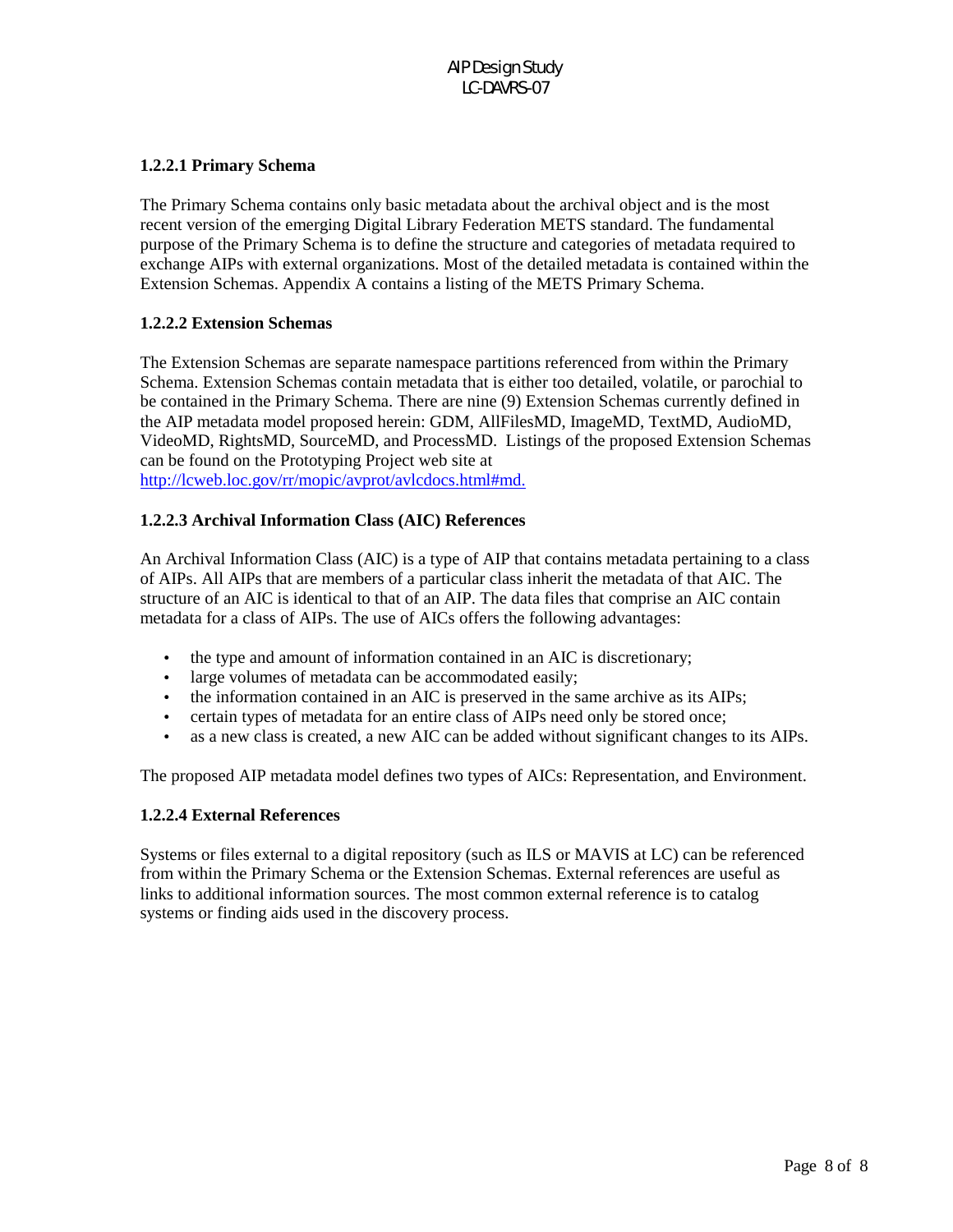### **1.2.3 Structural View**

The structural view describes the navigational perspective of an AIP. It provides one or more maps by which the user can navigate within an archival object. It associates the physical nature of the original source item, from which the archival object was created, with the metadata and data that comprise the AIP. Exhibit 1-3 illustrates an example of a user view of the AIP. The object pictured represents a digital reproduction of a phonodisc album, with digital audio bitstreams representing the sound elements in the original and digital images representing the original printed elements.



*Exhibit 1-3. AIP Structural View.* 

An AIP structural view is most often hierarchical. At the top of the hierarchy is the Primary Node that corresponds to the archival object itself. The Primary Node decomposes into one or more levels of Intermediate Nodes that represent sub-objects of the archival object. The lowest level of decomposition is the Terminal Node, from which there is no further decomposition. The level of decomposition of Intermediate Nodes is unlimited. Frequently, Terminal Nodes will correspond to individual files. However, Terminal Nodes may also be defined at the sub-file level as well. Using this generic hierarchical structure any number of user views can be created. The <structMap> element of the METS Primary Schema defines the structural view of an archival object.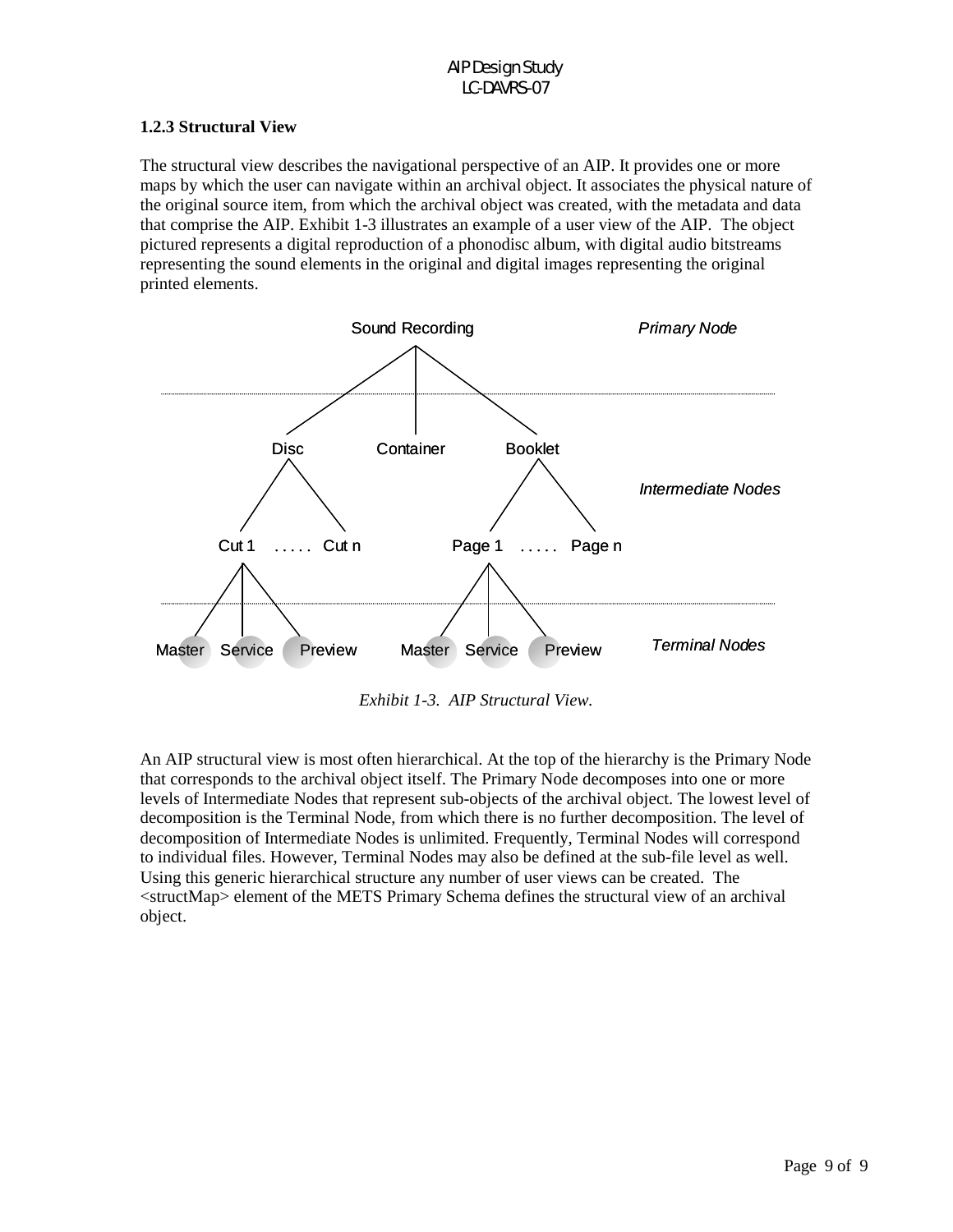# **1.2.4 System View**

The AIP was designed in the context of an open archival information system. However, it should be noted that an intrinsic value of the AIP concept is infrastructure independence. If an AIP is properly formed, it should be able to reside and be rematerialized in a variety of computing environments. Exhibit 1-4 illustrates an example of a system view of an AIP.



*Exhibit 1-4. AIP System View.*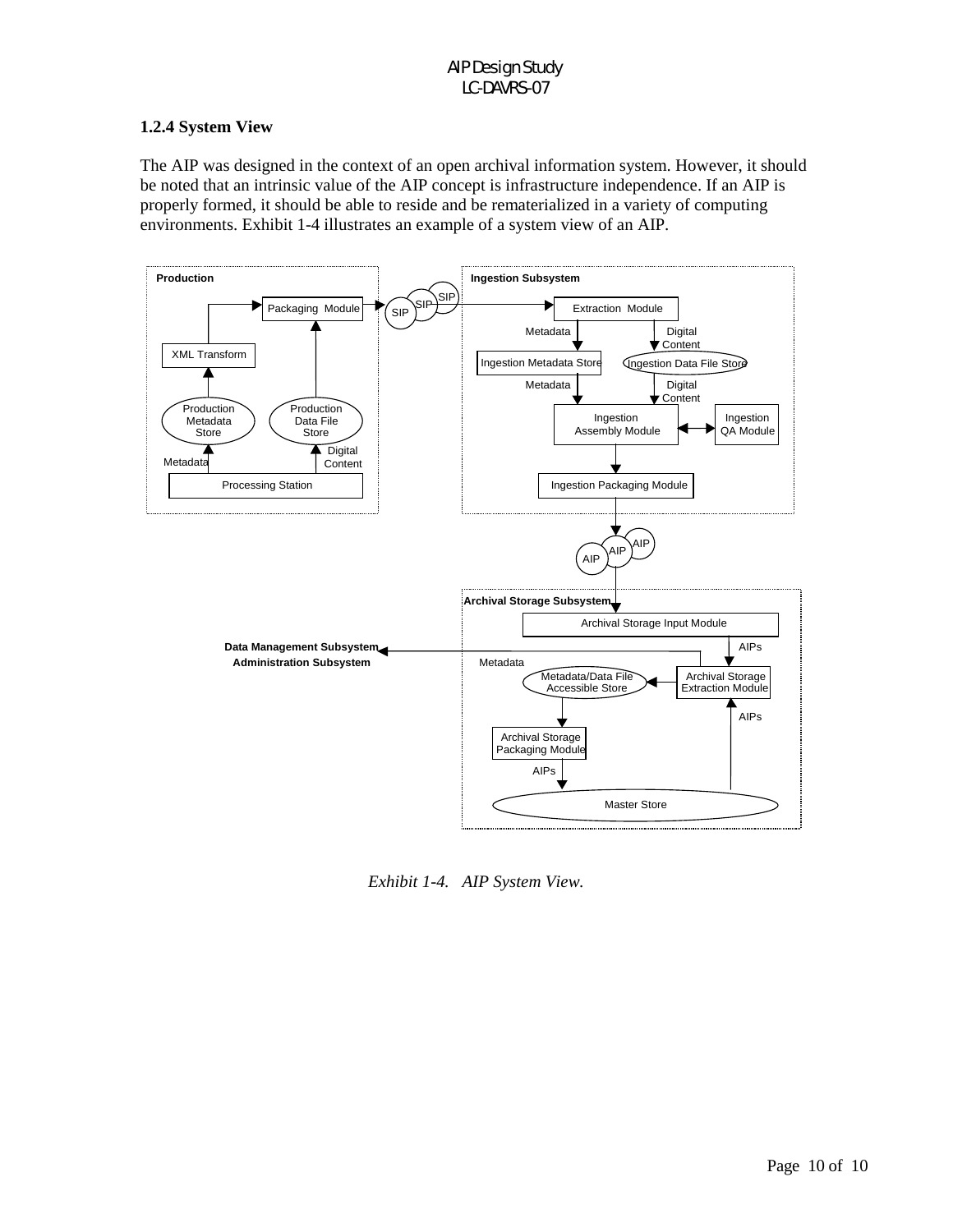# **Section 2 - AIP Component-Level Design**

Section 2 describes the preliminary component-level design of an AIP. It is intended for use as the starting point for the development of a small set of sample AIPs, derived from archival items chosen for use in the Prototyping Project. Section 2.1 describes the metadata component design. Section 2.2 describes the data component design. Section 2.3 describes the packaging component design.

# **2.1 Metadata Component**

As described in Section 1, the metadata component of the AIP is organized as a set of XML schemas consisting of a Primary Schema and multiple Extension Schemas. The METS metadata schemas are currently under construction. The following section proposes a metadata model based on these emerging METS schemas. The metadata is presented graphically in XMLSpy 3.5 design view format. Text views of the Primary and Extension Schemas can be found in Appendix A and at http://lcweb.loc.gov/rr/mopic/avprot/avlcdocs.html#md along with additional information regarding metadata used by the Prototyping Project.

*It should be noted that the specification of metadata standards at the LC is a work in progress based upon changing requirements within the LC and rapidly evolving standards for digital preservation metadata throughout the library community. An attempt was made in this report to incorporate current thinking; however, it is inevitable and desirable that changes will occur in the future.* 

#### **2.1.1 Primary Schema**

The Primary Schema is used to identify the archival object, to define the structure of the archival object, to inventory the files that comprise the archival object, and to reference Extension Schemas that further describe the archival object. The version of the Primary Schema presented in this report was developed by Jerome McDonough of New York University and released to the METS listserve in May 2001. The METS Primary Schema has four major elements: <dmdSec>, <amdSec>, <fileGrp>, and <structMap>. Although final agreement about the type of metadata to be contained in the Primary Schema has not yet been reached, in general <dmdSec> contains descriptive (intellectual) metadata of the type used in discovery,  $\langle$ amdSec $\rangle$  contains administrative metadata needed to manage and preserve the archival object, <fileGrp> contains information about the inventory of files that comprise the archival object, and <structMap> defines the structure of the archival object, primarily from a presentation perspective.

The <dmdSec> and <amdSec> elements are essentially pointers to Extension Schemas. The <fileGrp> and <structMap> elements are more sophisticated versions of templates originally developed at the University of California Berkeley for the Making of America II DTD. Exhibit 2- 1 contains a high-level graphic depiction of the METS Primary Schema.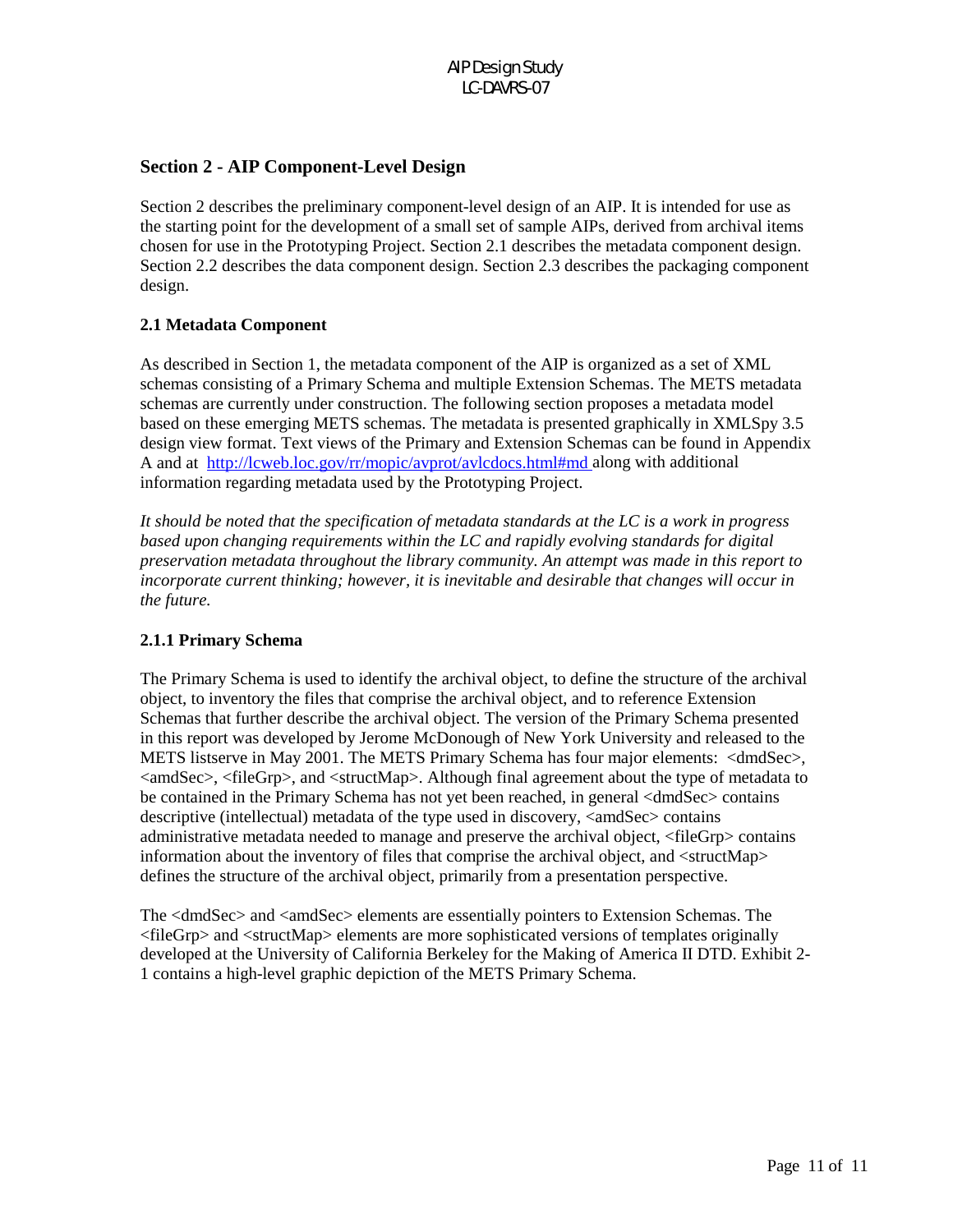

*Exhibit 2-1. METS Primary Schema.*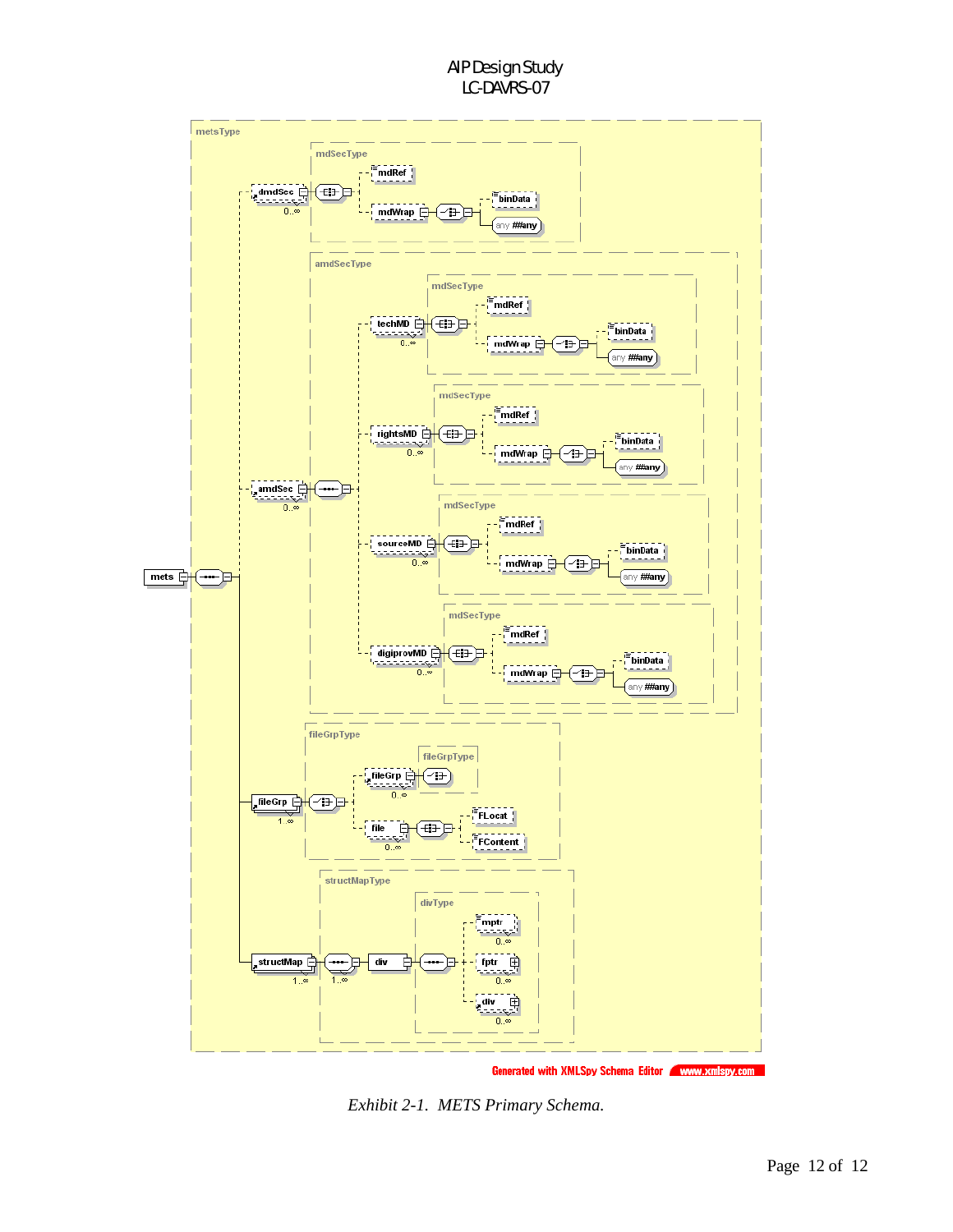The <dmdSec> element references a sub-element called <mdSec> that defines a "placeholder or socket" allowing the Primary Schema to be linked to Extension Schemas or external data sources. This construct provides a powerful tool for the customization of descriptive metadata by individual organizations.

The <amdSec> element defines the administrative metadata for an AIP. The "socket" construct is also applied to each of the sub-elements of  $\langle \text{amdSec}\rangle$  (i.e.  $\langle \text{techMD}\rangle$ ,  $\langle \text{rightMD}\rangle$ , and <sourceMD>). The Extension Schemas for technical, rights, and source metadata will be described later in Section 2.1.2.

The <fileGrp> element is used to define the inventory of files contained in an AIP. Its recursiveness allows files to be grouped for purposes of administration. The <file> element contains sub-elements and attributes that define the location and optionally the content of each file in the AIP.

The <structMap> element is used to define the structural view of an AIP. The METS standard represents the archival object structurally as a series of nested <div> elements, that is, as a hierarchy (e.g., a sound recording, which is composed of discs, container, and booklet, which are composed of cuts or pages, which are represented by audio files or image files, etc.). Every  $\langle$ div $>$  node in the structural map hierarchy may be connected (via  $\langle$ mptr $>$  or  $\langle$ fptr $>$  subelements) to content file(s) that represent that div's portion of the whole document.

# **2.1.2 Extension Schemas**

At the time this document went to press, the Prototyping Project had identified or developed nine (9) Extension Schemas for use in the AIP metadata model as listed below. The GDM Extension Schema was developed by Rick Beaubien at the University of California, Berkeley. The remaining eight (8) Extension Schemas were developed as a task of the Prototyping Project. Listings of the proposed Extension Schemas can be found on the Prototyping Project web site at http://lcweb.loc.gov/rr/mopic/avprot/avlcdocs.html#md.

- GDM
- AllFilesMD
- ImageMD
- TextMD
- AudioMD
- VideoMD
- RightsMD
- SourceMD
- ProcessMD

# **2.1.2.1 GDM Extension Schema**

The GDM Extension Schema contains descriptive metadata about the archival object. The GDM Extension Schema presented below was developed by Rick Beaubien at the University of California, Berkeley. Exhibit 2-2 contains a high-level graphic depiction of the GDM Extension Schema.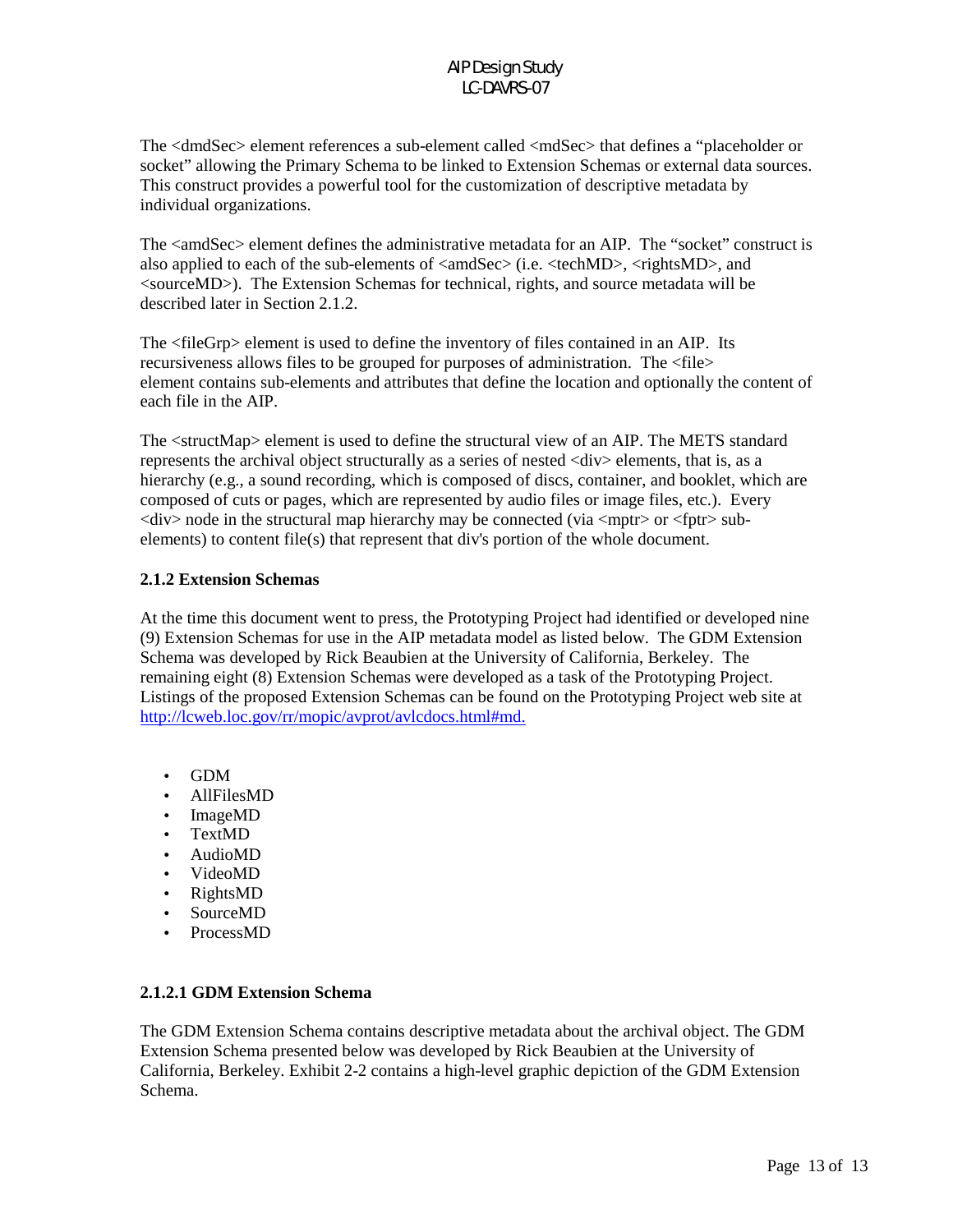

*Exhibit 2-2. GDM Extension Schema.* 

The elements listed in the GDM Extension Schema were derived from the Making of America II Project DTD. The sub-elements and attributes subsidiary to the elements depicted above provide a flexible and varied template for the intellectual description of archival objects at the Primary, Intermediate, and Terminal Node levels. It should be noted however that the GDM Extension Schema is but one of many choices for descriptive metadata templates. Other forms such as Dublin Core could be substituted or one or more customized schemas could be developed.

#### **2.1.2.2 AllFilesMD Extension Schema**

The AllFilesMD Extension Schema defines file properties that are applicable to all digital files and is used to manage and access the files that comprise the AIP. Exhibit 2-3 contains a highlevel graphic depiction of the AllFilesMD Extension Schema and a list of the attributes that comprise the file properties.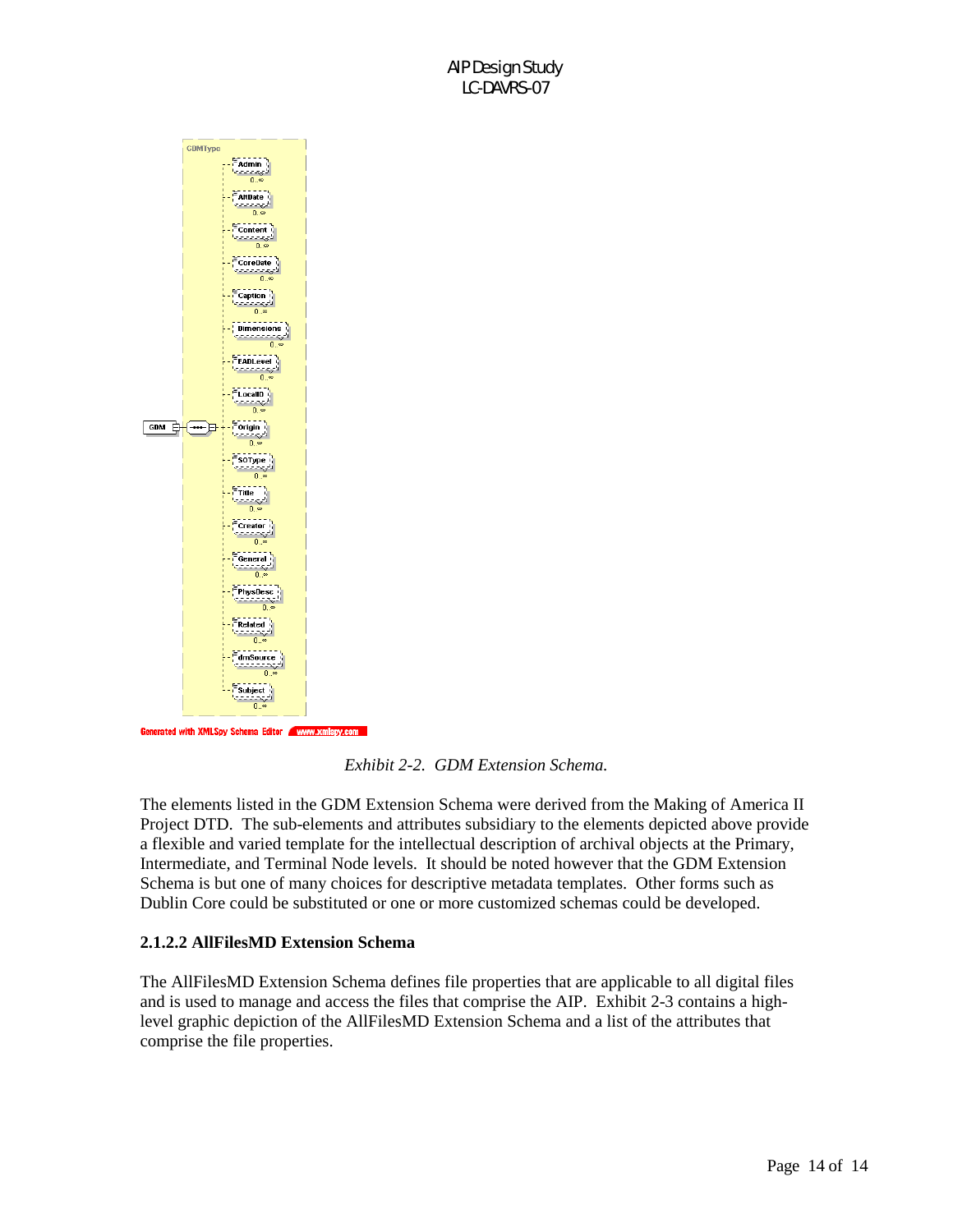

Generated with XMLSpy Schema Editor Www.xmlspy.com

#### **FileProperties**

| <xsd:attribute name="ID" type="xsd:ID" use="optional"></xsd:attribute>                |
|---------------------------------------------------------------------------------------|
| <xsd:attribute name="SIZE" type="xsd:long" use="optional"></xsd:attribute>            |
| <xsd:attribute name="CREATE DATE" type="xsd:date" use="optional"></xsd:attribute>     |
| <xsd:attribute name="CREATE TIME" type="xsd:time" use="optional"></xsd:attribute>     |
| <xsd:attribute name="MODIFY DATE" type="xsd:date" use="optional"></xsd:attribute>     |
| <xsd:attribute name="MODIFY TIME" type="xsd:time" use="optional"></xsd:attribute>     |
| <xsd:attribute name="ACCESS DATE" type="xsd:date" use="optional"></xsd:attribute>     |
| <xsd:attribute name="ACCESS TIME" type="xsd:time" use="optional"></xsd:attribute>     |
| <xsd:attribute name="CHECKSUM VALUE" type="xsd:long" use="optional"></xsd:attribute>  |
| <xsd:attribute name="CHECKSUM TYPE" type="xsd:string" use="optional"></xsd:attribute> |
| <xsd:attribute name="CHECKSUM_DATE" type="xsd:date" use="optional"></xsd:attribute>   |
| <xsd:attribute name="ENCRYPTION" type="xsd:string" use="optional"></xsd:attribute>    |
| <xsd:attribute name="WATERMARK" type="xsd:string" use="optional"></xsd:attribute>     |
| <xsd:attribute name="COMPRESSION" type="xsd:string" use="optional"></xsd:attribute>   |
| <xsd:attribute name="USE" type="xsd:string" use="optional"></xsd:attribute>           |
| <xsd:attribute name="GENERATION" type="xsd:string" use="optional"></xsd:attribute>    |
| <xsd:attribute name="CURRENT" type="xsd:boolean" use="optional"></xsd:attribute>      |
|                                                                                       |
| arabitata da manga "FILE IDDEE" tang "wadiDDEE" isa "satishal"/.                      |

<xsd:attribute name="FILE\_IDREF" type="xsd:IDREF" use="optional"/> <xsd:attribute name="MEDIA\_IDREF" type="xsd:IDREF" use="optional"/> <xsd:attribute name="SOURCE\_IDREF" type="xsd:IDREF" use="optional"/> <xsd:attribute name="PRESERVATION\_IDREF" type="xsd:IDREF" use="optional"/> <xsd:attribute name="AUXILIARY\_ADMIN\_IDREFS" type="xsd:IDREFS" use="optional"/>

*Exhibit 2-3 AllFilesMD Extension Schema.* 

Care was taken to avoid the inclusion of media-specific file properties that are addressed in separate media-specific Extension Schemas. In addition to the file properties attributes, there are a set of IDREF and IDREFS that reference tags (xsd:ID) within the Primary and other Extension Schemas that contain metadata related to the file. These references facilitate chaining between various metadata elements of the Primary and Extension Schemas during presentation.

#### **2.1.2.3 ImageMD Extension Schema**

The ImageMD Extension Schema contains administrative metadata that provides detailed technical information about an image file or a group of image files. The specific elements and attributes were derived from the emerging NISO image metadata standard. The metadata in the Image Extension Schema provides the detailed technical information required to support reformatting and rematerialization of the image file(s), and may also support future migration or system emulation processes. Exhibit 2-4 contains a high-level graphic depiction of the ImageMD Extension Schema and a list of the attributes.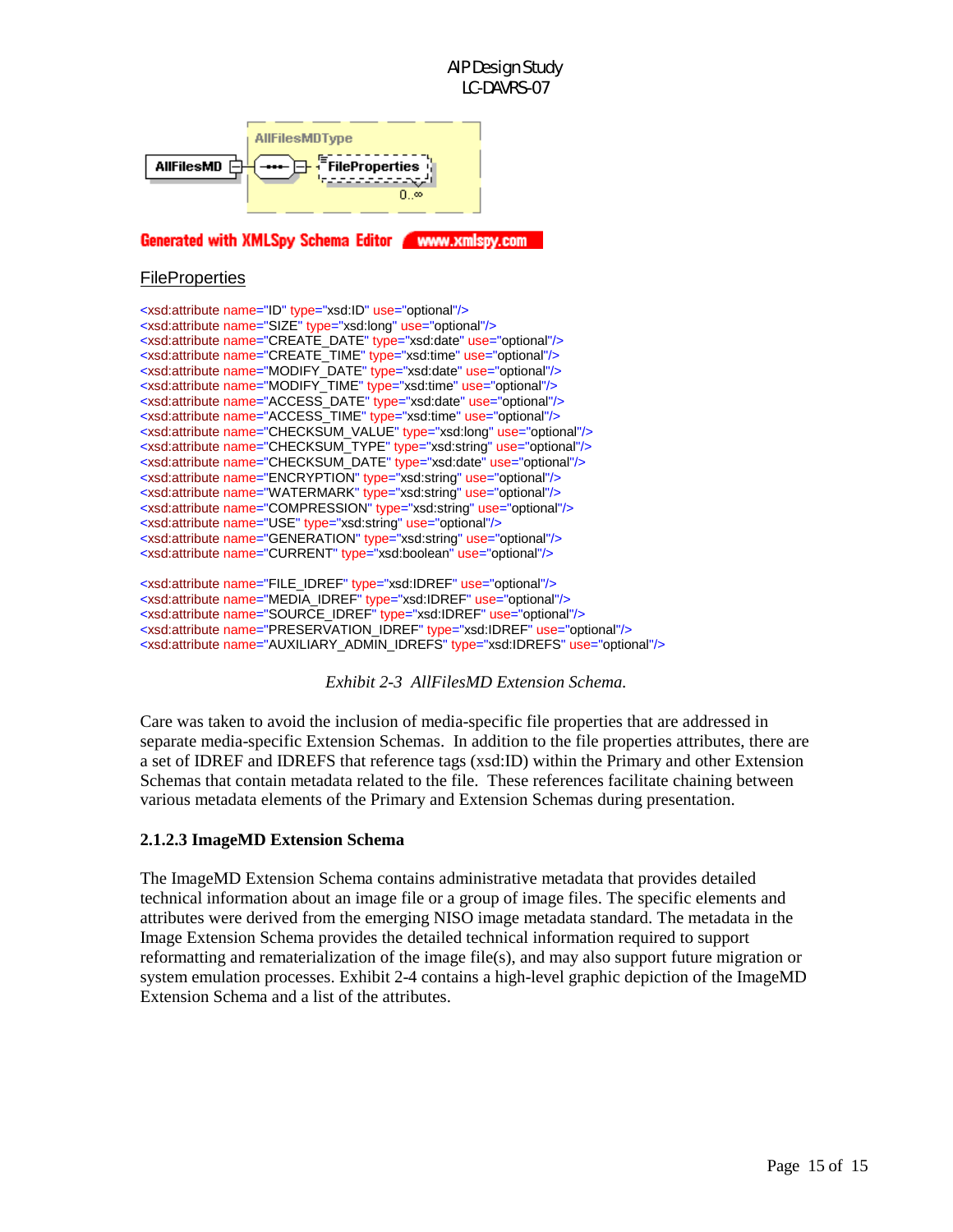

Generated with XMLSpy Schema Editor Www.xmlspy.com

# Format

<xsd:attribute name="SEGMENT\_TYPE" type="xsd:string" use="optional"/> <xsd:attribute name="STRIP\_OFFSETS" type="xsd:integer" use="optional"/> <xsd:attribute name="ROWS\_PER\_STRIP" type="xsd:integer" use="optional"/> <xsd:attribute name="STRIP\_BYTE\_COUNTS" type="xsd:integer" use="optional"/> <xsd:attribute name="TILE\_WIDTH" type="xsd:integer" use="optional"/> <xsd:attribute name="TILE\_LENGTH" type="xsd:integer" use="optional"/> <xsd:attribute name="TILE\_OFFSETS" type="xsd:integer" use="optional"/> <xsd:attribute name="TILE\_BYTE\_COUNTS" type="xsd:integer" use="optional"/> <xsd:attribute name="PLANAR\_CONFIGURATION" type="xsd:string" use="optional"/> <xsd:attribute name="ORIENTATION" type="xsd:string" use="optional"/> <xsd:attribute name="DISPLAY\_ORIENTATION" type="xsd:string" use="optional"/> <xsd:attribute name="PREFERRED\_PRESENTATION" type="xsd:IDREF" use="optional"/>

#### **SpatialMetrics**

<xsd:attribute name="IMAGE\_WIDTH" type="xsd:string" use="optional"/> <xsd:attribute name="IMAGE\_LENGTH" type="xsd:string" use="optional"/> <xsd:attribute name="X\_SAMPLING\_FREQUENCY" type="xsd:string" use="optional"/> <xsd:attribute name="Y\_SAMPLING\_FREQUENCY" type="xsd:string" use="optional"/> <xsd:attribute name="SAMPLING\_FREQUENCY\_UNIT" type="xsd:string" use="optional"/> <xsd:attribute name="SAMPLING\_FREQUENCY\_PLANE" type="xsd:string" use="optional"/>

#### **Energetics**

<xsd:attribute name="BITS\_PER\_SAMPLE" type="xsd:integer" use="optional"/> <xsd:attribute name="SAMPLES\_PER\_PIXEL" type="xsd:integer" use="optional"/> <xsd:attribute name="EXTRASAMPLES" type="xsd:string" use="optional"/> <xsd:attribute name="COLOR\_MAP" type="xsd:string" use="optional"/> <xsd:attribute name="GRAY\_RESPONSE\_CURVE" type="xsd:string" use="optional"/> <xsd:attribute name="GRAY\_RESPONSE\_UNIT" type="xsd:string" use="optional"/> <xsd:attribute name="WHITE\_POINT" type="xsd:string" use="optional"/> <xsd:attribute name="PRIMARY\_CHROMATICITIES" type="xsd:string" use="optional"/>

*Exhibit 2-4. ImageMD Extension Schema.* 

**2.1.2.4 Text Extension Schema**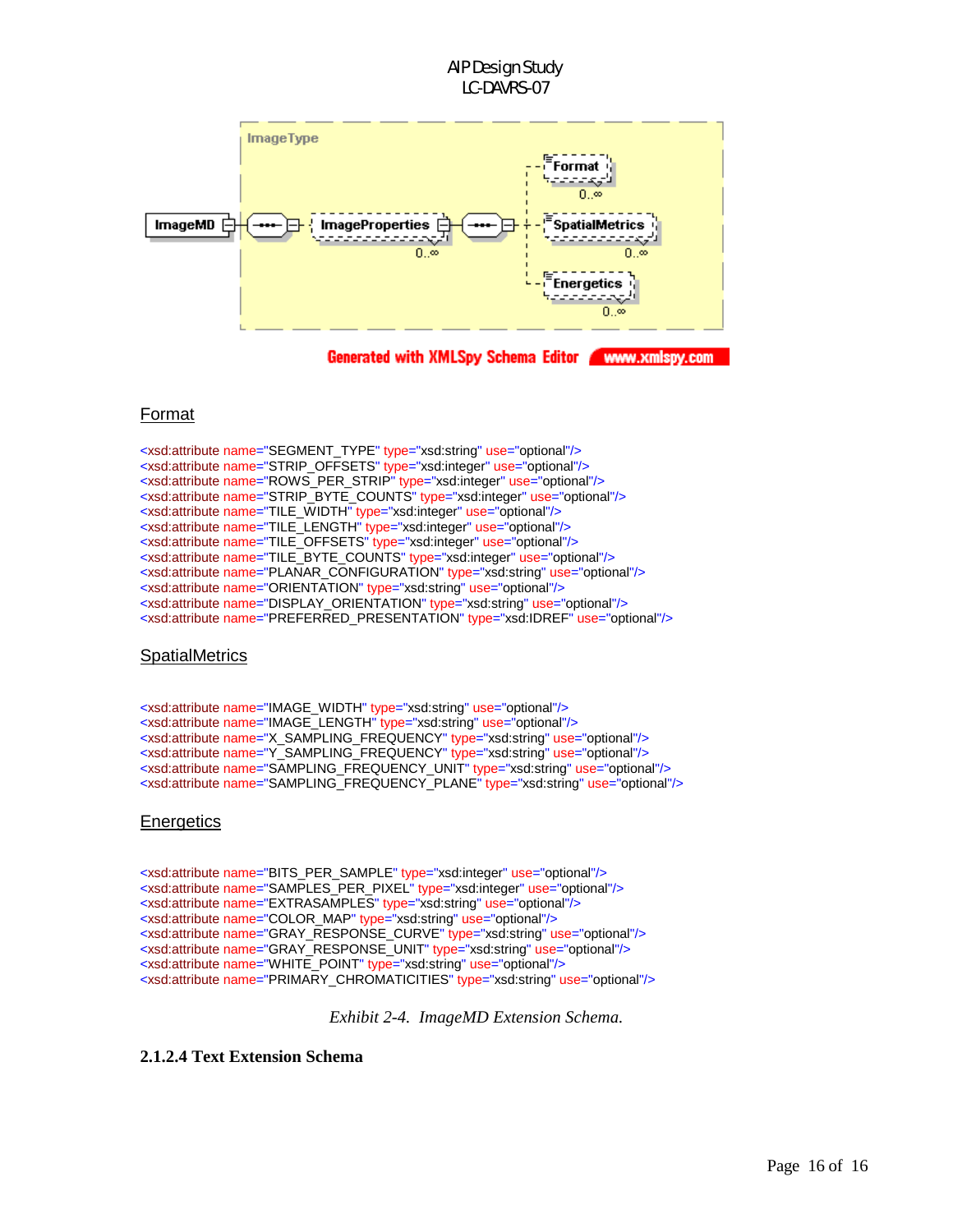The TextMD Extension Schema contains metadata that describes a text file or group of text files. The elements listed here were derived from fields contained the Prototyping Project metadata database. In general the LC uses markup language for digital text file storage and preservation. As XML is emerging as a nationwide standard for document formatting, it is likely that text in the AIP will be stored as XML or SGML files. Exhibit 2-5 contains a high-level depiction of the TextMD Extension Schema and a list of the attributes.



*Exhibit 2-5. TextMD Extension Schema.* 

# **2.1.2.5 Audio Extension Schema**

The AudioMD Extension Schema contains administrative metadata that provides detailed technical information about an audio file or a group of audio files. The elements and attributes below were derived from fields in the Prototyping Project metadata database. The data in the AudioMD Extension Schema is intended to support reformatting and rematerialization of the audio file(s) contained in the archival object, and may also support migration or system emulation processes. Exhibit 2-6 contains a graphic depiction of the AudioMD Extension Schema and a list of attributes.



# **AudioProperties**

<xsd:attribute name="ID" type="xsd:ID" use="optional"/> <xsd:attribute name="BITS\_PER\_SAMPLE" type="xsd:string" use="optional"/> <xsd:attribute name="SAMPLING\_FREQUENCY" type="xsd:string" use="optional"/> <xsd:attribute name="DATA\_RATE\_FIXED" type="xsd:string" use="optional"/> <xsd:attribute name="DATA\_RATE\_VARIABLE" type="xsd:string" use="optional"/> <xsd:attribute name="DURATION" type="xsd:string" use="optional"/>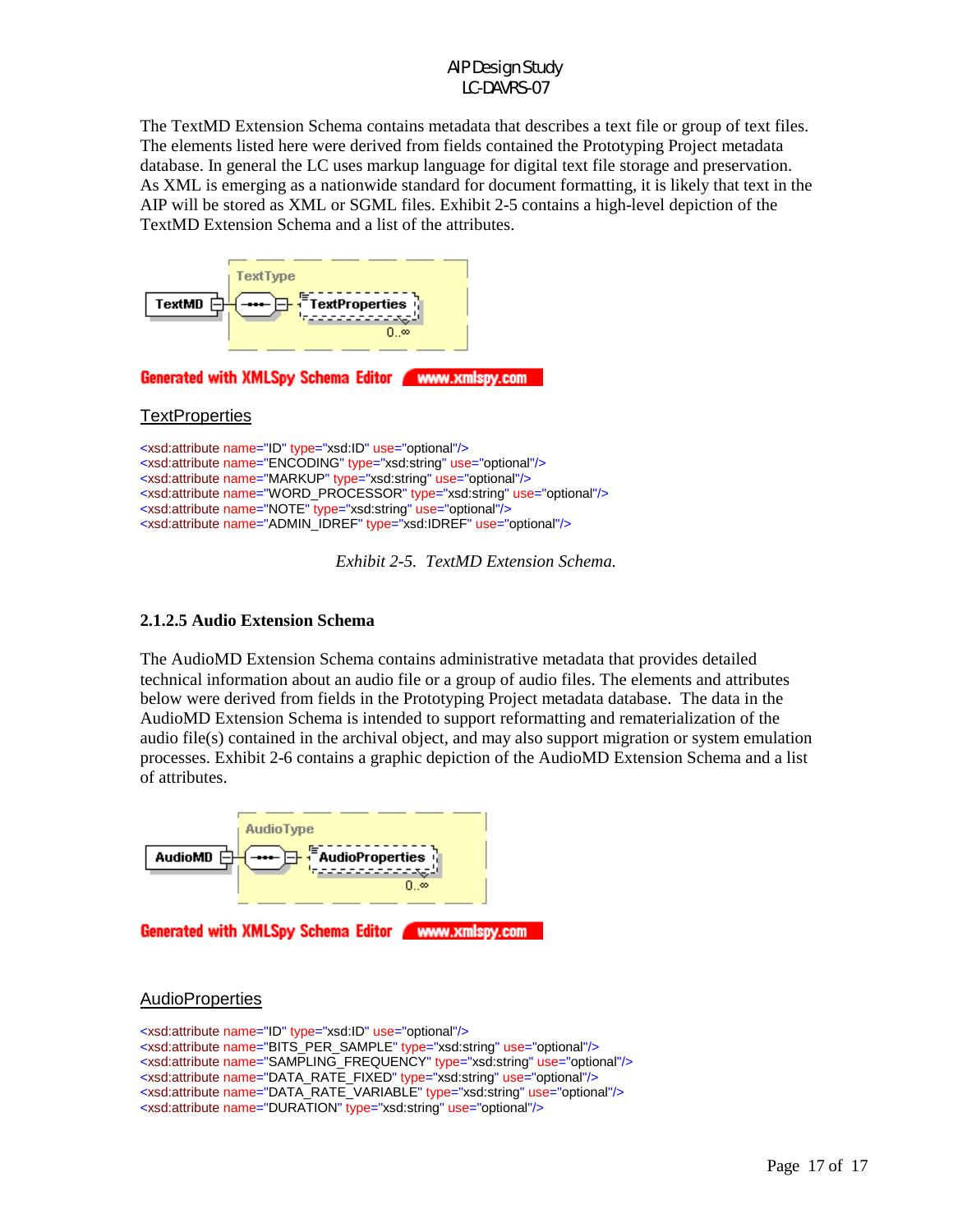<xsd:attribute name="EQUALIZATION" type="xsd:string" use="optional"/> <xsd:attribute name="ADMIN\_IDREF" type="xsd:IDREF" use="optional"/>

*Exhibit 2-6. AudioMD Extension Schema.* 

#### **2.1.2.6 Video Extension Schema**

The VideoMD Extension Schema contains metadata that describes a video file or group of video files. The elements and attributes below were derived from fields in the Prototyping Project metadata database. The project team notes that these attributes are provisional, and that the group plans to consult with video engineering specialists to improve the identification and definitions for the proposed metadata. The data in the VideoMD Extension Schema is intended to support reformatting and rematerialization of the video file(s) contained in the archival object, and may also support migration or system emulation processes. Exhibit 2-7 contains a graphic depiction of the VideoMD Extension Schema and a list of attributes.



*Exhibit 2-7. VideoMD Extension Schema.* 

The ImageMD, TextMD, AudioMD, and VideoMD Extension Schemas each include an ADMIN IDREF attribute that allows a backward reference to an AllFilesMD xsd:ID. Via that backward reference they can be directly linked to other AllFilesMD administrative metadata and thereby indirectly linked to related descriptive and file inventory metadata.

#### **2.1.2.7 RightsMD Extension Schema**

The RightsMD Extension Schema contains metadata that describes access and copyright information about the archival object. For materials considered to be protected by copyright, the Library produces preservation copies but limits access to these copies, in some cases to a single reading room. Thus the current metadata requirement has to do with providing support for *access*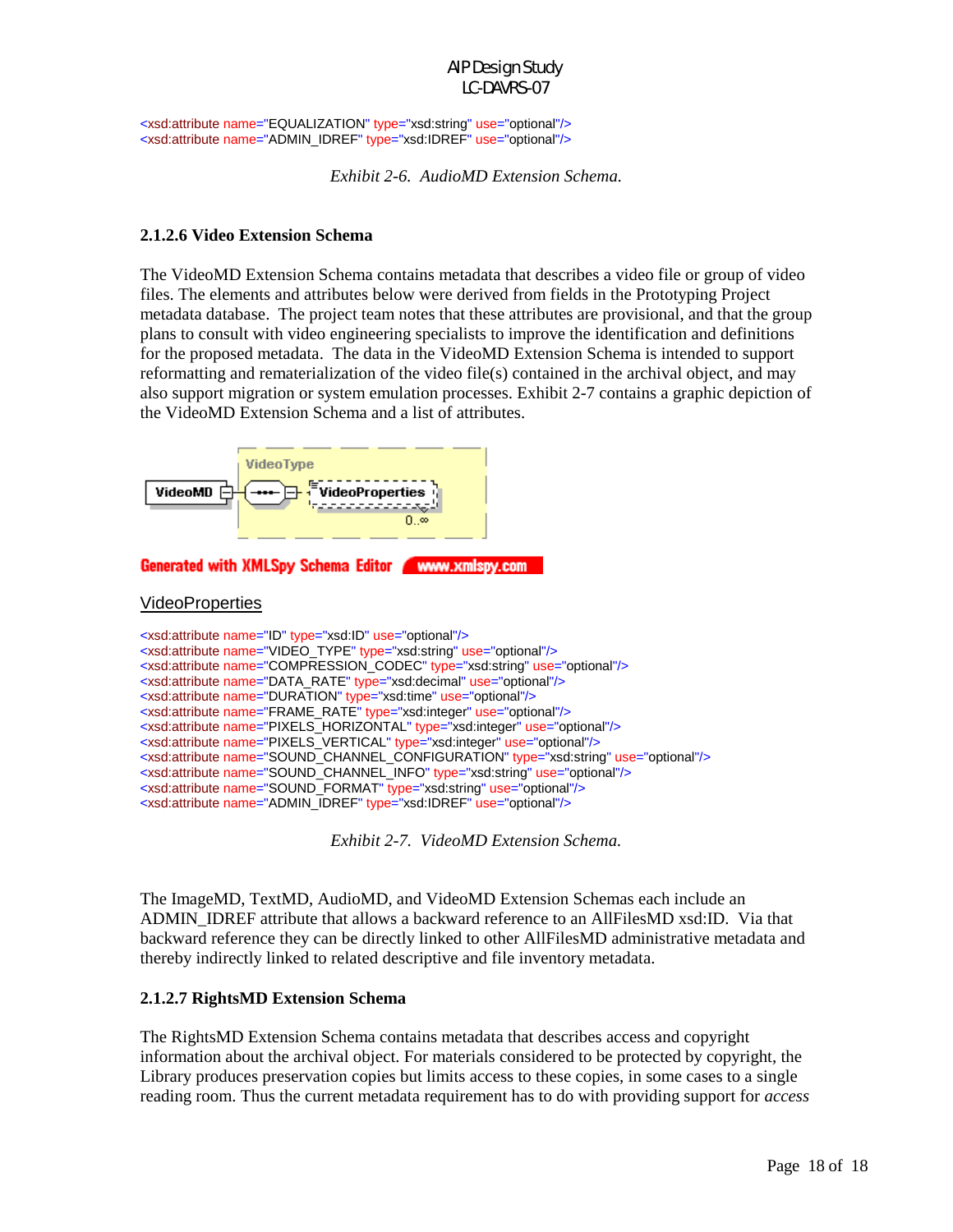*management* rather than *rights management*. Future activities at the Library, however, may have a broader scope and additional metadata may be required. This schema also includes places to record ownership and copyright information, to serve future needs or to serve the needs of other applications. Exhibit 2-8 provides examples of the metadata contained in the RightsMD Extension Schema.



Generated with XMLSpy Schema Editor Www.xmlspy.com

#### **Restrictions**

| <xsd:enumeration value="unrestricted copyright expired"></xsd:enumeration>                        |
|---------------------------------------------------------------------------------------------------|
| <xsd:enumeration value="unrestricted_deed_of_gift"></xsd:enumeration>                             |
| <xsd:enumeration value="unrestricted_US_government"></xsd:enumeration>                            |
| <xsd:enumeration value="unrestricted_LC_review_unrestricted"></xsd:enumeration>                   |
| <xsd:enumeration value="restricted LC review low risk"></xsd:enumeration>                         |
| <xsd:enumeration value="restricted_LC_review_high risk"></xsd:enumeration>                        |
| <xsd:enumeration value="restricted_copyrighted_permission_not_sought"></xsd:enumeration>          |
| <xsd:enumeration value="restricted_copyrighted_permission_granted"></xsd:enumeration>             |
| <xsd:enumeration value="restricted_copyrighted_permission_denied"></xsd:enumeration>              |
| <xsd:enumeration value="restricted donor deed of gift"></xsd:enumeration>                         |
| <xsd:enumeration value="restricted classified"></xsd:enumeration>                                 |
| <xsd:enumeration value="restricted non copyright issue"></xsd:enumeration>                        |
| <xsd:enumeration value="unrestricted_copyright_expired"></xsd:enumeration>                        |
| <xsd:enumeration value="restricted_recsound_permission_not_sought"></xsd:enumeration>             |
| <xsd:enumeration value="restricted_folklife_permission_not_sought"></xsd:enumeration>             |
| <xsd:enumeration value="restricted_folklife_permission_denied"></xsd:enumeration>                 |
| <xsd:enumeration value="restricted recsound permission granted"></xsd:enumeration>                |
| <xsd:enumeration value="restricted_co_in_process"></xsd:enumeration>                              |
| <xsd:enumeration value="restricted_co_not_released"></xsd:enumeration>                            |
| <xsd:enumeration value="restricted_co_released_no_access"></xsd:enumeration>                      |
| <xsd:enumeration value="restricted co released selectable"></xsd:enumeration>                     |
|                                                                                                   |
|                                                                                                   |
| <xsd:attribute name="REGISTRATION_NUMBER" type="xsd:string" use="optional"></xsd:attribute>       |
| <xsd:attribute name="HOLDER" type="xsd:string" use="optional"></xsd:attribute>                    |
| <xsd:attribute name="CREDIT_LINE" type="xsd:string" use="optional"></xsd:attribute>               |
| <xsd:attribute name="COPY_RESTRICTION" type="xsd:string" use="optional"></xsd:attribute>          |
| <xsd:attribute name="DISTRIBUTION_RESTRICTION" type="xsd:string" use="optional"></xsd:attribute>  |
| <xsd:attribute name="DISPLAY_RESTRICTION" type="xsd:string" use="optional"></xsd:attribute>       |
| <xsd:attribute name="RESTRICTION_EXPIRATION_DATE" type="xsd:date" use="optional"></xsd:attribute> |
| <xsd:attribute name="RESTRICTION_TERRITORY" type="xsd:string" use="optional"></xsd:attribute>     |

<xsd:attribute name="LICENSING" type="xsd:string" use="optional"/>

<xsd:attribute name="EXPLANATION" type="xsd:string" use="optional"/>

*Exhibit 2-8. RightsMD Extension Schema.* 

### **2.1.2.8 SourceMD Extension Schema**

The SourceMD Extension Schema contains detailed metadata about the source item(s) from which the archival object was created. Given that many source items, such as motion pictures and recorded sound, are composed of multiple sub-items that are captured and digitized as files of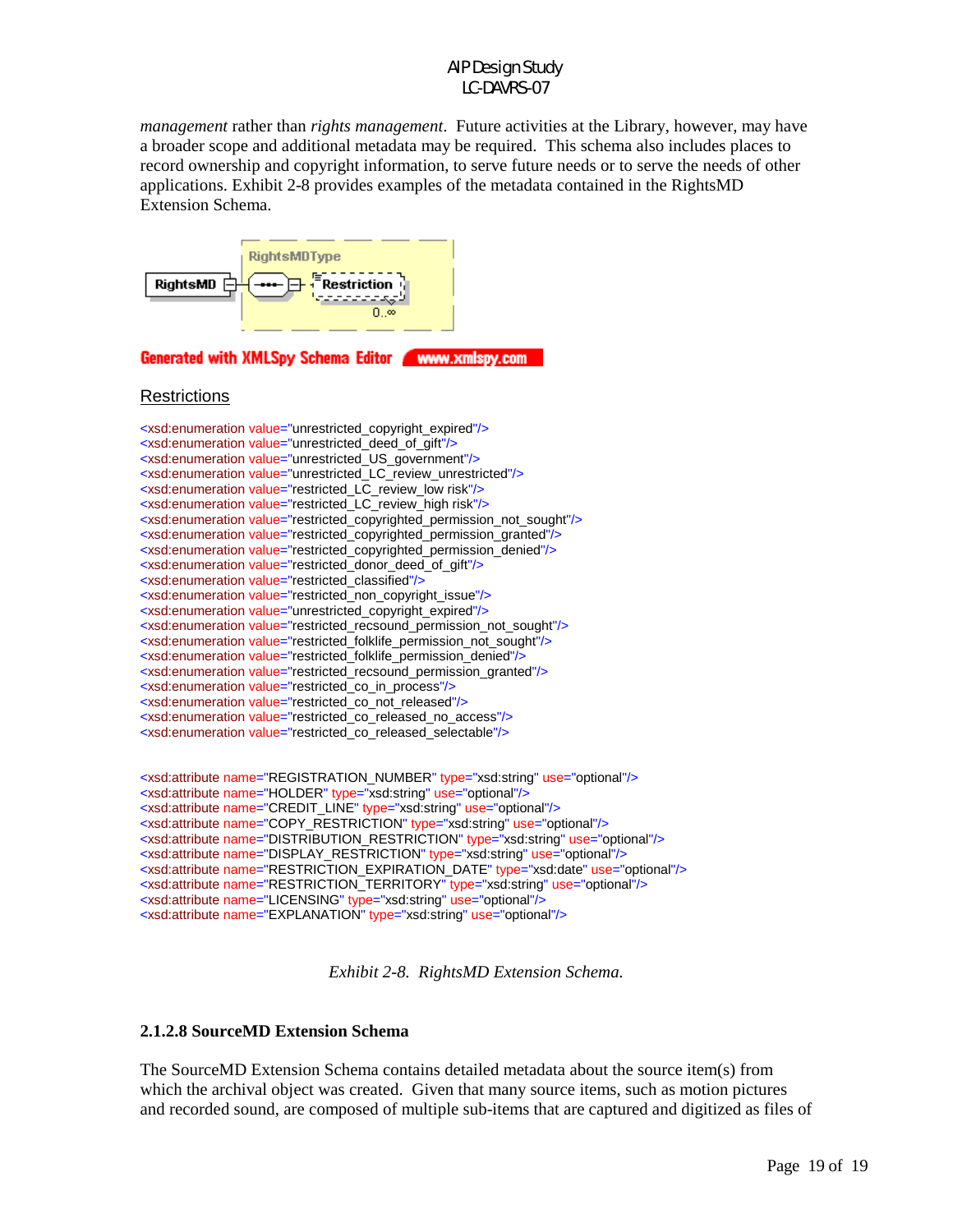different media types, the source item is subdivided into <TextSource>, <ImageSource>, <AudioSource>, and <VideoSource> elements. Exhibit 2-9 contains a graphic depiction of the SourceMD Extension Schema and a list of attributes.



#### **TextSource**

<xsd:attribute name="ID" type="xsd:ID" use="required"/> <xsd:attribute name="TRANSCRIBER" type="xsd:string" use="optional"/> <xsd:attribute name="OCR" type="xsd:string" use="optional"/> <xsd:attribute name="CONDITION" type="xsd:string" use="optional"/> <xsd:attribute name="DIMENSIONS" type="xsd:string" use="optional"/> <xsd:attribute name="DISPOSITION" type="xsd:string" use="optional"/> <xsd:attribute name="NOTE" type="xsd:string" use="optional"/>

#### **ImageSource**

<xsd:attribute name="ID" type="xsd:ID" use="required"/> <xsd:attribute name="CONDITION" type="xsd:string" use="optional"/> <xsd:attribute name="DIMENSIONS" type="xsd:string" use="optional"/> <xsd:attribute name="DISPOSITION" type="xsd:string" use="optional"/> <xsd:attribute name="NOTE" type="xsd:string" use="optional"/>

#### **AudioSource**

<xsd:attribute name="ID" type="xsd:ID" use="required"/> <xsd:attribute name="CONDITION" type="xsd:string" use="optional"/> <xsd:attribute name="DIMENSIONS" type="xsd:string" use="optional"/> <xsd:attribute name="DISPOSITION" type="xsd:string" use="optional"/> <xsd:attribute name="NOTE" type="xsd:string" use="optional"/> <xsd:attribute name="BASE\_MATERIAL" type="xsd:string" use="optional"/> <xsd:attribute name="BINDER" type="xsd:string" use="optional"/> <xsd:attribute name="BITS\_PER\_SAMPLE" type="xsd:string" use="optional"/> <xsd:attribute name="CALIBRATION\_TYPE" type="xsd:string" use="optional"/> <xsd:attribute name="CALIBRATION\_INFO" type="xsd:string" use="optional"/> <xsd:attribute name="CALIBRATION\_LOCATION" type="xsd:string" use="optional"/> <xsd:attribute name="CHANNEL\_TRACK\_TYPE" type="xsd:string" use="optional"/> <xsd:attribute name="CHANNEL\_TRACK\_MAPPING" type="xsd:string" use="optional"/> <xsd:attribute name="DATA\_RATE\_FIXED" type="xsd:string" use="optional"/>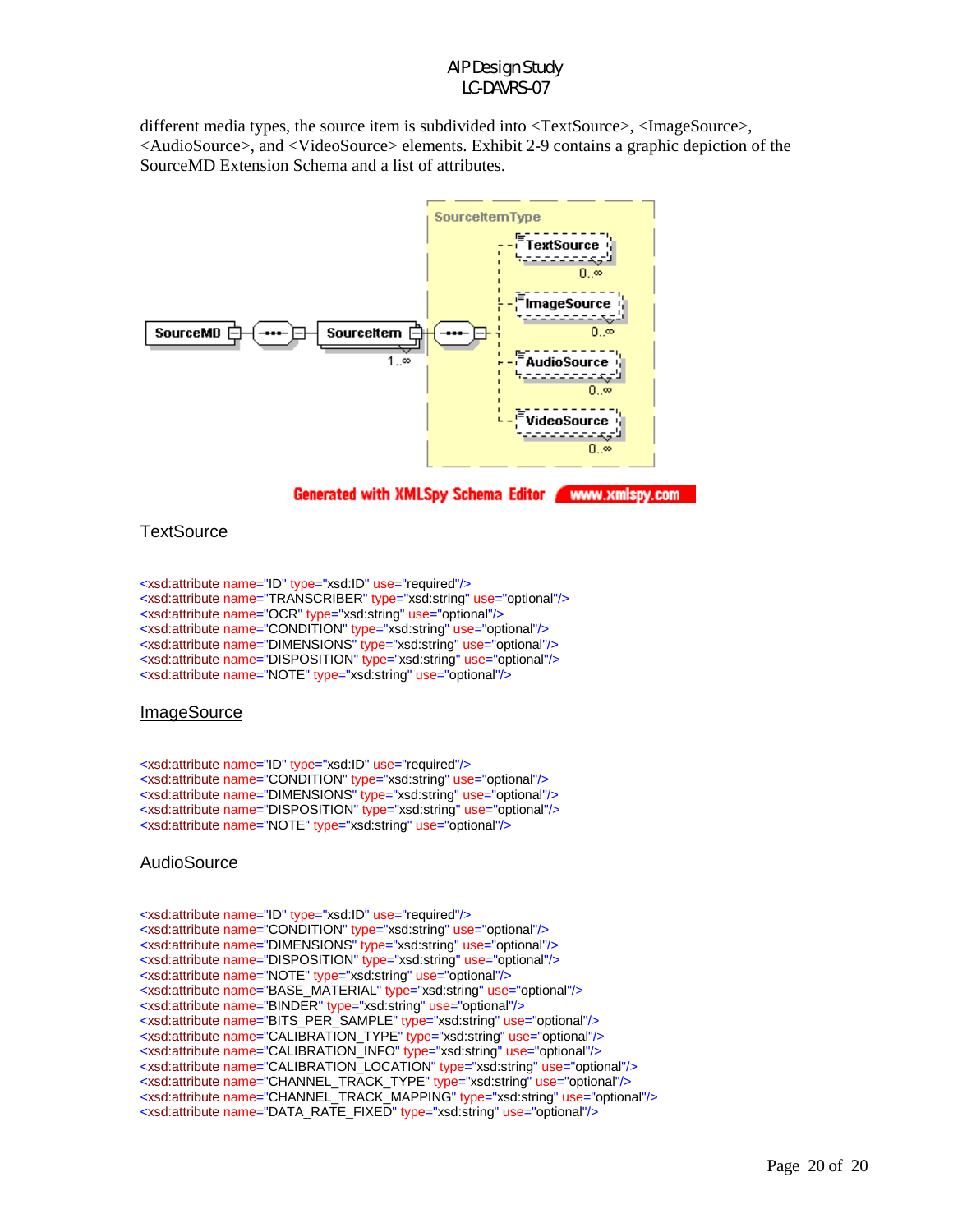| <xsd:attribute name="DATA RATE VARIABLE" type="xsd:string" use="optional"></xsd:attribute>        |
|---------------------------------------------------------------------------------------------------|
| <xsd:attribute name="DISK SURFACE" type="xsd:string" use="optional"></xsd:attribute>              |
| <xsd:attribute name="DIGITAL" type="xsd:boolean" use="optional"></xsd:attribute>                  |
| <xsd:attribute name="EQUALIZATION" type="xsd:string" use="optional"></xsd:attribute>              |
| <xsd:attribute name="FORMAT_SPECIFICATION_NAME" type="xsd:string" use="optional"></xsd:attribute> |
| <xsd:attribute name="FORMAT SPECIFICATION INFO" type="xsd:string" use="optional"></xsd:attribute> |
| <xsd:attribute name="DURATION" type="xsd:string" use="optional"></xsd:attribute>                  |
| <xsd:attribute name="GROOVE" type="xsd:string" use="optional"></xsd:attribute>                    |
| <xsd:attribute name="GUAGE" type="xsd:string" use="optional"></xsd:attribute>                     |
| <xsd:attribute name="LENGTH" type="xsd:string" use="optional"></xsd:attribute>                    |
| <xsd:attribute name="NOISE REDUCTION" type="xsd:string" use="optional"></xsd:attribute>           |
| <xsd:attribute name="OXIDE" type="xsd:string" use="optional"></xsd:attribute>                     |
| <xsd:attribute name="SAMPLING_FREQUENCY" type="xsd:string" use="optional"></xsd:attribute>        |
| <xsd:attribute name="SOUND_FIELD" type="xsd:string" use="optional"></xsd:attribute>               |
| <xsd:attribute name="SPEED" type="xsd:string" use="optional"></xsd:attribute>                     |
| <xsd:attribute name="SPEED ADJUSTMENT" type="xsd:string" use="optional"></xsd:attribute>          |
| <xsd:attribute name="STOCK_BRAND" type="xsd:string" use="optional"></xsd:attribute>               |
| <xsd:attribute name="TRACK_FORMAT" type="xsd:string" use="optional"></xsd:attribute>              |
|                                                                                                   |

#### **VideoSource**

<xsd:attribute name="ID" type="xsd:ID" use="required"/> <xsd:attribute name="CALIBRATION\_TYPE" type="xsd:string" use="optional"/> <xsd:attribute name="CALIBRATION\_INFO" type="xsd:string" use="optional"/> <xsd:attribute name="CALIBRATION\_LOCATION" type="xsd:string" use="optional"/> <xsd:attribute name="CONDITION" type="xsd:string" use="optional"/> <xsd:attribute name="DIMENSIONS" type="xsd:string" use="optional"/> <xsd:attribute name="DISPOSITION" type="xsd:string" use="optional"/> <xsd:attribute name="NOTE" type="xsd:string" use="optional"/>

*Exhibit 2-9. SourceMD Extension Schema.*

At the time this report was written the metadata for TextSource, ImageSource, and VideoSource were still under development and are therefore limited in scope.

#### **2.1.2.9 ProcessMD Extension Schema**

The ProcessMD Extension Schema contains information that documents the history of the archival object, including how it was made, who made it, and what changes have been made to it. This includes information about the treatment of that object or aspects of the production process not recorded elsewhere. In addition, this block of administrative metadata is also the location for documenting the history and transformations of the archival object through time. The extension schema represented in the following metadata list is a blend of (1) elements found in the Prototyping Project metadata database and (2) software release management methodology. Exhibit 2-10 contains a graphic depiction of the Provenance Extension Schema and a list of attributes.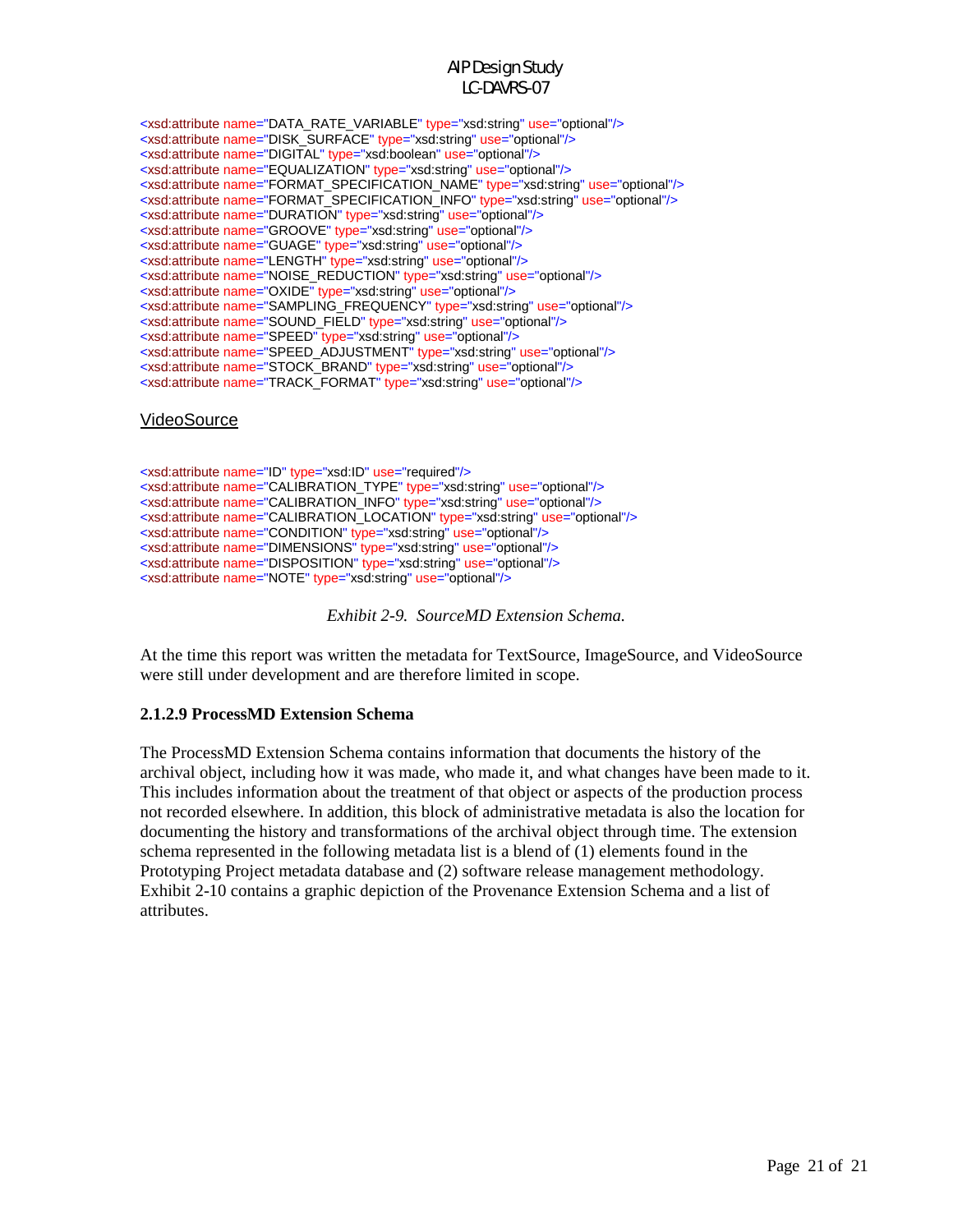

Generated with XMLSpy Schema Editor nv.co

#### **ProcessEvent**

<xsd:attribute name="ID" type="xsd:ID"/> <xsd:attribute name="N" type="xsd:integer" use="optional"/> <xsd:attribute name="NUMBER" type="xsd:string" use="optional"/> <xsd:attribute name="LABEL" type="xsd:string" use="optional"/> <xsd:attribute name="ADMIN\_IDREFS" type="xsd:IDREFS" use="optional"/> <xsd:attribute name="MEDIA\_IDREFS" type="xsd:IDREFS" use="optional"/> <xsd:attribute name="SOURCE\_IDREF" type="xsd:IDREF" use="optional"/>

#### Administration

<xsd:attribute name="ID" type="xsd:ID" use="optional"/> <xsd:attribute name="CAPTURE\_PRODUCTION\_ID" type="xsd:string" use="optional"/> <xsd:attribute name="ORGANIZATION" type="xsd:string" use="optional"/> <xsd:attribute name="INDIVIDUAL" type="xsd:string" use="optional"/> <xsd:attribute name="LOCATION" type="xsd:string" use="optional"/> <xsd:attribute name="DATE" type="xsd:date" use="optional"/> <xsd:attribute name="TIME" type="xsd:time" use="optional"/>

#### Process

<xsd:attribute name="ID" type="xsd:ID" use="optional"/> <xsd:attribute name="TREATMENT\_ACTION" type="xsd:string" use="optional"/> <xsd:attribute name="TREATMENT\_NOTE" type="xsd:string" use="optional"/> <xsd:attribute name="PRESERVATION\_INFO" type="xsd:string" use="optional"/> <xsd:attribute name="REFORMAT\_GUIDELINES" type="xsd:string" use="optional"/> <xsd:attribute name="REFORMAT\_METHOD" type="xsd:string" use="optional"/> <xsd:attribute name="QA\_INSPECTOR" type="xsd:string" use="optional"/> <xsd:attribute name="QA\_DATE" type="xsd:date" use="optional"/> <xsd:attribute name="QA\_PASSED" type="xsd:boolean" use="optional"/> <xsd:attribute name="QA\_NOTE" type="xsd:string" use="optional"/>

#### **Descriptor**

<xsd:attribute name="ID" type="xsd:ID" use="optional"/> <xsd:attribute name="MODEL" type="xsd:string" use="optional"/> <xsd:attribute name="SERIAL\_NUMBER" type="xsd:string" use="optional"/>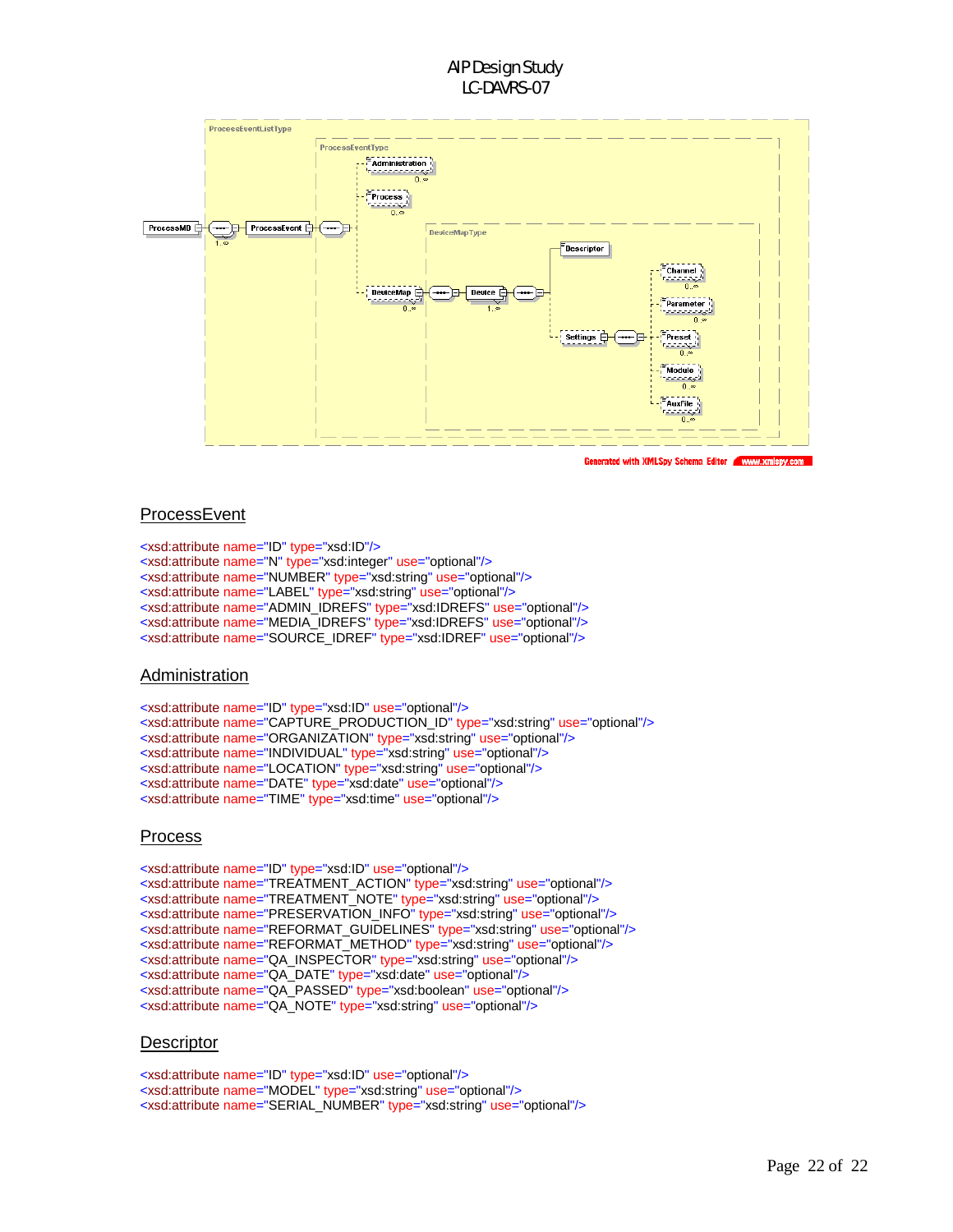<xsd:attribute name="LABEL" type="xsd:string" use="optional"/> <xsd:attribute name="DEVICE\_TYPE" type="xsd:string" use="optional"/> <xsd:attribute name="INPUT\_OUTPUT" type="xsd:string" use="optional"/>

#### Channel

<xsd:attribute name="CHANNEL\_ID" type="xsd:string" use="optional"/> <xsd:attribute name="CHANNEL\_TYPE" type="xsd:string" use="optional"/> <xsd:attribute name="PATCHED\_DEVICE\_ID" type="xsd:string" use="optional"/> <xsd:attribute name="PATCHED\_CHANNEL\_ID" type="xsd:string" use="optional"/> <xsd:attribute name="CHANNEL\_NOTE" type="xsd:string" use="optional"/>

#### Parameter

<xsd:attribute name="PARAMETER\_ID" type="xsd:string" use="optional"/> <xsd:attribute name="PARAMETER\_NAME" type="xsd:string" use="optional"/> <xsd:attribute name="PARAMETER\_TYPE" type="xsd:string" use="optional"/>

#### Preset

<xsd:attribute name="PRESET\_ID" type="xsd:string" use="optional"/> <xsd:attribute name="PRESET\_NAME" type="xsd:string" use="optional"/> <xsd:attribute name="PRESET\_PARAMETER\_ID" type="xsd:string" use="optional"/>

#### Module

<xsd:attribute name="MODULE\_ID" type="xsd:string" use="optional"/> <xsd:attribute name="MODULE\_NAME" type="xsd:string" use="optional"/> <xsd:attribute name="NEXT\_MODULE" type="xsd:string" use="optional"/> <xsd:attribute name="PREVIOUS\_MODULE" type="xsd:string" use="optional"/> <xsd:attribute name="PARAMETER\_IDREFS" type="xsd:IDREFS" use="optional"/> <xsd:attribute name="PRESET\_IDREFS" type="xsd:IDREFS" use="optional"/>

#### AuxFile

```
<xsd:attribute name="AUX_FILE_ID" type="xsd:string" use="optional"/>
<xsd:attribute name="PURPOSE" type="xsd:string" use="optional"/>
<xsd:attribute name="LOCTYPE" use="required">
    <xsd:simpleType>
       <xsd:restriction base="xsd:string">
            <xsd:enumeration value="URN"/>
            <xsd:enumeration value="URL"/>
            <xsd:enumeration value="PURL"/>
            <xsd:enumeration value="HANDLE"/>
            <xsd:enumeration value="DOI"/>
            <xsd:enumeration value="PDI"/>
        </xsd:restriction>
   </xsd:simpleType>
</xsd:attribute>
```
*Exhibit 2-10. ProcessMD Extension Schema.* 

#### **2.1.3 Archival Information Classes**

The concept of Archival Information Classes (AICs) introduces an additional method for storing and representing metadata. An AIC is a form of AIP that contains information describing characteristics common to a class (group) of AIPs. All AIPs that are members of a particular class, by referencing the ID of that AIC, can inherit its information. The term inherit in this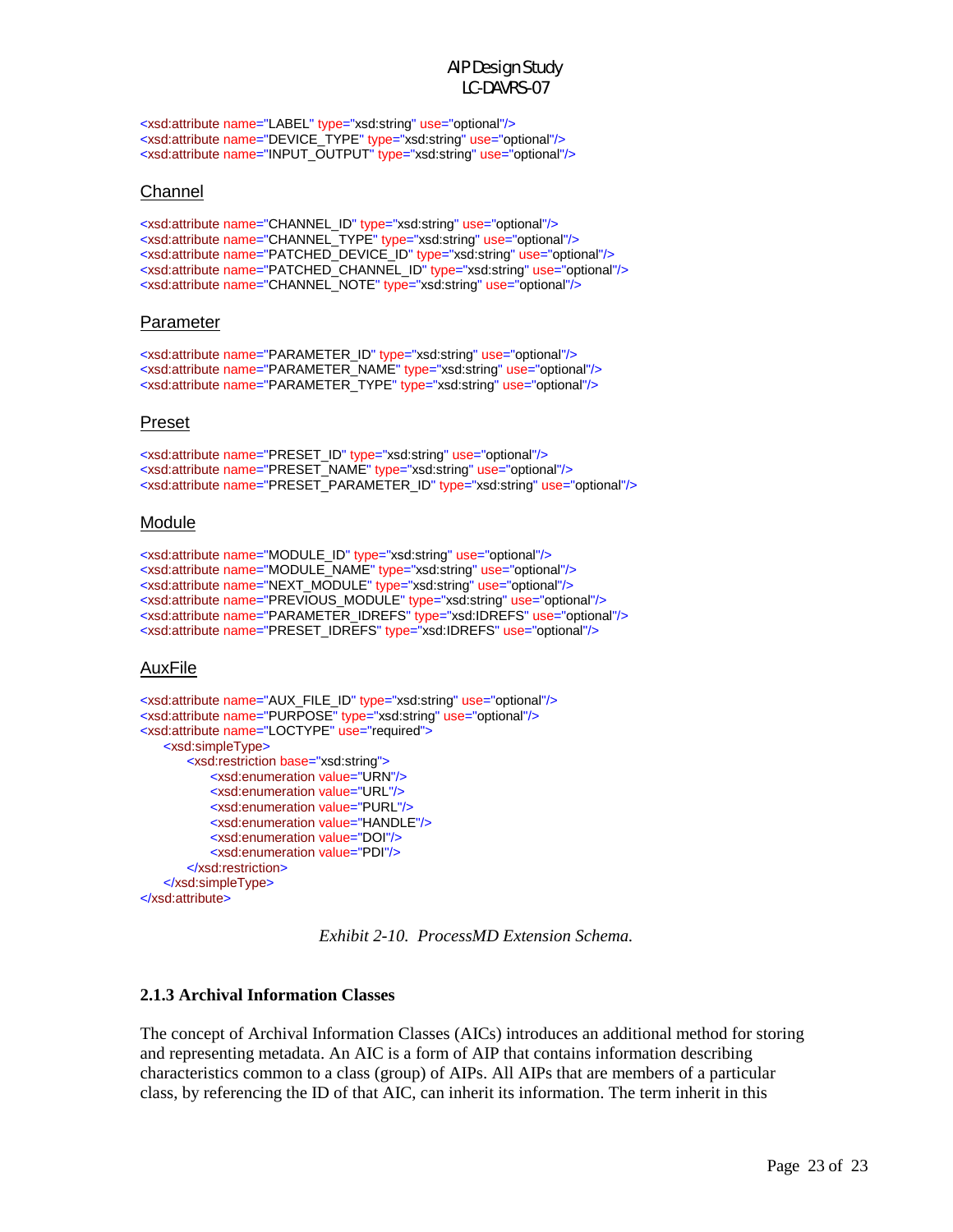context means that each AIP contains a link to the AIC identifier that allows a user to access the information contained in the AIC directly, as if it were part of the AIP. The internal structure of an AIC is identical to that of an AIP. The only difference between an AIP and an AIC is that the information contained in AIC data files is actually metadata about the characteristics of other AIPs. This allows the metadata to be stored in any MIME type and in any quantities desired. The actual metadata component of an AIC is a description of its data files and thus is really metadata about metadata. It is this recursion that can be confusing at first. As an example, an AIC might contain data files with information about the computing environment used to create a class (group) of AIPs. That information might include documentation, instructional videos, briefings, or the actual software used to create the AIPs. The metadata of that AIC describes the data files containing the computing environment information. Exhibit 2-11 illustrates the AIC concept.



ARCHIVAL STORAGE

*Exhibit 2-11. Archival Information Class Concept.* 

In Exhibit 2-11 seventy-two (72) AIPs and three AICs reside in Archival Storage. Each AIP represents an archival object such as a motion picture or an audio recording. Although each AIP contains its own unique set of metadata, there may be additional metadata that is common to more than one AIP. As an example, AIC "A" might contain information about the workflow, personnel, and tools employed in the production process for all seventy-two of the AIPs. AIC "B" might contain information describing the specific file format(s) used when digitizing the audio files in thirty (30) of the AIPs. AIC "C" might contain information about the video workstation in which the video files of twelve (12) of the AIPs were created. As can be seen in the Exhibit, AIPs can belong to more than one class and thus inherit metadata from multiple AICs.

The AIP metadata model recommended in this report describes two types of AICs: Representation and Environment. This is not meant to imply that only two types of AICs exist or that these two examples are optimal. The importance of the AIC concept lies in its ability to store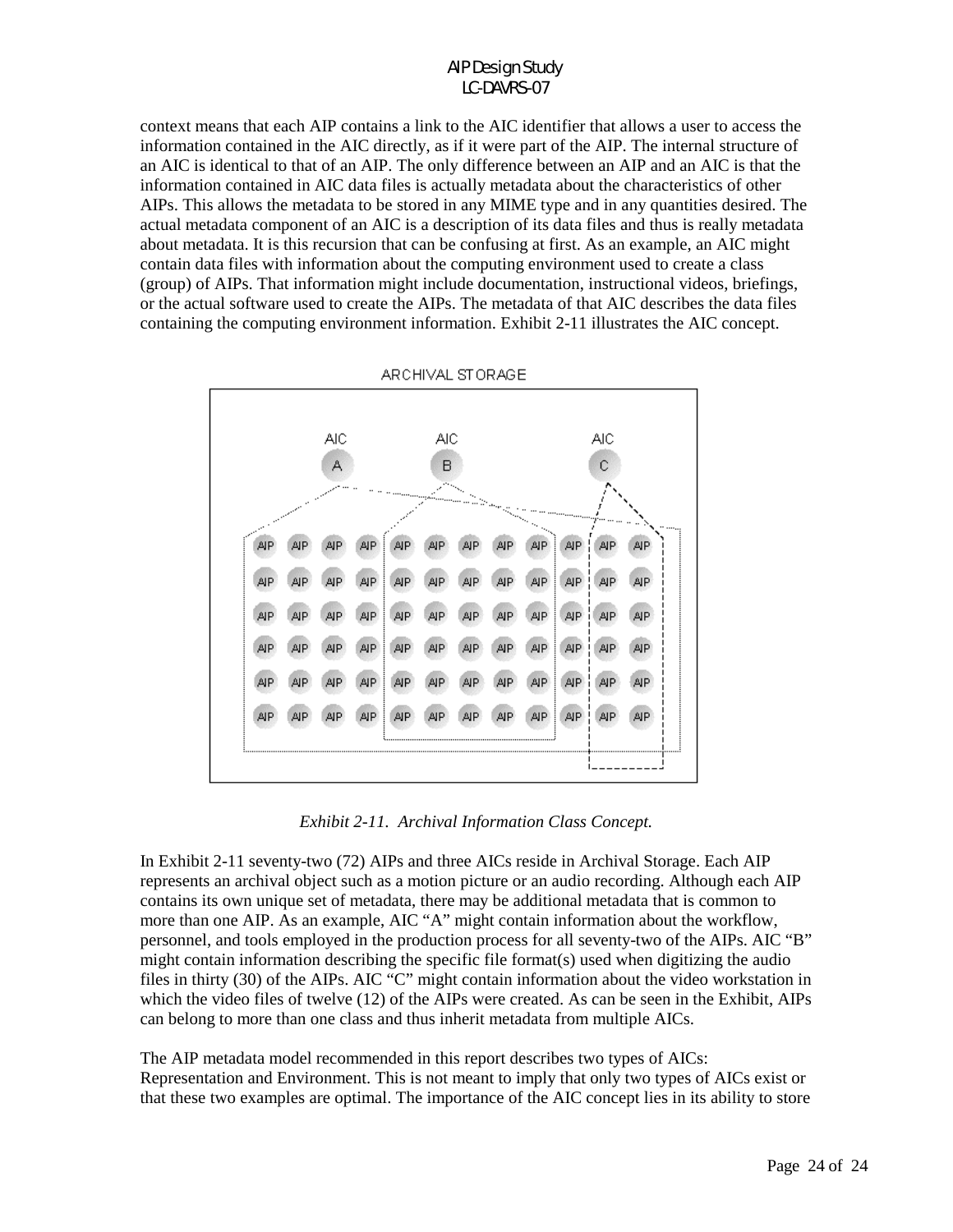a rich variety of metadata for a class of AIPs and to store it only once, rather than replicating it for every AIP. The choice and definition of AICs (in fact the decision to employ AICs at all) must be determined by the LC based upon cost-benefit analysis.

### **2.1.3.1 Representation AIC**

A Representation AIC is an AIP containing information that describes the syntax and semantics of file formats used in a group of AIPs. It describes in detail such things as encoding algorithms, compression schemes, encryption schemes, and conversion routines. The goal of the Representation AIC is to provide sufficient information to support automated rematerialization of a data file or group of data files in a faithful and accurate manner, long after the file formats have become obsolete. Exhibit 2-12 provides an example of the content of a Representation AIC that might be used to help rematerialize a video data file.

| Category   | <b>Documentation</b>                  | <b>Instantiation</b>         | <b>Data File</b> |
|------------|---------------------------------------|------------------------------|------------------|
| Encoder    | MPEG-2 Specification: Generic         |                              |                  |
|            | coding of moving pictures and         |                              |                  |
|            | associated audio information          |                              |                  |
|            | <b>ISO/IEC 13818-1:2000 - Systems</b> |                              | mpeg2_spec1.pdf  |
|            | ISO/IEC 13818-2:2000 - Video          |                              | mpeg2_spec2.pdf  |
|            | ISO/IEC 13818-3:1998 - Audio          |                              | mpeg2_spec3.pdf  |
|            | <b>ISO/IEC 13818-4:1998 - Testing</b> |                              | mpeg2_spec4.pdf  |
|            | ISO/IEC TR 13818-5:1997 -             |                              | mpeg2_spec5.pdf  |
|            | <b>Software Simulation</b>            |                              |                  |
|            |                                       | MPEG-2 Video                 | mpeg2_encode.src |
|            |                                       | Encoder source               |                  |
|            |                                       | code                         |                  |
| Decoder    | MPEG-2 Specification: system          |                              | pc_userman.pdf   |
|            | target decoder model                  |                              |                  |
|            |                                       |                              |                  |
|            | ISO/IEC 13818-4:1998/Amd              |                              |                  |
|            | 2:2000                                |                              |                  |
|            |                                       | MPEG-2 Video                 | mpeg2_decode.src |
|            |                                       | Decoder source               |                  |
|            |                                       | code                         |                  |
| Encryption | RSA Encryption Algorithm              |                              | rsa_spec.pdf     |
|            | Specification                         |                              |                  |
|            | <b>RSA BSAFE Software</b>             |                              | rsa_bsafe.pdf    |
|            | Development Kit Users Manual          |                              |                  |
|            |                                       | RSA algorithm<br>source code | rsa_cpp.src      |
| Player     | Microsoft Media Player Help File      |                              | win media.htm    |
|            | Microsoft Media Player                | Windows Media                | wmplayer.src     |
|            |                                       | Player source                |                  |
|            |                                       | code                         |                  |
| Conversion | POPcast Video Users Guide             |                              | pop_guide.pdf    |
|            | <b>POPcast Video Conversion</b>       | POPcast source               | pop_convert.src  |
|            | Software                              | code                         |                  |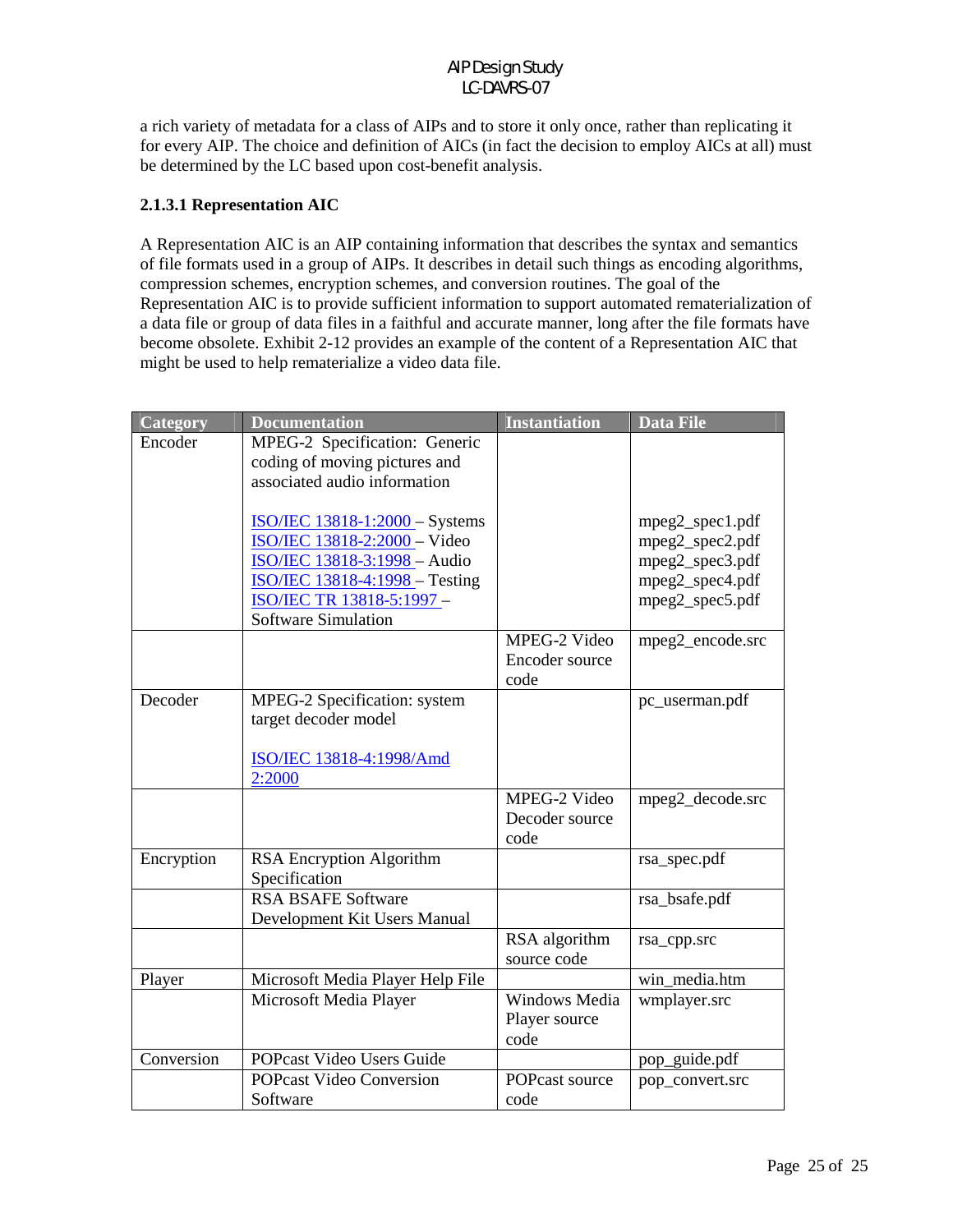#### *Exhibit 2-12. Example of Representation AIC Data Files.*

### **2.1.3.2 Environment AIC**

An Environment AIC is an archival object that contains information about the computing environment in which a group of AIPs can be rematerialized. The data files that comprise an Environment AIC contain information that describes the hardware, system, and software used to rematerialize that class of AIPs.

Environment AIC data files can contain many types of information describing a computing environment, including narrative descriptions, parametric data, databases, documentation, videos, diagrams, schematics, specifications, and/or actual software. The variety and depth of information contained in an Environment AIC may vary from archive to archive depending upon the prerogatives and resources of the Producers and Preservation Service Providers. Exhibit 2-13 provides an example of the data files from an Environment AIC for an audio presentation workstation.

| Category                | <b>Documentation</b>                  | <b>Instantiation</b>   | <b>Data File</b> |
|-------------------------|---------------------------------------|------------------------|------------------|
| Hardware                | Narrative description of the          |                        | pc_desc.txt      |
|                         | hardware platform used to             |                        |                  |
|                         | rematerialize the archival object     |                        |                  |
| +Desktop PC             | PC Reference Manual                   |                        | pc_refman.pdf    |
|                         | <b>PC Users Manual</b>                |                        | pc_userman.pdf   |
|                         | PC Trouble Guide                      |                        | pc_trouble.pdf   |
| $++16$ bit Audio        | Audio Card Reference Manual           |                        | ac refman.pdf    |
| Card                    |                                       |                        |                  |
| ++Graphics Card         | <b>Graphics Card Reference Manual</b> |                        | gc_refman.pdf    |
| <b>Operating System</b> | Narrative description of the          |                        | os desc.txt      |
|                         | operating system software used to     |                        |                  |
|                         | rematerialize the archival object     |                        |                  |
| +Windows 98             | <b>OS Reference Manual</b>            |                        | osrefman.pdf     |
|                         | <b>OS Users Manual</b>                |                        | os_userman.pdf   |
|                         | <b>OS Trouble Guide</b>               |                        | ostrouble.pdf    |
|                         | Window 98 Installation                | Windows 98             | windows.pdf      |
|                         | Instructions                          | <b>Installation CD</b> | windows.exe      |
| $++Browser$             | Netscape 6.0 Reference Manual         |                        | net_refman.pdf   |
| $++$ Compiler           | Visual Basic 6.0 Reference            |                        | vb_refman.pdf    |
|                         | Manual                                |                        |                  |
| Application             | Narrative description of the          |                        | pa_desc.txt      |
|                         | application software used to          |                        |                  |
|                         | rematerialize the archival object     |                        |                  |
| +Presentation App       | <b>Presentation App Program</b>       |                        | pa_refman.pdf    |
|                         | Reference Manual                      |                        |                  |
|                         | <b>Presentation Users Manual</b>      |                        | pa_userman.pdf   |
|                         | Presentation App Program              | Presentation           | pa_install.pdf   |
|                         | <b>Installation Instructions</b>      | App                    | present.exe      |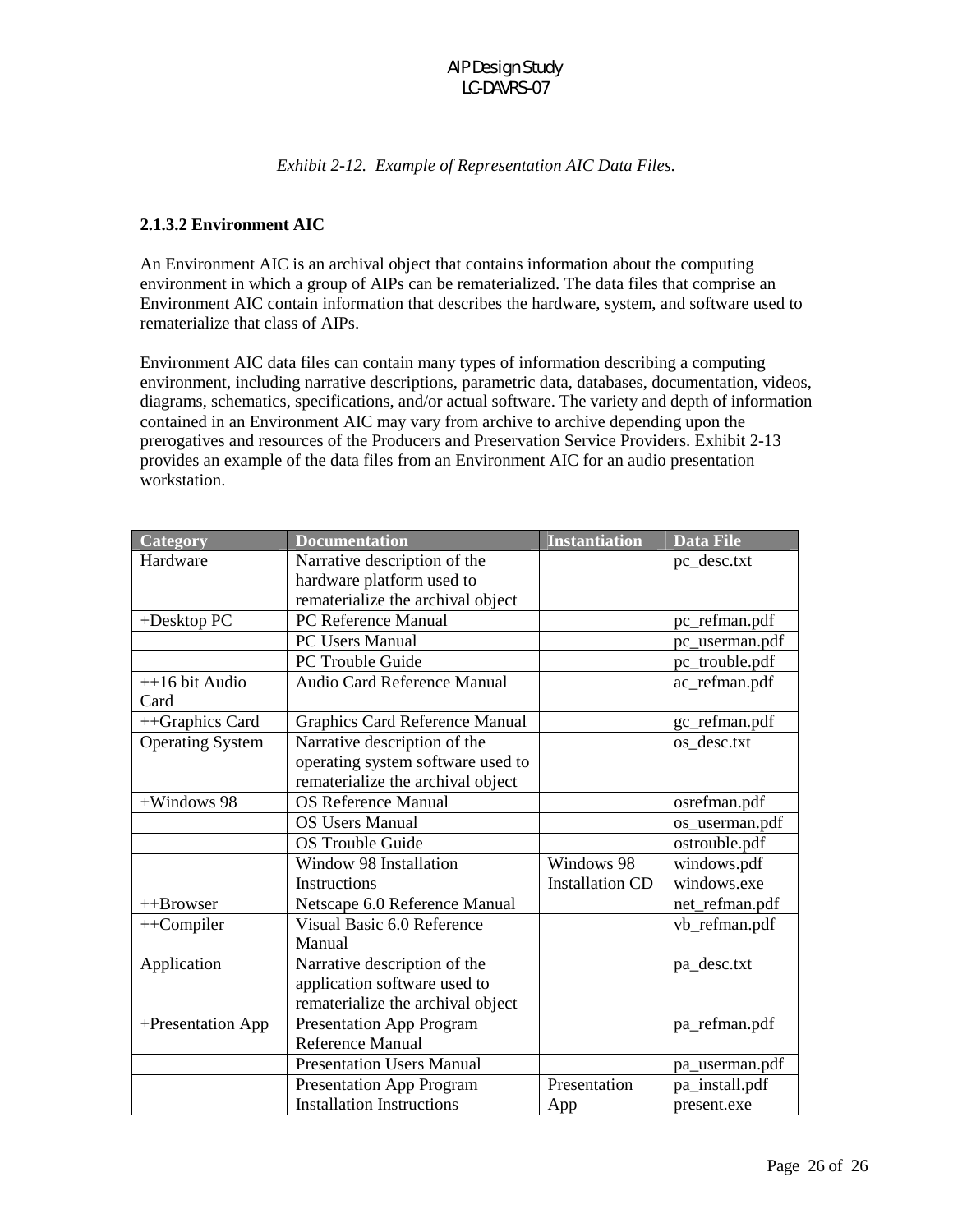|               |                                  | <b>Installation CD</b> |                |
|---------------|----------------------------------|------------------------|----------------|
| $+W$ inAmp    | WinAmp Reference Manual          |                        | wa_refman.pdf  |
|               | WinAmp Installation Instructions | WinAmp                 | wa_install.pdf |
|               |                                  | <b>Installation CD</b> | winamp.exe     |
| $+$ LeadTools | LeadTools Reference Manual       |                        | lt_refman.pdf  |
|               | WinAmp Installation Instructions | WinAmp                 | lt_install.pdf |
|               |                                  | <b>Installation CD</b> | leadtools.exe  |

#### *Exhibit 2-13. Example of Environment AIC Data Files.*

The information contained in the AIC data files is organized by category and type. The categories are: hardware, operating system software, and application software. The types of information are: documentation and instantiation. The goal of an Environment AIC is to provide sufficient information to support migration of its class of AIPs through changes in technology.

### **2.2 Data Component**

The Data Component of the AIP consists of the essence bitstreams that comprise the archival object. Essence bitstreams are referred to as data files. Data files are categorized by media type. Any number of data files can be contained in an AIP.

### **2.2.1 Derivative Copies**

An AIP may contain more than one derivative copy of a data file for each media type sometimes referred to as versions. Each version serves a separate purpose. The Master version is used for preservation purposes only. It is always the highest quality version. Service versions are used for distribution and presentation. Preview versions are used in discovery and archival object navigation. Examples of the versions, file formats, and specifications for the four media types are listed in Exhibit 2-14. The examples below are not meant to imply recommendations regarding formats and specifications that should be used in an AIP, but rather to indicate the range and variety of file formats and specifications that must be accommodated. It is inevitable that new file formats will arise and old formats will become obsolete. The design of the AIP must be able to adapt to these changes with minimum effort.

| <b>Media Type</b> | <b>Version</b> | <b>File Format</b> | <b>Specifications</b>                    |
|-------------------|----------------|--------------------|------------------------------------------|
| Text              | Master         | <b>SGML</b>        | ISO/IEC JTC1 SGML standard               |
|                   | Service        | <b>XML</b>         | XML 1.0 standard                         |
|                   | Preview        | <b>GIF</b>         | Graphic Information Format, tonal        |
|                   |                |                    | depth: 8 bit grayscale or indexed color, |
|                   |                |                    | title page only                          |
| Image             | Master         | <b>TIFF</b>        | Tag Image File Format, tonal depth:      |
|                   |                |                    | grayscale: 8 bits per pixel; color: 24   |
|                   |                |                    | bits per pixel, uncompressed, spatial    |
|                   |                |                    | resolution: 600 dpi                      |
|                   | Service        | <b>JPEG</b>        | Joint Photographic Experts Group         |
|                   |                |                    | format, tonal depth: grayscale: 8 bits   |
|                   |                |                    | per pixel; color: 24 bits per pixel,     |
|                   |                |                    | compression: 10:1 compression for        |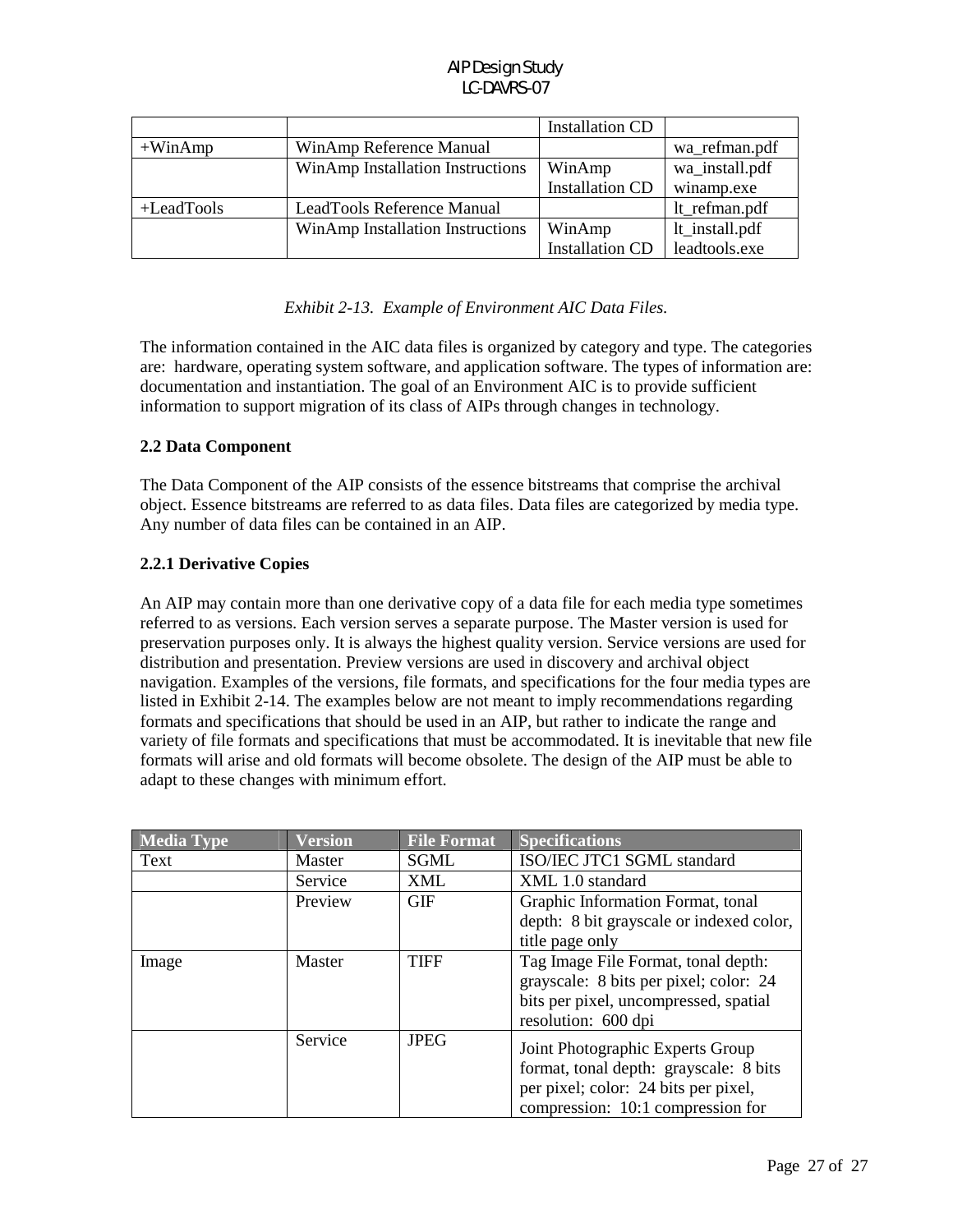|       |         |                  | grayscale, 20:1 for color                                                                                                                   |
|-------|---------|------------------|---------------------------------------------------------------------------------------------------------------------------------------------|
|       | Preview | <b>GIF</b>       | Graphic Information Format, tonal<br>depth: 8 bit grayscale or indexed color,<br>native LZW system, spatial resolution:<br>$150x150$ pixels |
| Audio | Master  | <b>WAV</b>       | Uncompressed PCM bitstream, 96 kHz<br>sampling, 24 bit word length                                                                          |
|       | Service | MP3              | Compressed MP3 bitstream, HiFi<br>quality                                                                                                   |
|       | Preview | MP3              | Compressed MP3 bitstream, LoFi, first<br>10 seconds only                                                                                    |
| Video | Master  | <b>ITU-R 601</b> | Digital Component Video,<br>uncompressed 4:2:2 ("601") bitstream                                                                            |
|       | Service | MPEG-2           | Moving Pictures Experts Group 2,<br>compressed MPEG-2 bitstreams, 8<br>Mbits per second                                                     |
|       | Preview | <b>GIF</b>       | Graphic Information Format, tonal<br>depth: 8 bit grayscale or indexed color,<br>native LZW system, spatial resolution:<br>$150x150$ pixels |

#### *Exhibit 2-14. Example File Formats.*

# **2.3 Packaging Component**

It is proposed that the AIP be packaged as a self-extracting archive. For UNIX-based archives TAR format appears to be the best choice. TAR format software is bundled with the operating systems of most major UNIX vendors, including Sun and HP. For Windows-based archives ProZip appears to be the best choice. Both offer the following features:

- support most standard file types;
- span multiple storage volumes;
- have no file size or archive size restrictions;
- handle large numbers of files;
- provide encryption and loss-less compression; and
- are available at no cost.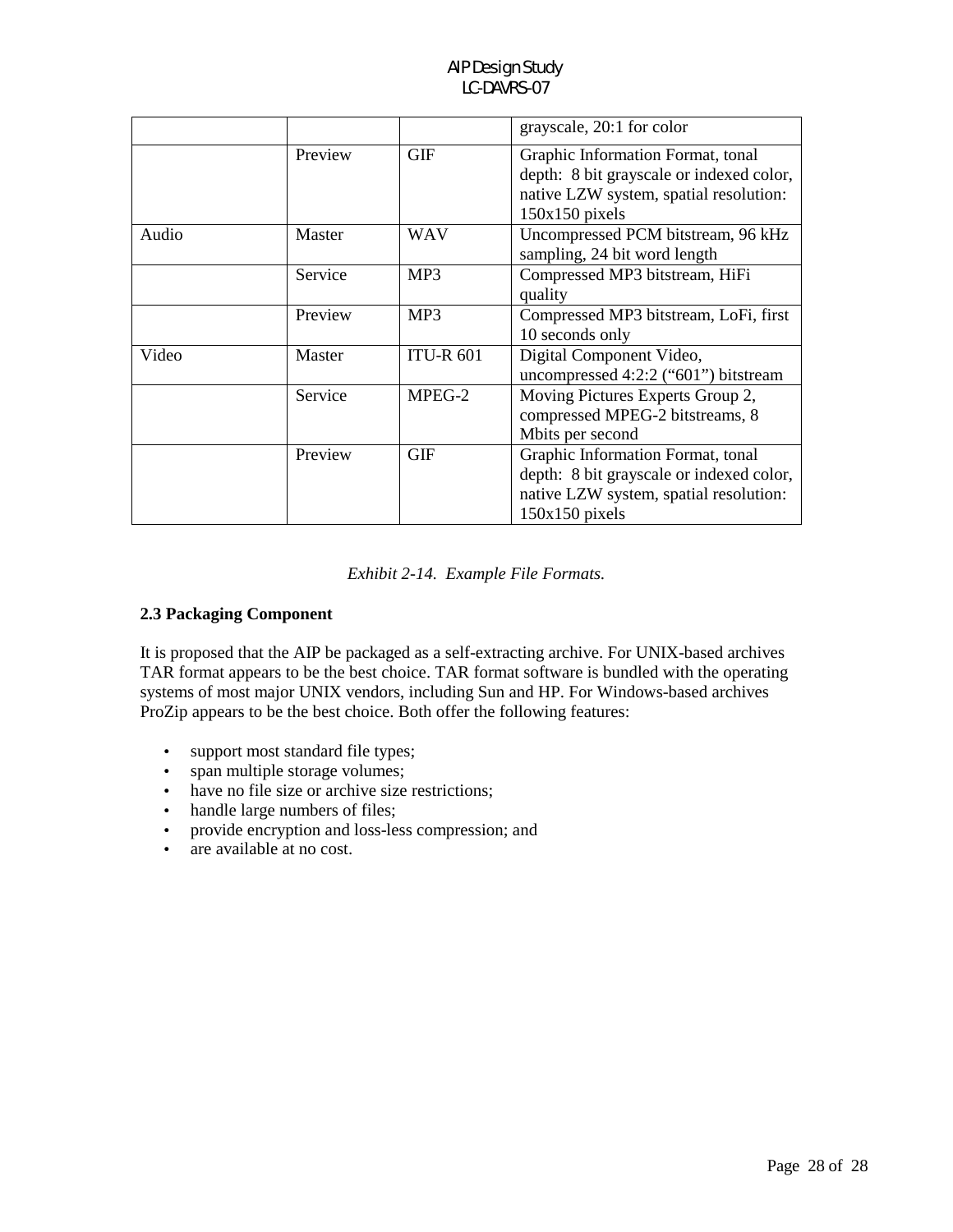#### **Section 3 – Analysis and Recommendations**

The purpose of an AIP is to preserve an archival item in digital form for a long time. Given this purpose, it is suggested that the following are desirable qualities of an AIP design:

- Minimizes technology dependence
- Integrates data and metadata
- Accommodates any data format
- Supports both migration and emulation
- Self-contained
- Self-describing
- Self-extracting
- Modular
- Scalable
- Flexible
- Adaptable
- Accessible

Section 3 examines several global issues that affected the preliminary design of the AIP. It analyzes the preliminary design in terms of the desirable qualities listed above. It also provides recommendations regarding the direction of future revisions to the design. Section 3 is divided into four subsections: Metadata, Data, Packaging, and Conclusions and Recommendations.

### **3.1 Metadata**

The analysis begins with a look at the global issues that arose during the preparation of this report. Following the analysis of these issues, the preliminary design of the AIP metadata component, previously outlined in Section 2, is analyzed in greater detail.

#### **DTD vs. Schema**

An issue was raised early in the AIP design process regarding the use of an XML schema document type versus XML Document Type Definition (DTD) to define the structure, content, and semantics of metadata component of the AIP. Both are capable of expressing shared vocabularies and allow machines to carry out rules made by people. Based upon a brief review of articles comparing DTDs and schemas, it would appear that DTDs are believed to be best at describing document structures for presentation, and schemas are considered best at describing data types and logical structures for automated processing.

The AIP preliminary design relies on three capabilities that should be supported by the metadata markup language. The first is namespace partitioning that provides "plug and play" flexibility for metadata validation. The second is the availability of automated parsing tools. And the third is strong data typing.

Given the reliance of the AIP design on these three capabilities, it is recommended that XML schema be used to define the structure and content of the metadata component of the AIP. For those interested in a more in-depth comparative analysis of DTD vs. Schema, the following website offers a PowerPoint briefing on the subject: http://www.cen.com/nghtml/xml/schema/DTD-vs-Schema-NASA-TEAS.ppt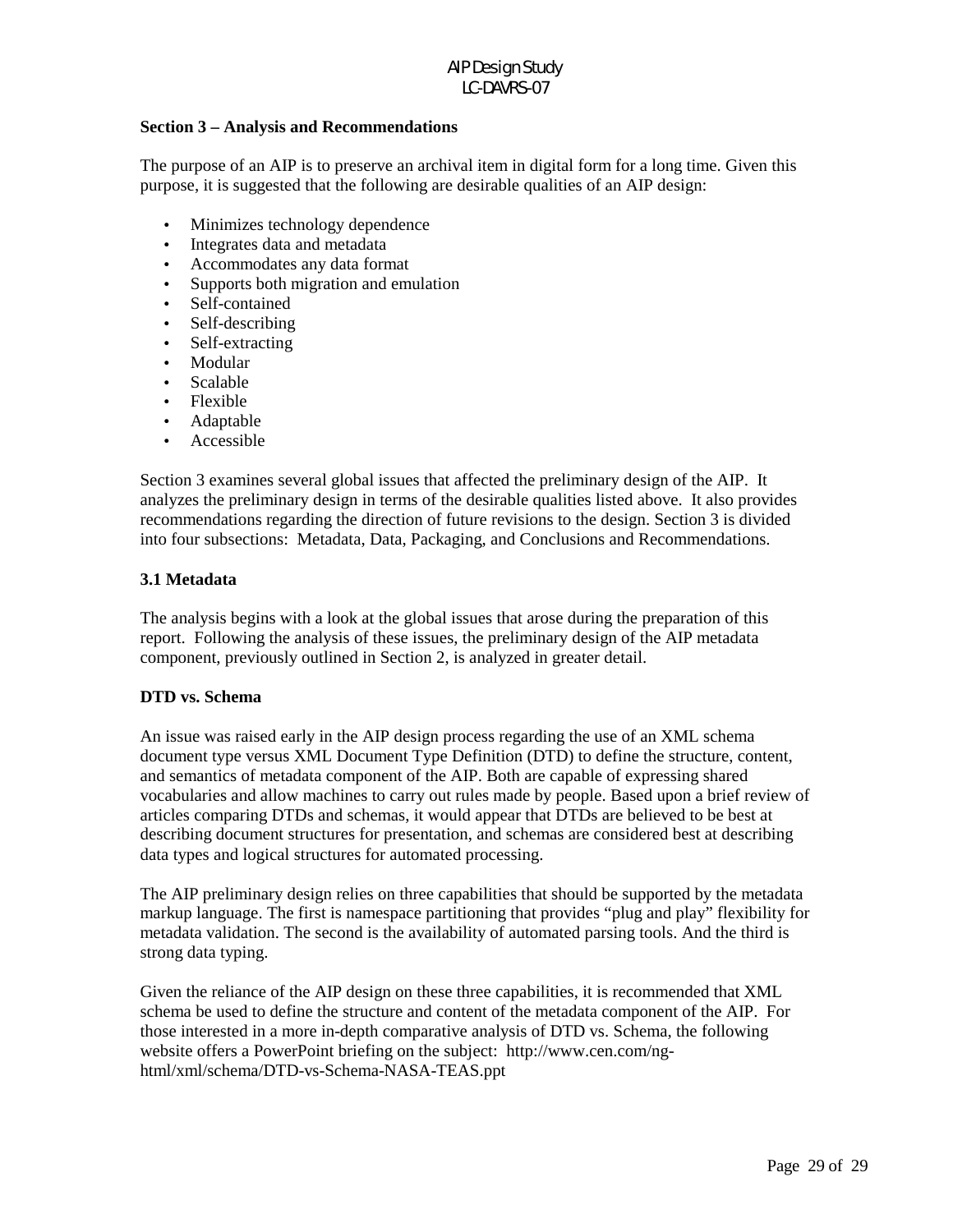# **METS vs. MPEG-21**

Two evolving standards are emerging to define metadata schema(s) for complex multimedia digital objects: METS and MPEG-21. Both are evolving from the metadata requirements imposed by their respective constituencies, and by so doing are taking slightly different approaches. The METS approach focuses on the needs of the digital library community whereas the MPEG-21 approach focuses on the needs of producers, distributors, and consumers of commercial multimedia digital material. The METS approach evolved from the Making of America II project at the University of California, Berkeley and organizes metadata into four primary categories familiar to most digital librarians: descriptive, administrative, file inventory, and structural. The MPEG-21 approach has adopted a single hierarchical view of metadata that for the most part does not distinguish between categories of metadata.

Although a thorough analysis of the advantages and disadvantages of these two standards is beyond the scope of this report, a cursory analysis was performed that resulted in the two key observations.

First, the similarities between the two standards far outweigh the differences. The developers of METS and MPEG-21 have both embraced designs that accommodate multiple schemas. Both have created models that place few if any restrictions on metadata content. Both offer flexible structures for decomposing archival objects into intermediate and terminal objects. And both allow references to external metadata sources.

Second, despite the terminological differences (element and attribute names) between the two approaches, translation between the two should be relatively easy using XSL Stylesheets.

Based upon these observations, and the involvement of the LC in the development of METS, it is recommended that the preliminary design of the AIP metadata component be based upon METS. Appendix A contains a listing of the METS Primary Schema.

#### **Archival Information Class (AIC)**

Some metadata describing archival objects can be common to more than one object. As an example, information describing the computing environment in which a group of AIPs were created may be common to many AIPs. The OAIS Reference Model proposes that metadata common to more than one AIP be stored only once and referenced by those AIPs. The OAIS Reference Model suggests that this metadata be stored in the archive in a form of AIP referred to as an Archival Information Class. For all intents and purposes, an AIC is an AIP. It possesses all the characteristics and structure of an AIP, but it contains information about the characteristics of a class (group) of AIPs. The class concept known as inheritance is well known in computer science and is used extensively in object-oriented programming and object-oriented databases.

The use of AICs offers the following advantages:

- the type and amount of information contained in an AIC is discretionary;
- large volumes of metadata can be accommodated easily;
- metadata can be represented in any MIME type, not just text;
- the information contained in an AIC is preserved in the same archive as its AIPs;
- metadata for an entire class of AIPs need only be stored once;
- as a new class is created, a new AIC can be added without significant changes to its AIPs.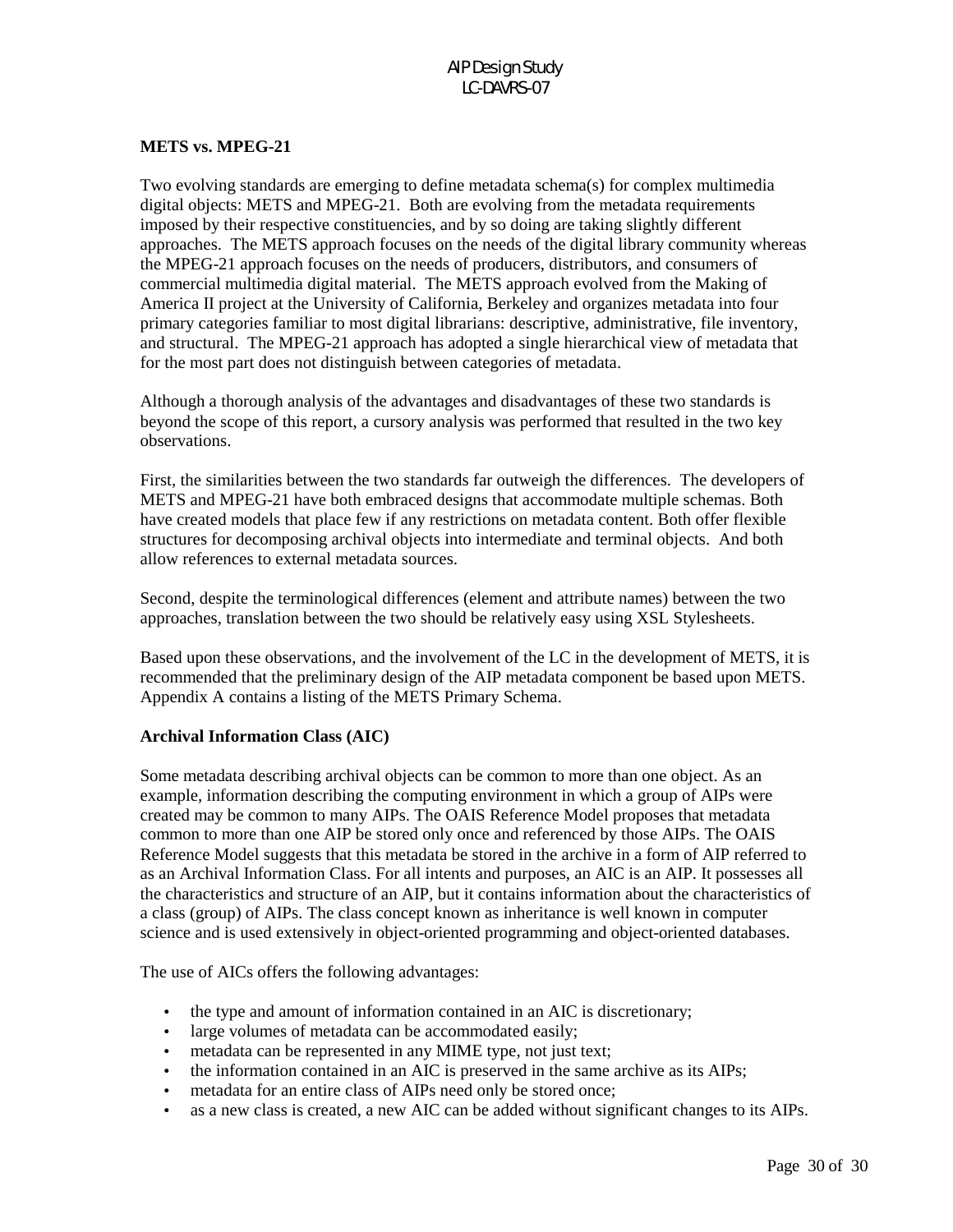Given the advantages cited above, it is recommended that the AIC concept be given serious consideration for implementation at the LC.

### **3.1.1 METS Primary Schema**

The METS Primary Schema is a work in progress. Since its introduction in April 2001, several changes to the METS Primary Schema have been suggested by members of the METS development team. It is anticipated that additional changes will be made over the coming months, resulting in a proposed standard in the Fall of 2001. The Library of Congress Network Development and MARC Standards Office, has volunteered to maintain the emerging METS standard. Appendix A contains a listing of the METS Primary Schema.

### **3.1.1.1 <dmdSec>**

The <dmdSec> element references descriptive metadata. Since the requirements for descriptive metadata vary widely from organization to organization, the <dmdSec> references the <mdSec> sub-element that serves as a placeholder or socket for one or more Extension Schemas containing customized metadata templates. The <mdSec> sub-element implements this reference capability in a sub-element called <mdWrap>. The <mdWrap> sub-element also contains a sub-element called <br/>  $\langle$  binData>. The <br/> \educatable sub-element is provided to permit the encapsulation of data in Base64 encoding format that might otherwise contain special characters that would cause problems in XML parsing. However, given the importance of XML parsing to AIP processing and the productivity gains derived from using off-the-shelf XML parsing tools, it is recommended that descriptive metadata be stored in an Extension Schema and not in <binData> to avoid potential parsing problems.

#### **3.1.1.2 <amdSec>**

Administrative metadata in the  $\langle$ amdSec $\rangle$  element is used to manage and preserve the archival object. <amdSec> contains three sub-elements: <techMD>, <rightsMD>, <sourceMD>, and may soon contain a fourth sub-element called <processMD>. Each of these sub-elements in turn reference the <mdSec> sub-element wherein Extension Schemas may be declared.

The <techMD> sub-element is intended to reference one or more Extension Schemas that describe the technical characteristics of the types and versions of files that are contained in the archival object. The Prototyping Project has chosen to define five (5) Extension Schemas for this purpose: AllFilesMD, TextMD, ImageMD, AudioMD, and VideoMD. (see Section 3.1.2)

The <rightsMD> and <sourceMD> sub-elements within the <amdSec> also reference the <mdSec> sub-element. The Prototyping Project has developed a RightsMD Extension Schema and a SourceMD Extension Schema for these sub-elements respectively. (see Section 3.1.2)

#### **3.1.1.3 <fileGrp>**

The <fileGrp> element is used to define the inventory of files contained in an AIP. Its recursiveness allows files to be grouped for purposes of administration. The <file> element contains sub-elements and attributes that define the location and optionally the content of each file in the AIP. The <FContent> sub-element allows the actual content of a binary file to be wrapped in Base64 encoding format and included in the XML. Although this capability may prove useful in the future it is recommended that this capability not be employed in AIPs due to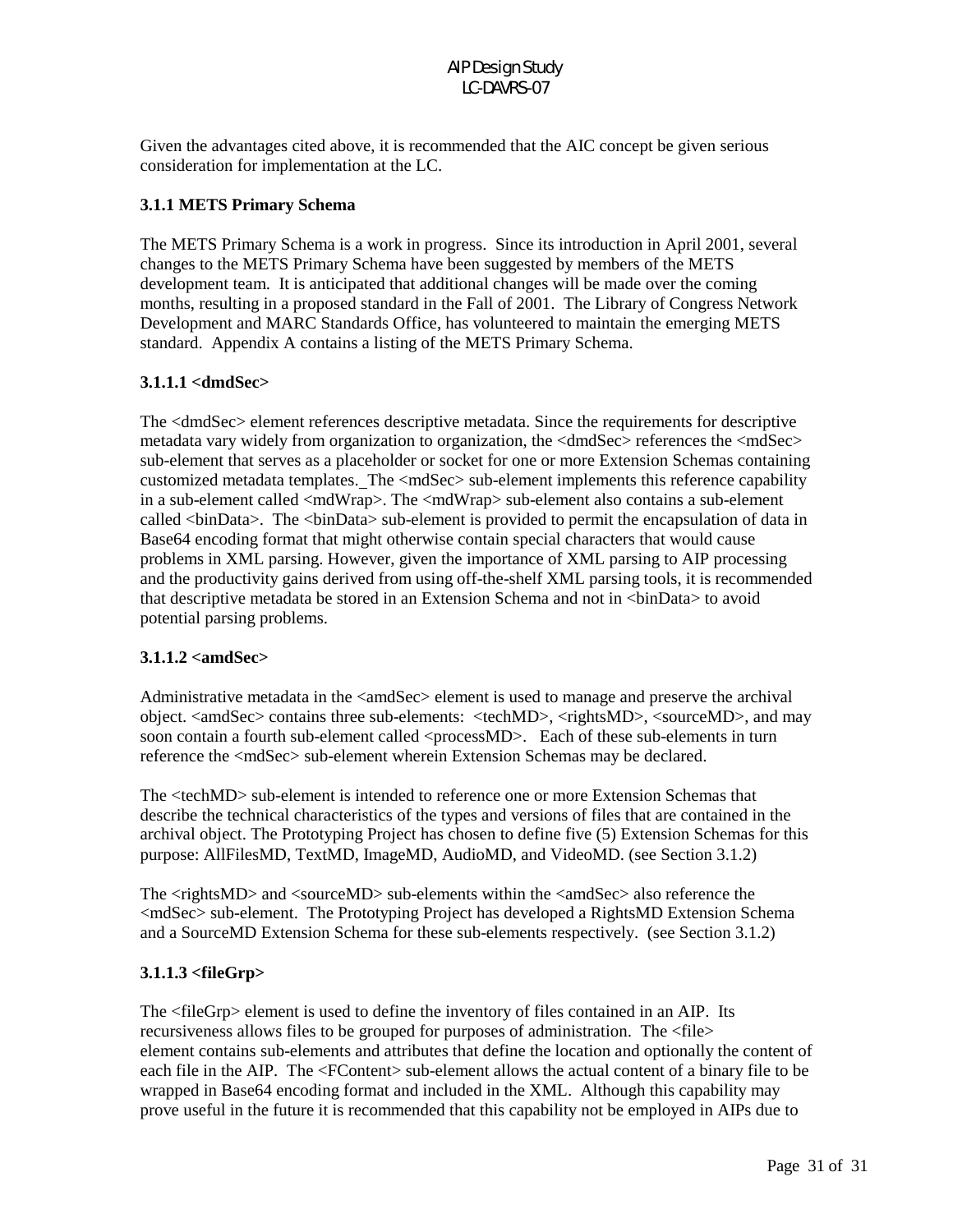the potential for parsing problems. The <FLocat> sub-element contains information that identifies the location of a data file within the file system. It requires that the type of identifier be specified as URN, URL, PURL, HANDLE, DOI, etc. This raises an interesting implementation issue regarding the relationship between the XML tags and physical names of the files within the AIP itself.

### **Grouping**

The <fileGrp> element of the METS Primary Schema identifies groups of data files contained in the AIP. Each <fileGrp> element describes a separate group of data files. Data files can be organized (grouped) in a variety of ways. They can be organized by media type (i.e., image, text, audio, video) as in <fileGrp>. They can be organized by version. *Note: the term "version" is used within the Prototyping Project to denote how a particular file is used (i.e., Master, Service, Preview).* Files can also be organized by structure (e.g., Side A, Side B) identical to the structure of <div> sub-elements in the <StructMap>. It is recommended that the LC adopt a file grouping convention that mirrors the hierarchical structure of the of <div> sub-elements in the <StructMap> to reduce the complexity of cross-referencing between <fileGrp> elements and <div> elements during XML parsing.

### **File Naming**

Each file in a file group is uniquely identified by a file name and tagged in the instance metadata with an attribute ID. Current prototyping efforts use an attribute ID convention created by appending a one-up number sequence suffix to the archival object identifier. For example, for an archival object identified as "a259", the first file in a file group would have an ID of a259.1.1, the second a259.1.2, the third a259.1.3, etc. Current prototyping efforts use a file naming convention that involves concatenating the identifier of the archival object (e.g.a259) with a suffix that denotes the sub-object type and version of the file (e.g., a259ash= Side A, audio, Service High or a259blm= Side B, label, Master). Although both conventions are workable, it is recommended that the file naming convention adopt the file ID convention to eliminate semantics and reduce XML instance complexity.

#### **AIP Naming Convention**

The Library of Congress has developed a Uniform Resource Name (URN) scheme Handle System in conjunction with the Corporation for National Research Initiatives (CNRI). The Handle System is a naming authority (Internet server) that maps uniform logical names to local physical address space.

The AIP preliminary design proposes to use an LC handle as its identifier. The AIP identifier would be composed of the naming authority, the aggregate name, and the item name. In the following example of a handle: "loc.mbrsrs/lp001/a259"

- loc.mbrsrs is the naming authority
- "lp001" is the name of an aggregate or group of recordings.
- "a259" is an identifier assigned to a recording entitled "The Great Ray Charles".

In this handle "loc" stands for Library of Congress and identifies the keeper of this namespace. "mbrsrs" stands for Motion Picture, Broadcasting, and Recorded Sound Division and its Recorded Sound section, the name of the "owner" of the lp001 aggregate and its associated items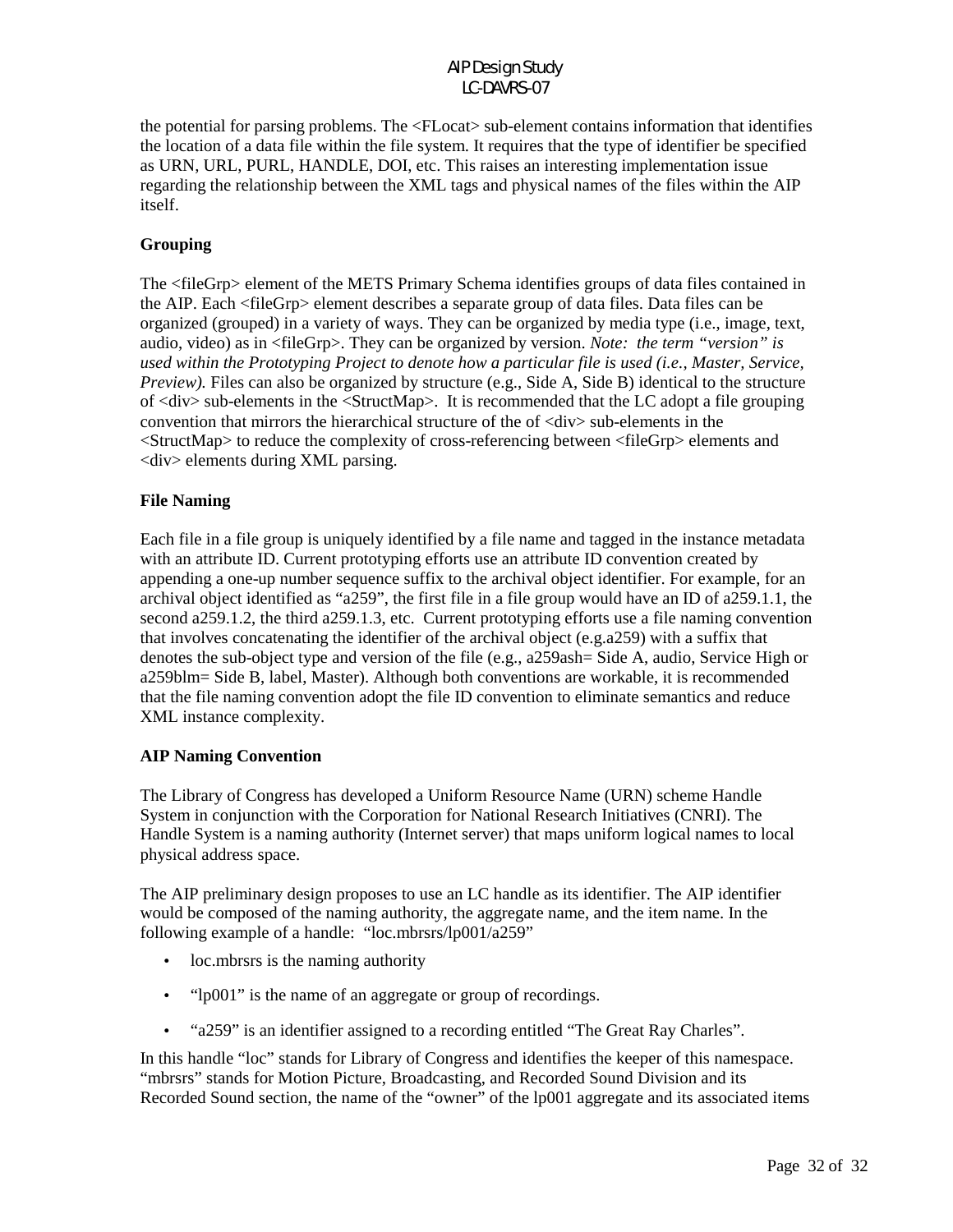within the LC. *Note: Although it is recognized that the naming authority is not actually considered part of the handle, it is included here for clarity.*

This approach raises an implementation question: should the individual data files that comprise an AIP have registered handles or should only the AIP itself have a registered handle? If one chooses to access the AIP as an entity and use its self-extracting capabilities to access individual data files, then there is little reason to register separate handles for each data file within an AIP. If, on the other hand, it is desired to access individual data files without the aid of the AIP selfextraction capability, then registering handles for individual data files makes sense. Given the advantages that self-extraction offers, it is recommended that only the AIP itself have a handle and that the physical locations of individual data files be resolved through self-extraction.

### **3.1.1.4 <structMap>**

The <structMap> element of the METS Primary Schema defines a hierarchical structure (or structures) that allows users of the archival object to allow them to navigate through it during presentation. The <structMap> encodes this hierarchy as a nested series of <div> sub-elements. Each <div> carries attribute information specifying what kind of division it is and also may contain multiple file pointer ( <fptr> ) sub-elements. File pointers specify files (or in some cases, locations within files) that correspond to the portion in the hierarchy represented by the  $\langle \text{div} \rangle$ . The <structMap> is a useful and clever mechanism. It permits unlimited nesting and thus accommodates foreseeable presentation needs. In addition, multiple <structMap> elements can be specified to support multiple presentation views.

### **Labeling**

An issue has arisen regarding labeling in the <StructMap>. In the METS Primary Schema, the <div> element defines LABEL as an attribute. As an attribute, the implication is that LABEL is meant to be a simple value and is not intended for complex information. However, current prototyping efforts use the LABEL attribute to contain descriptive metadata about cuts of audio such as title, performer, and duration. This makes parsing of metadata within the LABEL more difficult. There are several ways around this problem. One way is to put this descriptive metadata in two places (i.e.,  $\langle$ dmdSec $\rangle$  and  $\langle$ structMap $\rangle$ ). Another way is to use the  $\langle$ div $\rangle$  attribute DMD to point to the an Extension Schema for label information. A third way is to change LABEL from an attribute to an element within <div> and include the various types of label metadata in the label as attributes. Given the availability of Extension Schema, it is recommended that the LABEL attribute of  $\langle \text{div} \rangle$  contain basic structural information only and that the  $\langle \text{div} \rangle$  attribute DMD be used to point to an Extension Schema for descriptive label metadata.

#### **3.1.2 Extension Schemas**

This section analyzes the nine (9) proposed Extension Schemas listed in Appendix A.

- GDM
- AllFilesMD
- ImageMD
- TextMD
- AudioMD
- VideoMD
- RightsMD
- SourceMD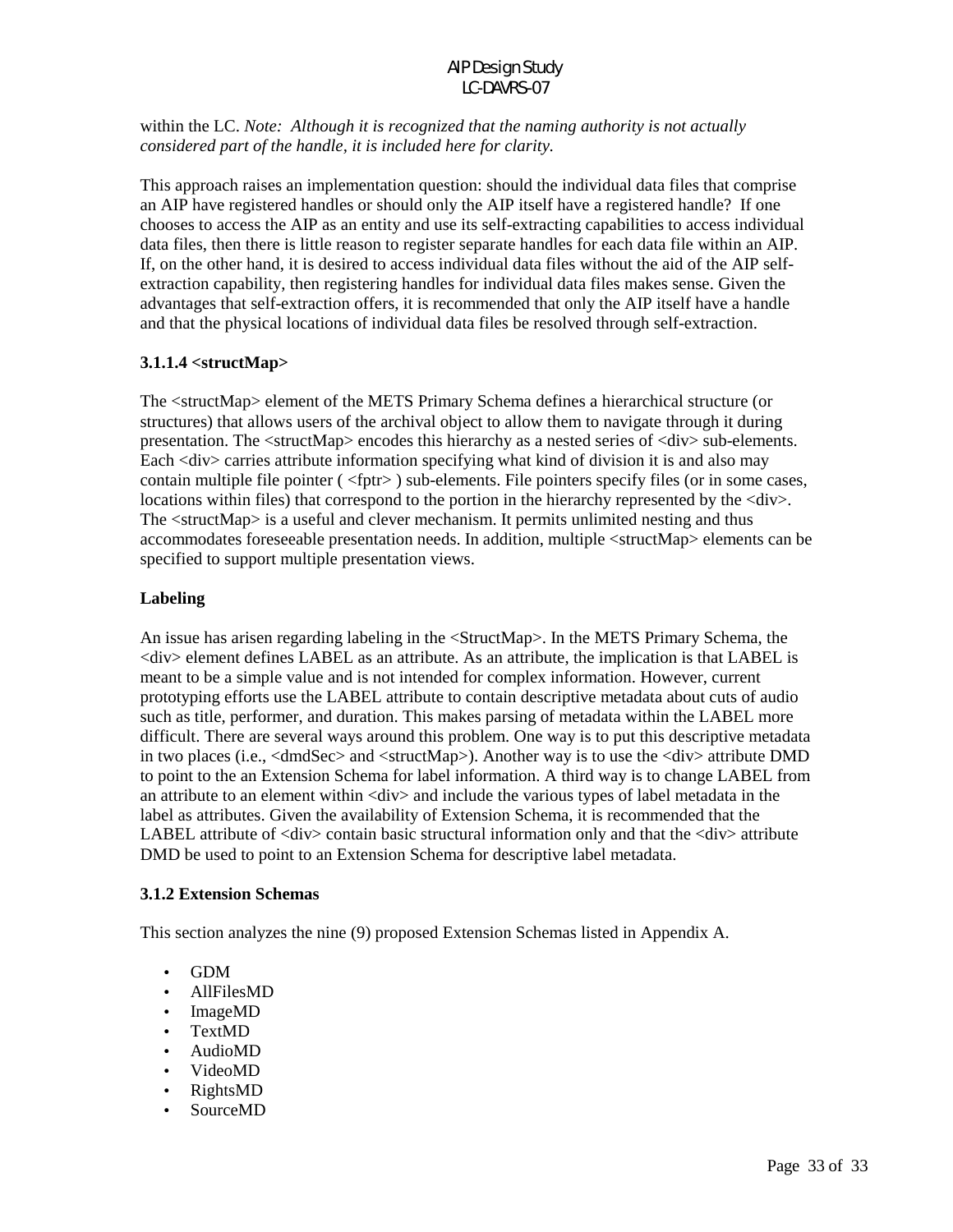• ProcessMD

### **3.1.2.1 GDM Extension Schema**

The GDM Extension Schema contains descriptive metadata about the archival object including bibliographic data, dimensions, origin, creator, etc. The GDM Extension Schema was developed by Rick Beaubien at the University of California, Berkeley. Much of the information is similar in content to fields contained in the M/B/RS metadata database. However, GDM appears to have been intended to capture the key descriptive information about primary objects consisting primarily of text and images. The AIP requires descriptive metadata for describing other media types and sub-objects as well as the primary object. As an example, GDM sub-elements could be used to describe the parts of a record album such as the cover (jacket) or the disc label(s), or the individual cuts on the disc itself. It is recommended that GDM be re-examined to determine if it contains sufficiently generic sub-elements and attributes to accommodate metadata for audio and video media types and intermediate and terminal sub-objects (nodes).

#### **3.1.2.2 AllFilesMD Extension Schema**

The AllFilesMD Extension Schema is one of five Extension Schemas developed to describe technical metadata about the files contained in an AIP. AllFilesMD describes the file properties of a file whereas the other four Extension Schemas describe the media properties of a file.

This approach was taken for two reasons. First, it was discovered that a substantial subset of technical information was common to all files regardless of their media type. It was determined that this common information need only be stored once, is less prone to technological obsolescence, and is likely to be accessed more often. Second, it was determined that the technical metadata describing each media type was sufficiently distinct that a separate Extension Schema was needed for each media type. Subsequent research into the technical metadata for each media type revealed the emergence of standards by a variety of national and international organizations. As these standards evolve and mature it is likely that they will supplement or replace the Extension Schemas defined by the Prototyping Project. In fact, the emerging NISO standard for technical image metadata has already been incorporated into the ImageMD Extension Schema.

#### **3.1.2.3 Media Type Extension Schemas (TextMD, ImageMD, AudioMD, and VideoMD)**

The AIP design described in Section 2 contains examples of four major media type Extension Schemas: ImageMD, TextMD, AudioMD, and VideoMD. This is not meant to imply that only four media types can be accommodated. On the contrary, the AIP design can easily accommodate other media types by adding new Extension Schemas. As an example, archival items such as maps or software games could be accommodated by simply adding new Extension Schemas that define their technical characteristics (e.g. MapMD, GameMD).

The TextMD and VideoMD Extension Schemas proposed in this report contain limited technical metadata content. This is due primarily to a lack of time to research text and video metadata standards prior to publication of this report. It is recommended that the technical metadata standards for text and video metadata be researched and their Extension Schemas be revised as required.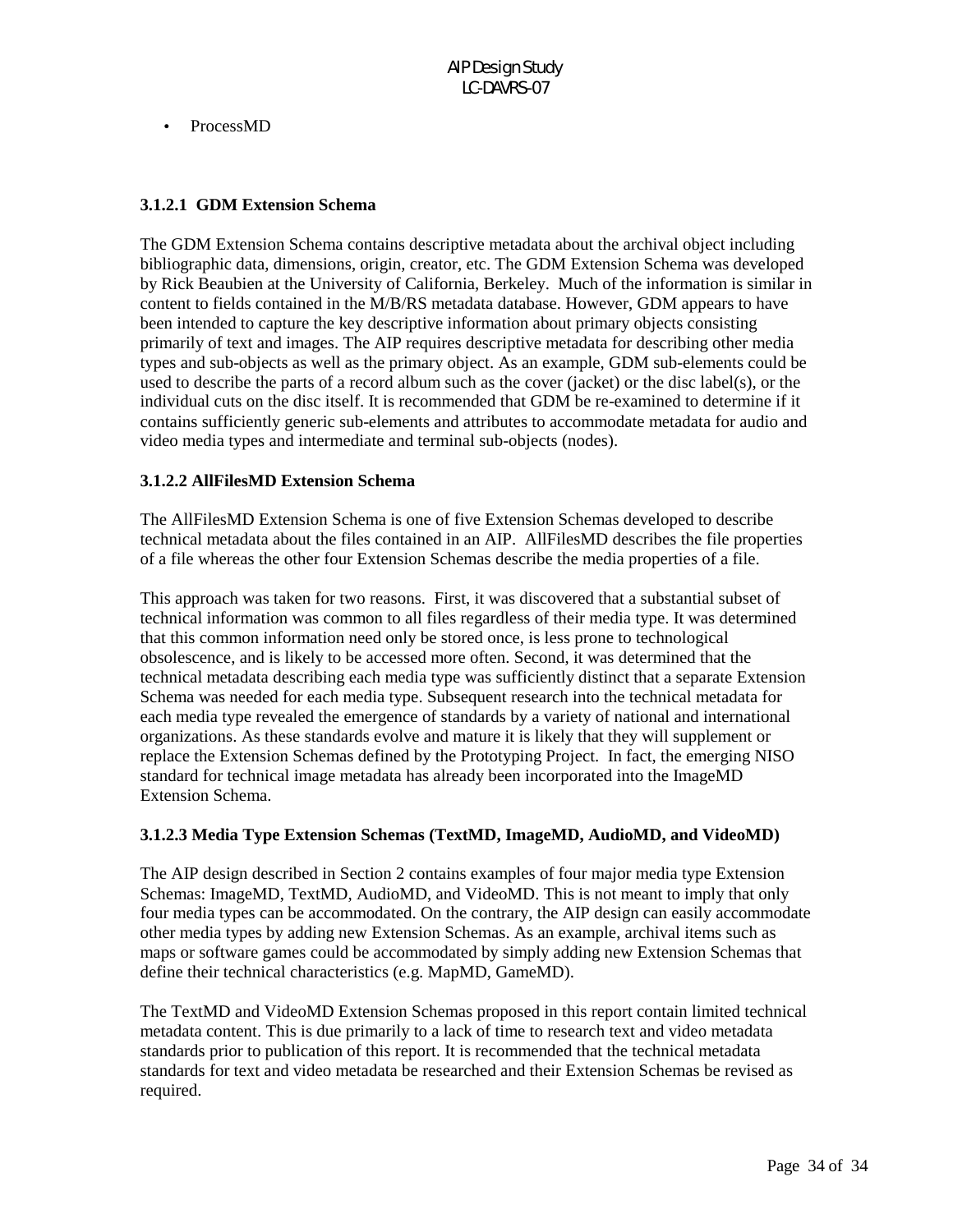### **3.1.2.4 RightsMD Extension Schema**

The RightsMD Extension Schema focuses primarily on LC restrictions but does not adequately address the complexity of rights and ownership metadata in a born-digital world. In the future, as born digital material is added to the collections, revisions to the RightsMD Extension Schema should be considered based upon standards like that proposed by the INDECS project or by the RIAA for the inscribing of rights information.

### **3.1.2.5 SourceMD Extension Schema**

The SourceMD Extension Schema contains limited metadata describing text, image, and video sources. This is due primarily to a lack of time to research the types of metadata that might be desired for presentation or required for long-term preservation. It is recommended that additional research be performed to determine the optimum set of metadata for the text, image, and video elements of the SourceMD Extension Schema.

### **3.1.2.6 ProcessMD Extension**

This report embraces the premise that information about the metamorphosis of a digital archival object will become a valuable resource for historical research in the future. A cursory analysis of de facto practices in the computing industry demonstrates a disturbing lack of concern for preserving information about obsolete systems, data formats and the process of migration. Despite the claims that no information is lost in the migration of digital data or emulation of obsolete systems, the rematerialization experience is likely to be different from one generation of an archival object to the next. For this reason it is recommended that the design of the AIP incorporate metadata about the process of digital preservation. Long-term digital preservation involves two different processes: migration and emulation. Migration involves changing old data to accommodate new systems and emulation involves changing new systems to accommodate old data.

#### **Migration**

There are two forms of migration: media and format. In media migration, the underlying bitstreams remain unchanged but are moved from storage medium to another. In format migration the bitstreams are transformed from an obsolescent format into a new successor format. Often the migration process involves both forms concurrently.

When is it sensible to migrate content from one format to another? The major drivers in this decision-making process are likely to be the tradeoffs between the value of the data and the time, manpower, and cost for migration. Format migration is accomplished most readily when the old technology and the new technology stand side-by-side, both well known and both still in operational condition. But there is always a risk that an old technology will become obsolete before a project can be mounted to preserve the data. If the Library of Congress intends to migrate its digital collections, the institution must ensure that the knowledge and tools for rematerializing an archival object remain viable until the transformation has occurred and the migration process has been recorded.

#### **Emulation**

Although migration is believed by many to be the most practical and cost-efficient method of digital preservation, there are some who believe that emulation too may play a role. Emulation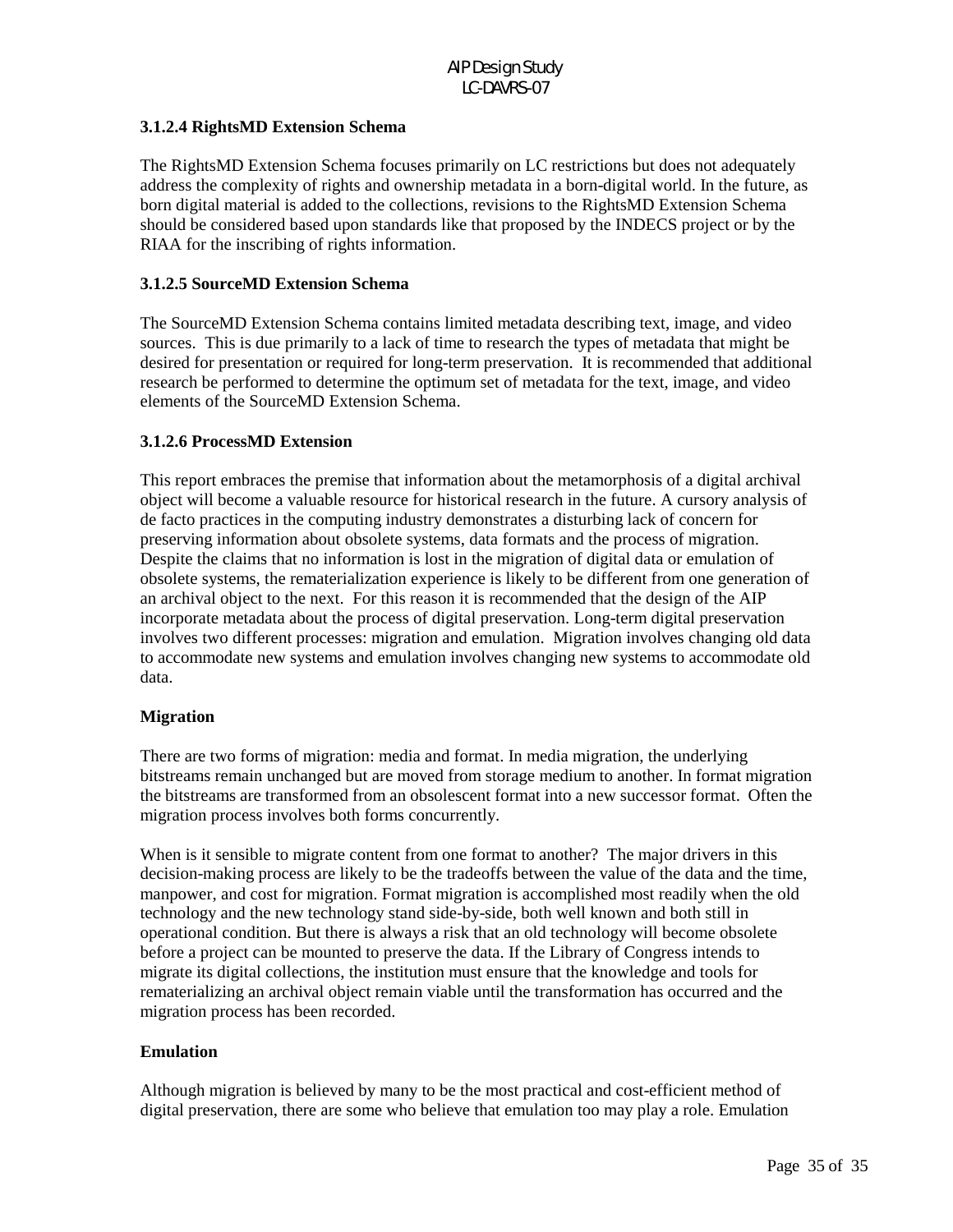was born in the 1960s and is a technique used to extend the useful life of hardware and software that has become obsolete. It involves building a "virtual" environment within the new technology that emulates the processing characteristics of the environment used to rematerialize the information originally, thus allowing the data to remain unchanged. If at some point it is decided that emulation is a viable option, the need to preserve information about obsolete computer technology becomes even more essential.

This report strongly recommends pursuing the goal of extending METS to include Extension Schemas that record metadata about the preservation process whether it involves migration or emulation. The ProcessMD Extension Schema and the Representation and Environment AICs presented in this report are an initial step in that direction. The intention to make a comprehensive set of schemas for use in an AIP marks a distinction with the intentions of those who first drafted the METS. The hope of the Prototyping Project is that the METS structure will serve both purposes and that the extended reach will be provided by logical and acceptable extensions to the METS structure and acceptance of the AIC concept.

At the time this report was published a discussion was underway among the developers of the METS Primary Schema regarding the inclusion of a separate sub-element in the METS Primary Schema to accommodate metadata about the processes used to migrate or emulate archival objects from one generation to another. Such process information should provide valuable insight into the changes that have occurred from one generation to the next that may have affected the quality or presentation experience of the archival object. It is recommended that a  $<$ processMD $>$ sub-element (socket) be added to the METS Primary Schema that can reference, via  $\langle$ mdSec $\rangle$ , an Extension Schema named ProcessMD in which process-related metadata is stored. The ProcessMD schema should also include preservation planning and quality assurance information. In addition, it is recommended that the ProcessMD Extension Schema reference Representation and Environment AICs containing detailed preservation-related metadata about the data file formats and computing environment(s) in which each generation of an AIP can be rematerialized.

#### **Representation AICs**

The proposed ProcessMD Extension Schema does not include sufficient metadata about the syntax and semantic information of file formats to support in-depth research about subtle changes that might have occurred during the preservation process. This is due in part to the design of the ProcessMD Extension Schema and in part to the constraints encountered when attempting to capture metadata in textual (XML) form alone. Therefore, it is recommended that the ProcessMD Extension Schema reference an AIC type call Representation that contains a richer variety of syntax and semantic information about data files. (see Section 2.1.3.1)

#### **Environment AICs**

The proposed ProcessMD Extension Schema does not include sufficient metadata about the computing environments used to support rematerialization. This is due in part to the design of the ProcessMD Extension Schema and in part to the constraints encountered when attempting to capture metadata in textual (XML) form alone. At first glance, archiving documentation and/or software about obsolete computing environments might appear costly in terms of storage. However, when compared to the cost of trying to recreate the knowledge base of an obsolete technology from lost or discarded printed material, the cost of storing computing environment information as classes of objects pales to insignificance, and a case can be made that it offers an unambiguous safety net for faithful re-materialization in the long-term.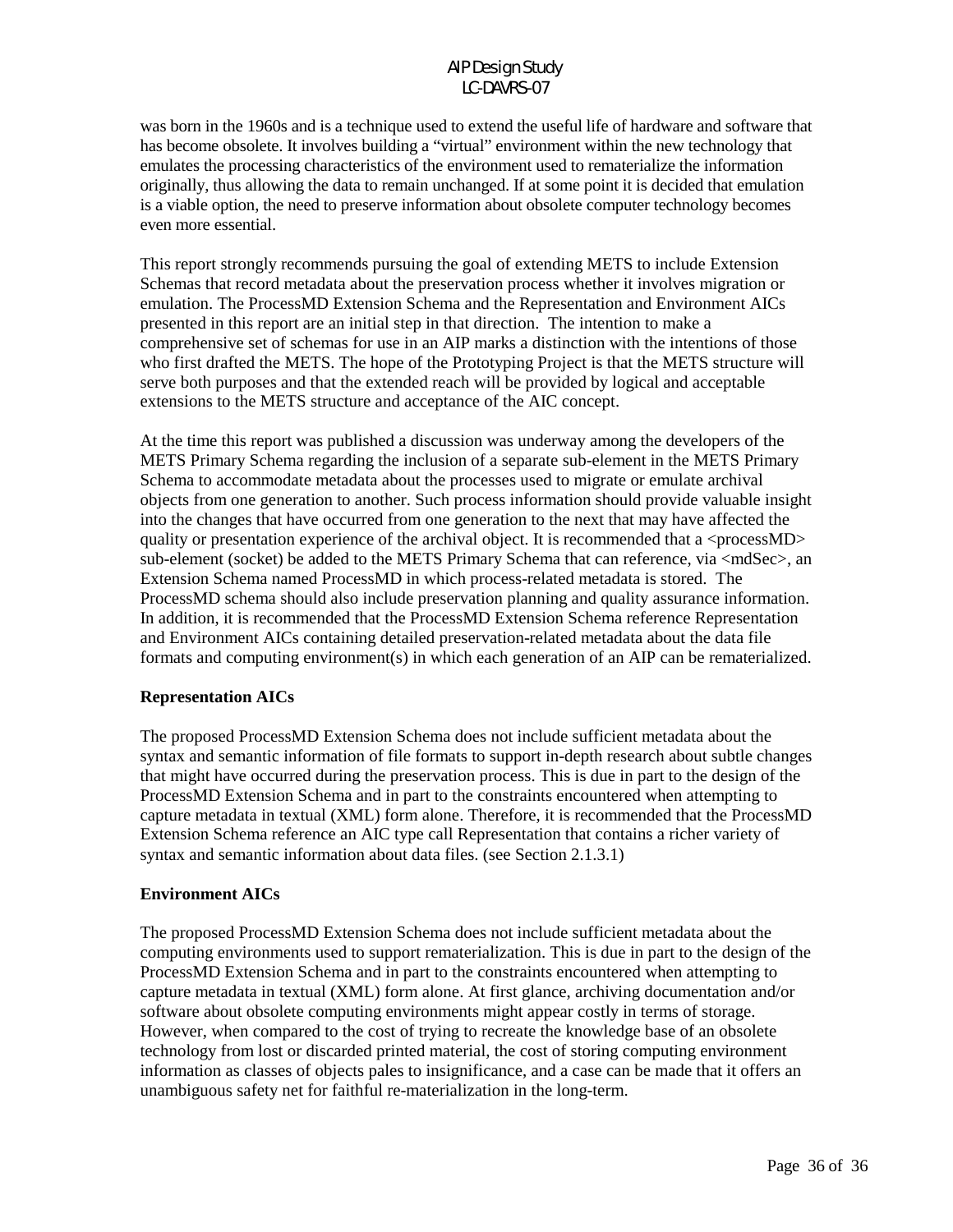For this reason, it is recommended that the <ProcessMD Extension Schema reference an AIC type called <Environment>. It is also recommended that the <Environment> AIC contain both detailed documentation and actual software for the computing environments in which archival objects were created, stored, and rematerialized. (see Section 2.1.3.2)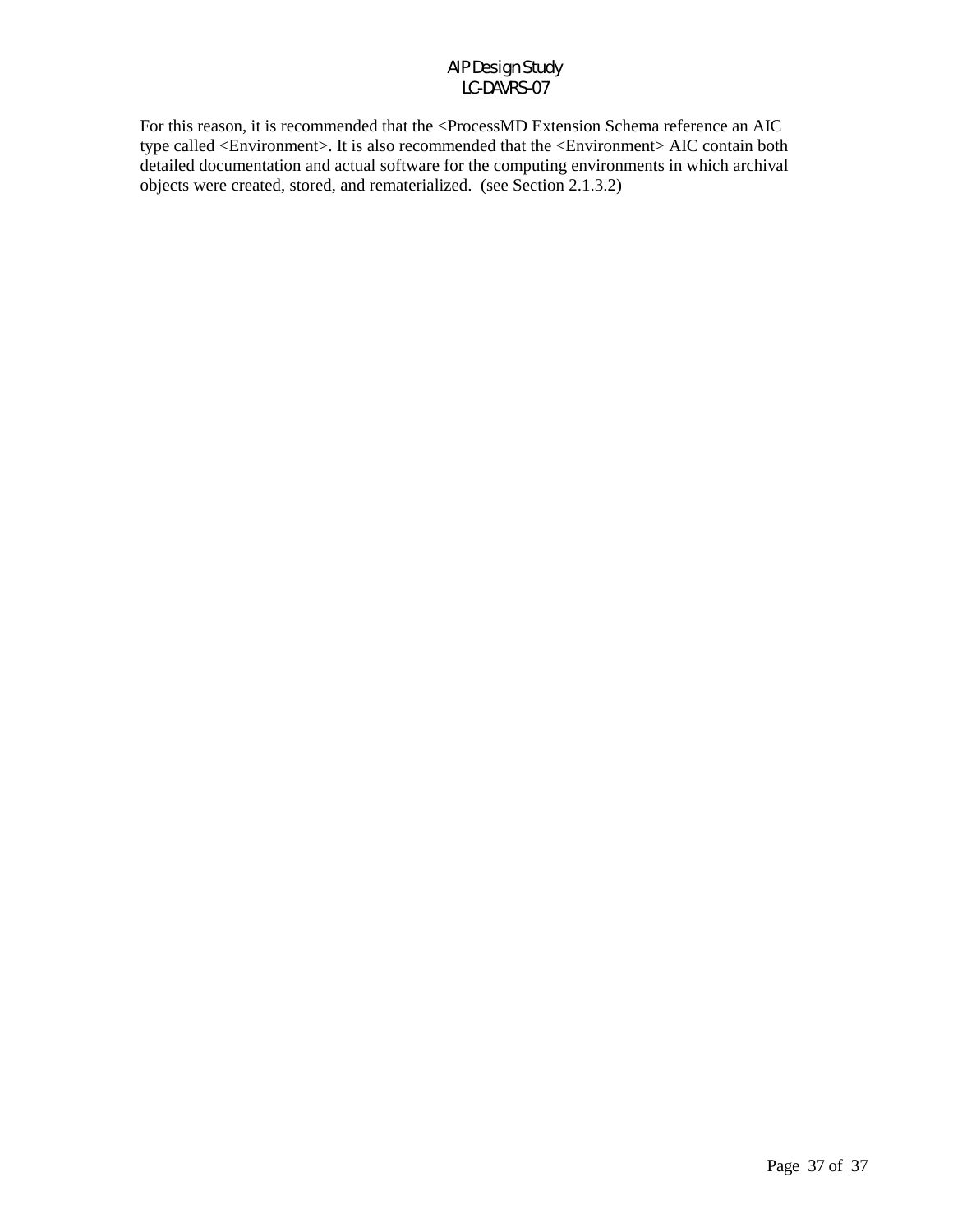### **3.2 Data**

There are several implementation issues regarding AIP data files that can potentially affect the design of the AIP: file partitioning, access time, derivative copies The first is storage. The second is access. All four issues impact the size of the data files contained in the AIP. Analysis of these issues generates questions about the capabilities of the computing environment in which the AIP is implemented. Although the analysis makes several assumptions about these capabilities, it should be noted that the design of the AIP accommodates a wide range of options. It is not the intent of the analysis to dictate the capabilities of the computing environment.

### **File Partitioning**

It is anticipated that the size of some data files in an AIP, and the AIP itself, will be very large (>10GB). Very large files create a unique set of problems in today's computer environments. First and foremost is the problem of storage volume capacity. If the size of a data file approaches or exceeds the capacity of the storage volume on which it resides, problems can occur. One way to get around this problem is to ensure that the Archival Storage subsystem is capable of volume spanning. Another way is to partition very large data files into multiple smaller files. This solves the storage problem but makes managing and presenting the data files much more difficult. A third way is to apply compression to the data files. There are several simple compression techniques such as run-length-encoding (RLE) that can be applied without data loss, but their compression ratios are small. The more robust compression techniques are often source specific and invariably involve some data loss. It is recommended that very large files not be partitioned and that loss-less compression be applied during packaging.

#### **Access Time**

The second problem large files impose is access time. Waiting for 10 GB data file to download in real-time is unacceptable to the average user. There are several ways to combat this situation.

The first option is streaming. Streaming allows the user to begin viewing or listening to a file before the entire file has been downloaded. The only direct impact streaming has on the design of the AIP lies in the file formats required. Certain file formats accommodate streaming; others do not. If streaming is desired, service copies of the data files must be stored, or generated "on-thefly," that accommodate streaming. The following list contains examples of several streaming formats that existed as of this writing:

- WAV Audio Wave
- AU Audio Format File
- MPG Moving Image
- RAV Real Audio Video
- WMF Microsoft Media Player
- QTM Quick Time Movie (Apple)
- AVI Audio Video Interleaved (Microsoft)
- VBA Video BAmba (IBM)
- CHA Cha, Cha, Cha... Audio Player (IBM)
- ABA Audio BAmba (IBM)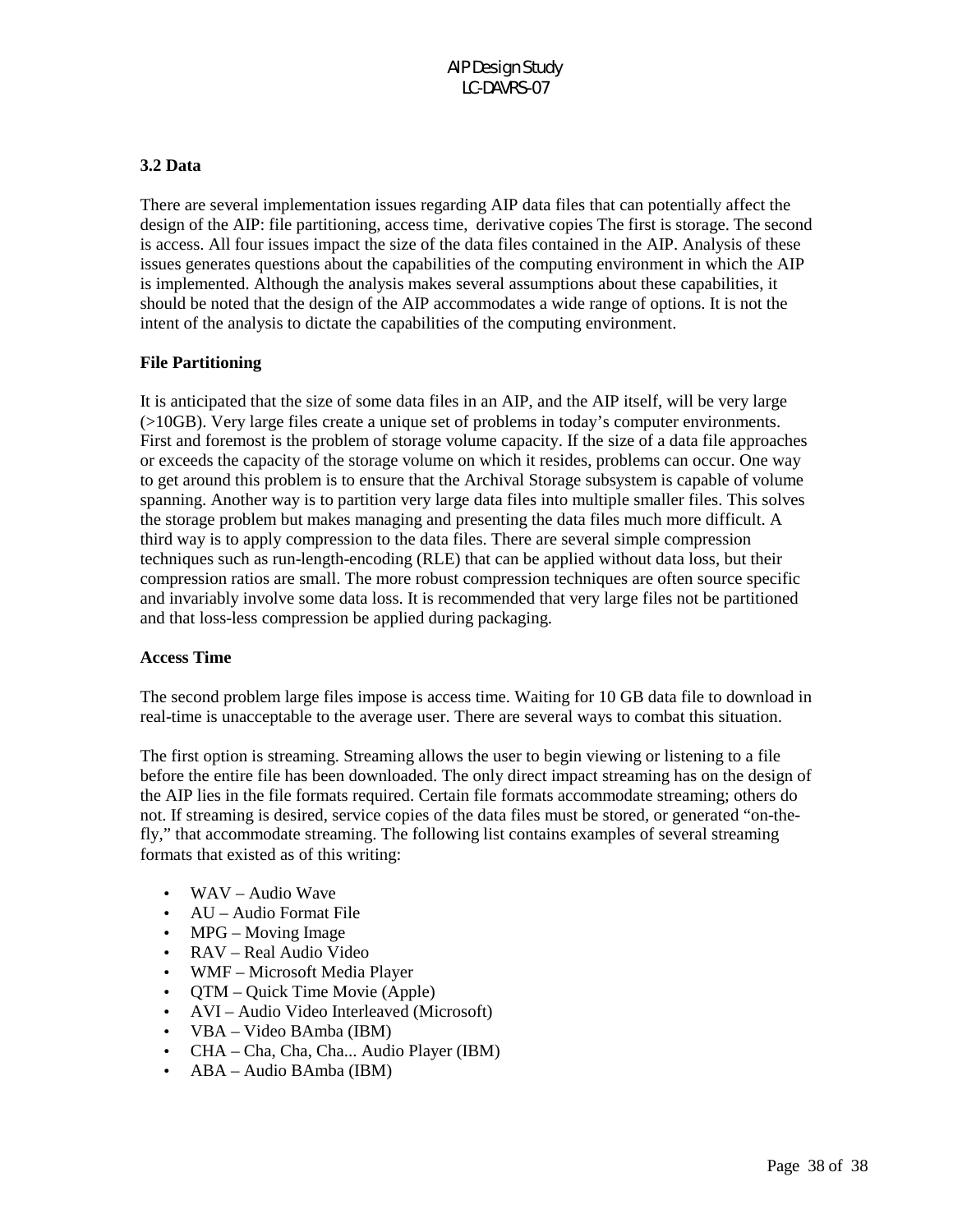A second option is once again compression. If the user is willing to accept a loss of quality during presentation, the application of compression can significantly reduce the time required to download data files. Most streaming media formats involve compression, with the exception of WAV.

A third option is staging. Staging leads to a fundamental question. Is it a requirement that users access AIPs directly and immediately from the Archival Storage subsystem, or can access be a scheduled event that involves an ordering process with a built-in time delay? The OAIS Reference Model assumes the latter. If the latter is the case, then the size of the files becomes less of an issue.

A fourth option is using dedicated high-speed networks and high-performance workstations for presentation. Many laboratories and research institutions such as the San Diego Supercomputer Center, Lawrence Livermore, and Los Alamos have chosen to solve similar problems by developing dedicated, high-powered networks and workstations to accommodate large data files. The obvious downside is cost.

Given these four options, it is recommended that the AIP be capable of storing Master and Service copies to support delivery of compressed or streaming.

### **Derivative Copies**

A third related issue involves the choice between storing derivative copies of data files in the AIP or creating them "on-the-fly." Storing derivative copies eliminates the need to create copies "onthe-fly" for presentation or distribution purposes. However, it demands more archival storage space. Clearly, storing the Master copy of each data file in the AIP goes without question. The rationale for storing lower quality copies is driven by distribution and presentation requirements. There are two types of lower quality copies: Service and Preview. A Service copy is a smaller scale version of the Master that maintains acceptable presentation quality. A Preview version is an iconic representation of the Master that is used for identification purposes only. At present, creating Service copies of Master audio, video, and image files "on-the-fly" requires considerable processing power. However, creating Preview copies from Service copies requires considerably less processing power. It is recommended that the AIP contain the Master and one Service copy of each data file and that Preview copies be created "on-the-fly".

#### **Error Detection and Correction**

Checksums are a useful and efficient means of detecting errors in a data file, but they do nothing to correct errors once they have occurred. In those cases where the digital form of an archival object is the only viable version that exists, it is important that there be a means to correct digital errors should they occur. There are two ways to accomplish this. The first, and perhaps most straightforward, way is to save multiple copies of the digital archival object (backup). It is recommended that backup copies of all AIPs be created as a matter of policy.

A supplemental approach to consider is error-detection-and-correction (EDAC) codes. Techniques such as Reed-Solomon Codes cross-interleave information with parity data and are able to detect and correct both single-bit and burst errors of variable length. Reed-Solomon is particularly popular because it minimizes the parity overhead and is simple to decode. Reed-Solomon decoding software is readily available at no cost and operates in real time on today's computing platforms. For this reason it should cause no problems in playback. It is recommended that Reed-Solomon coding be applied to the Master audio and video data files in the AIP.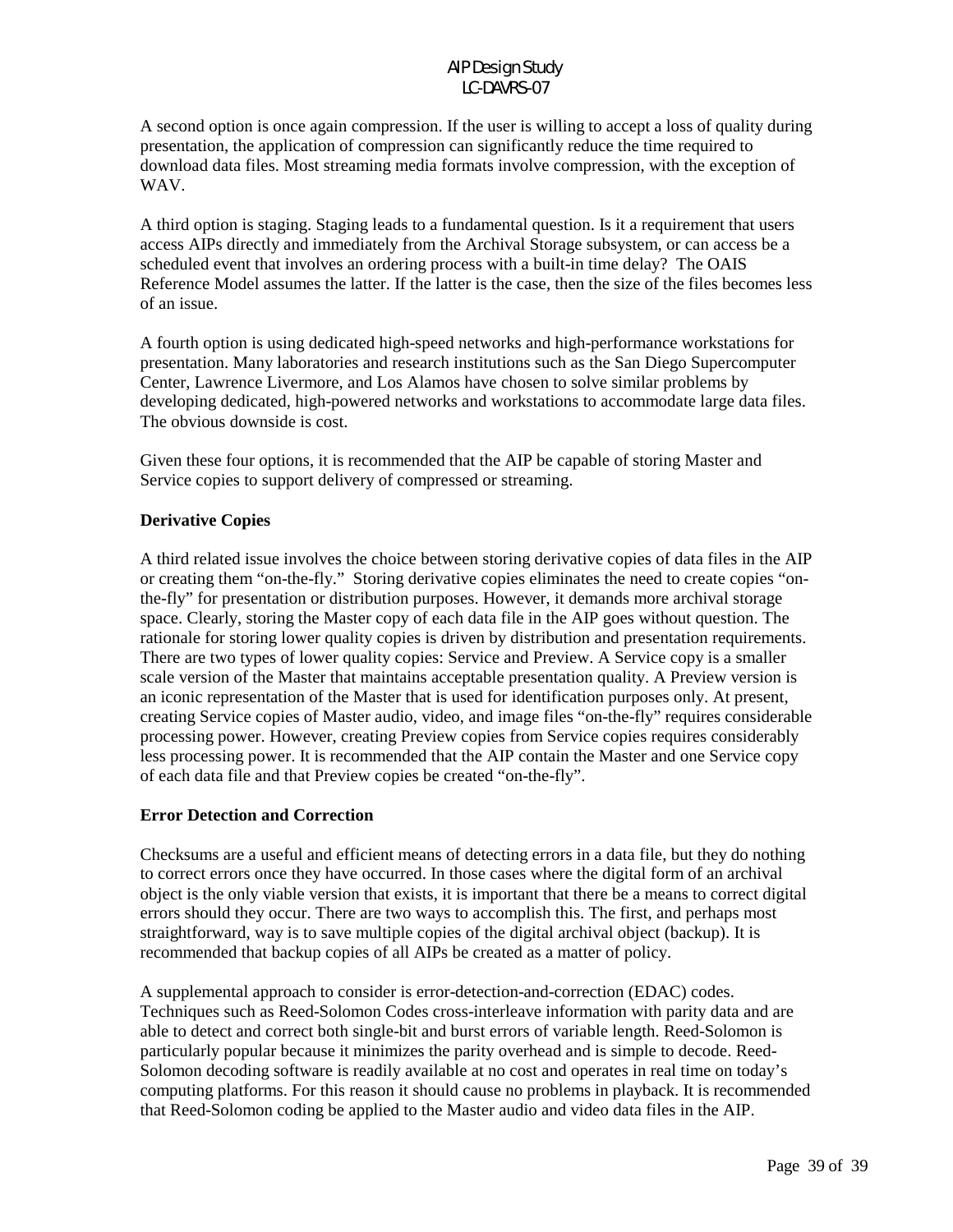# **3.3 Packaging**

Packaging Information is that information that either actually or logically binds or relates the components of the AIP into an identifiable entity for the purpose of transmission or storage. Packaging offers a number of benefits to the design of an AIP. First, treating a set of files as one contiguous file simplifies transmission and storage. Second, it allows one-pass encryption, compression, and watermarking.

There are a variety of packaging alternatives, such as AIPS $++$  used to package astronomical files, TAR that is used extensively in Unix environments, and ZIP products used in Windows environments. The most attractive packaging construct is the self-extracting archive. Selfextracting archives have been around for decades. They were originally developed to facilitate backup and recovery but are most well known in their compression role in products such as WinZip, ProZip, and DynaZip. Self-extracting archives offer several distinct advantages. First, they are ubiquitous and inexpensive or free. Second, they provide flexibility and infrastructure independence. Third, they hide unique file format characteristics. For these reasons, it is recommended that self-extracting archive techniques be used to package AIPs for transmission to and from the Archival Storage system.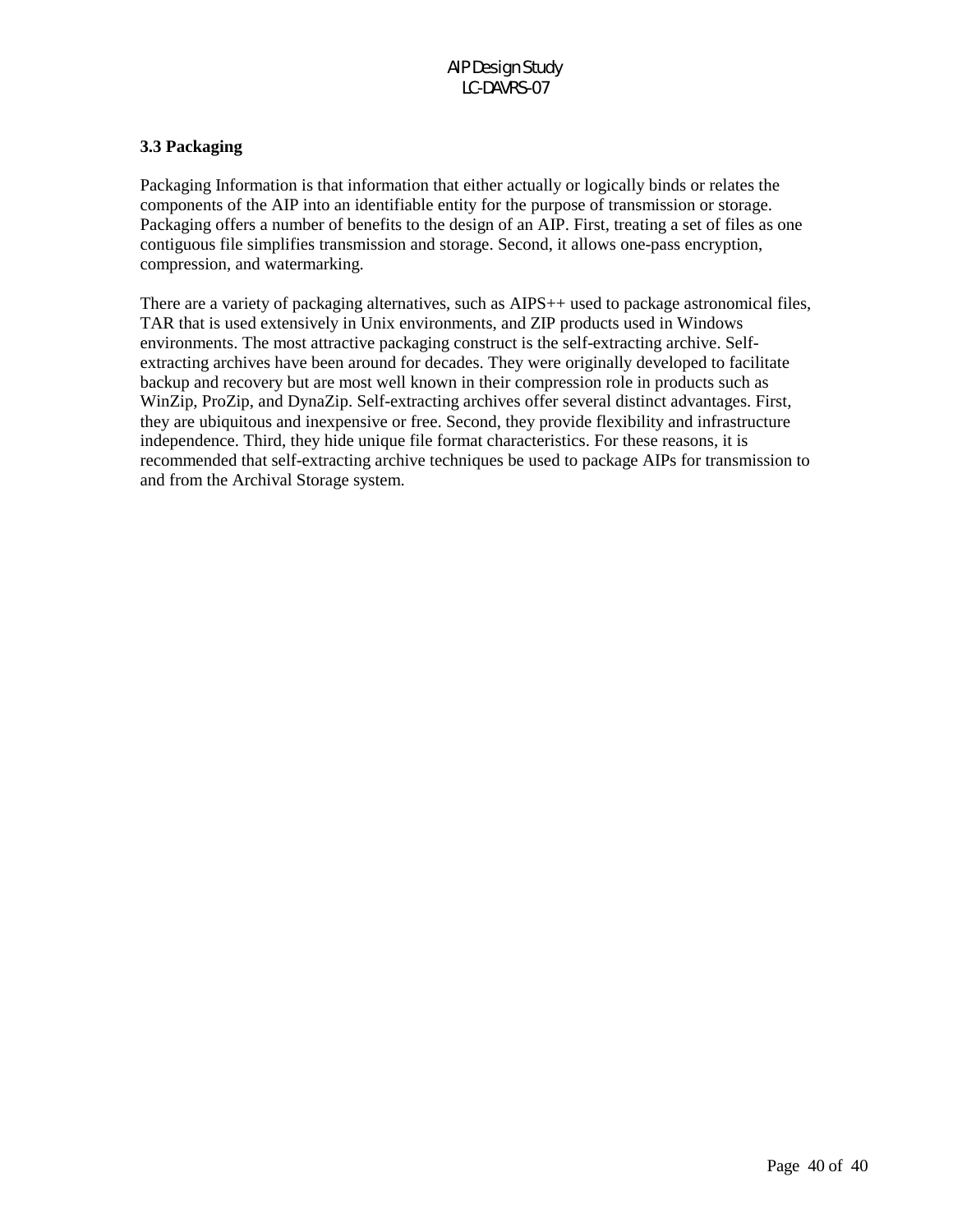# **3.4 Conclusions and Recommendations**

Section 3.4 summarizes the conclusions and recommendations of this report.

#### **3.4.1 Conclusions**

The proposed AIP preliminary design is modular, infrastructure-independent, flexible, and adaptable. It is consistent with the OAIS Reference Model and complies with the emerging Metadata Encoding and Transfer Standard. It incorporates most of the fields contained in the current Prototyping Project metadata database and accommodates the future inclusion of emerging metadata standards such as MPEG-21.

The AIP metadata is structured using the XML schema document type that facilitates strong data typing. It provides for multiple namespaces (Extension Schema) to support organization-unique metadata requirements. The AIP preliminary design introduces the concept of AIP classes (AICs) allowing for the inheritance of metadata by multiple AIPs. It addresses the issues of long-term preservation of digital information by employing a ProcessMD Extension Schema and Representation and Environment AICs to incorporate the metadata needed to document migration of AIPs through changes in technology. Self-extracting archive techniques are proposed to encapsulate the AIP, allowing it to be treated as a single entity and thereby improving manageability and facilitating infrastructure independence.

#### **3.4.2 Recommendations**

The following recommendations are made regarding AIP preliminary design follow-on activity.

- It is recommended that Extension Schemas be refined based on emerging metadata standards.
- It is recommended that a sample set of AIPs be handcrafted for test purposes.
- It is recommended that the LC Digital Preservation Committee develop a plan for AIP testing.
- It is recommended that AIP testing be performed and the results of the testing be used to refine the AIP design.
- It is recommended that the refined AIP design be submitted to the Digital Library Federation for consideration by the group developing the METS schema.
- It is recommended that an XSL stylesheet be developed to translate the METS Primary Schema into an MPEG-21 compliant schema.
- It is recommended that the Prototyping Project metadata database be updated to reflect the AIP design.

Once again the author wishes to thank those members of LC staff that contributed to this report and in particular Carl Fleischhauer, Dick Thaxter, and Morgan Cundiff, without whom this report could not have been prepared.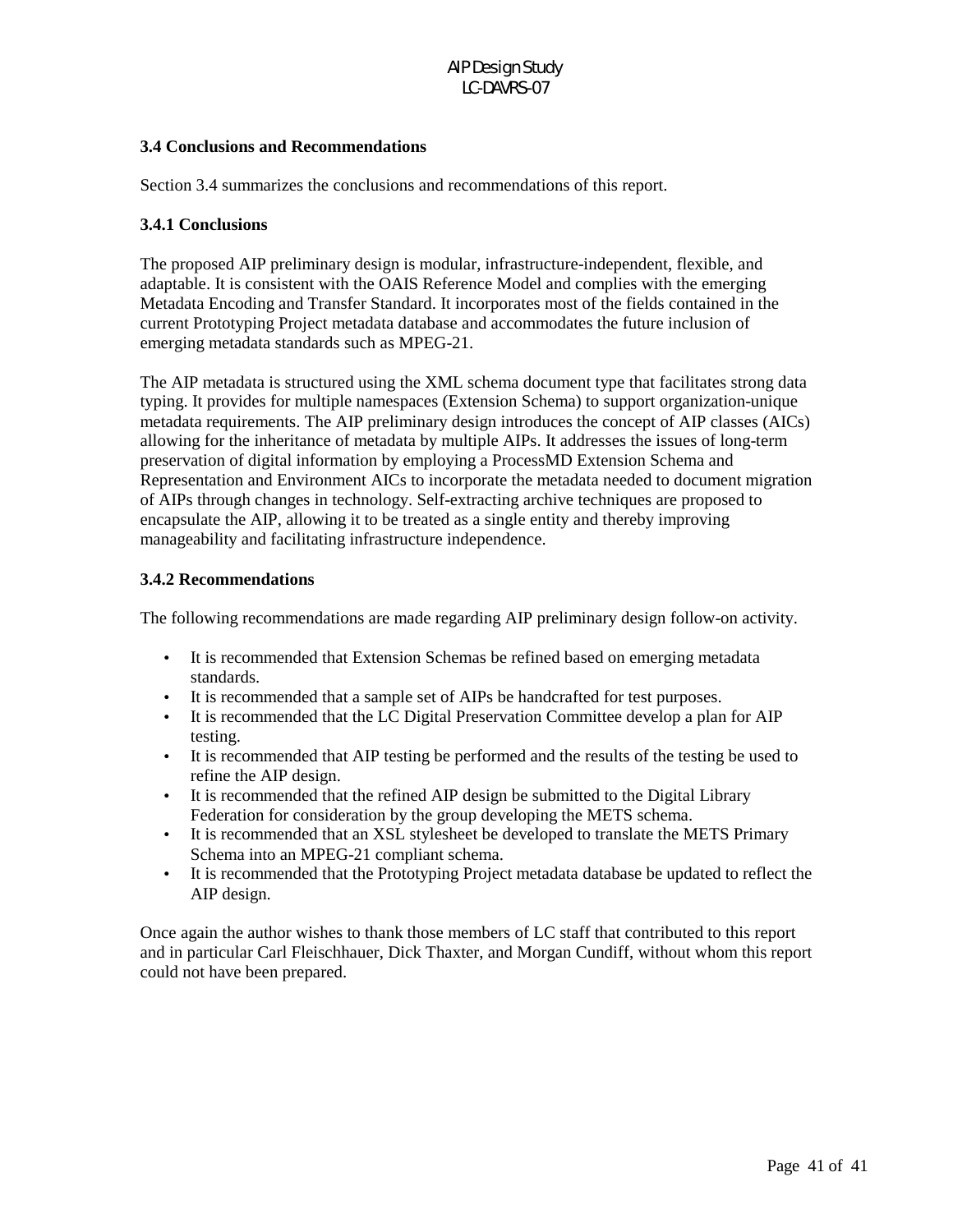#### **Appendix A METS Primary Schema.**

#### <?xml version="1.0" encoding="UTF-8"?>

<!-- edited with XML Spy v3.5 NT (http://www.xmlspy.com) by Jerome McDonough (private) -->

- <!-- METS: Metadata Encoding and Transmission Standard -->
- <!-- Prepared for the Digital Library Federation by Jerome McDonough, New York University.-->
- <!-- April 23, 2001 -->

 $\leftarrow$ ! -- Version 1.0 (alpha) -->

<!-- Change History -->

<!-- April 23, 2001: Alpha Draft completed -->

<xsd:schema targetNamespace="http://www.loc.gov/METS/" xmlns:xsd="http://www.w3.org/2000/10/XMLSchema" xmlns="http://www.loc.gov/METS/" elementFormDefault="qualified" attributeFormDefault="unqualified">

#### <xsd:element name="mets" type="metsType">

#### <xsd:annotation>

 <xsd:documentation>METS: Metadata Encoding and Transmission Standard. METS is intended to provide a standardized XML format for transmission of complex digital library objects between systems. As such, it can be seen as filling a role similar to that defined for the Submission Information Package (SIP) and Dissemination Information Package (DIP) in the Reference Model for an Open Archival Information System.

</xsd:documentation>

</xsd:annotation>

#### </xsd:element>

<xsd:element name="dmdSec" type="mdSecType">

#### <xsd:annotation>

<xsd:documentation>dmdSec: Description Metadata Section.

This section records all of the descriptive metadata for all subobjects in the METS object.

Metadata can be either included in the METS hub document (mdWrap) or

referenced via an identifier/locator (mdRef), a la Warwick Framework. Multiple

mdRef and mdWrap elements are allowed so that descriptive metadata

can be recorded for each separate subobject within the METS object.</xsd:documentation> </xsd:annotation>

#### </xsd:element>

<xsd:element name="amdSec" type="amdSecType">

#### <xsd:annotation>

<xsd:documentation>amdSec: Administrative Metadata Section.

This section records all of the administrative metadata for all subobjects in the METS object,

and is divided into three subsections: techMD (technical metadata), rightsMD

(intellectual property rights metadata), and sourceMD (provenance metadata).

Each of these subsections follows the mdSecType model, so that they can

either include metadata within the METS hub document (mdWrap) or

reference it via an identifier/locator (mdRef). Multiple

mdRef and mdWrap elements are allowed so that administrative metadata

can be recorded for each separate subobject within the METS object.</xsd:documentation> </xsd:annotation>

#### </xsd:element>

#### <xsd:element name="fileGrp" type="fileGrpType">

<xsd:annotation>

<xsd:documentation>fileGrp: File Group.

File Groups record information regarding all of the data files comprising

the digital object, including both master files and derivatives. File Groups

may both repeat and nest to provide an organizing framework for data files.

#### </xsd:documentation>

</xsd:annotation>

#### </xsd:element>

<xsd:element name="structMap" type="structMapType">

#### <xsd:annotation>

<xsd:documentation>structMap: Structural Map.

 The structural map is the heart of a METS document, defining the hierarchical arrangement of a primary source document which has been digitized. This hierarchy is encoded as a tree of 'div' elements. Any given 'div' can point to another METS document via the 'mptr' element, or to a single file, to a group of files, or to segments of individual files or groups of files through the 'fptr' and subsidiary elements.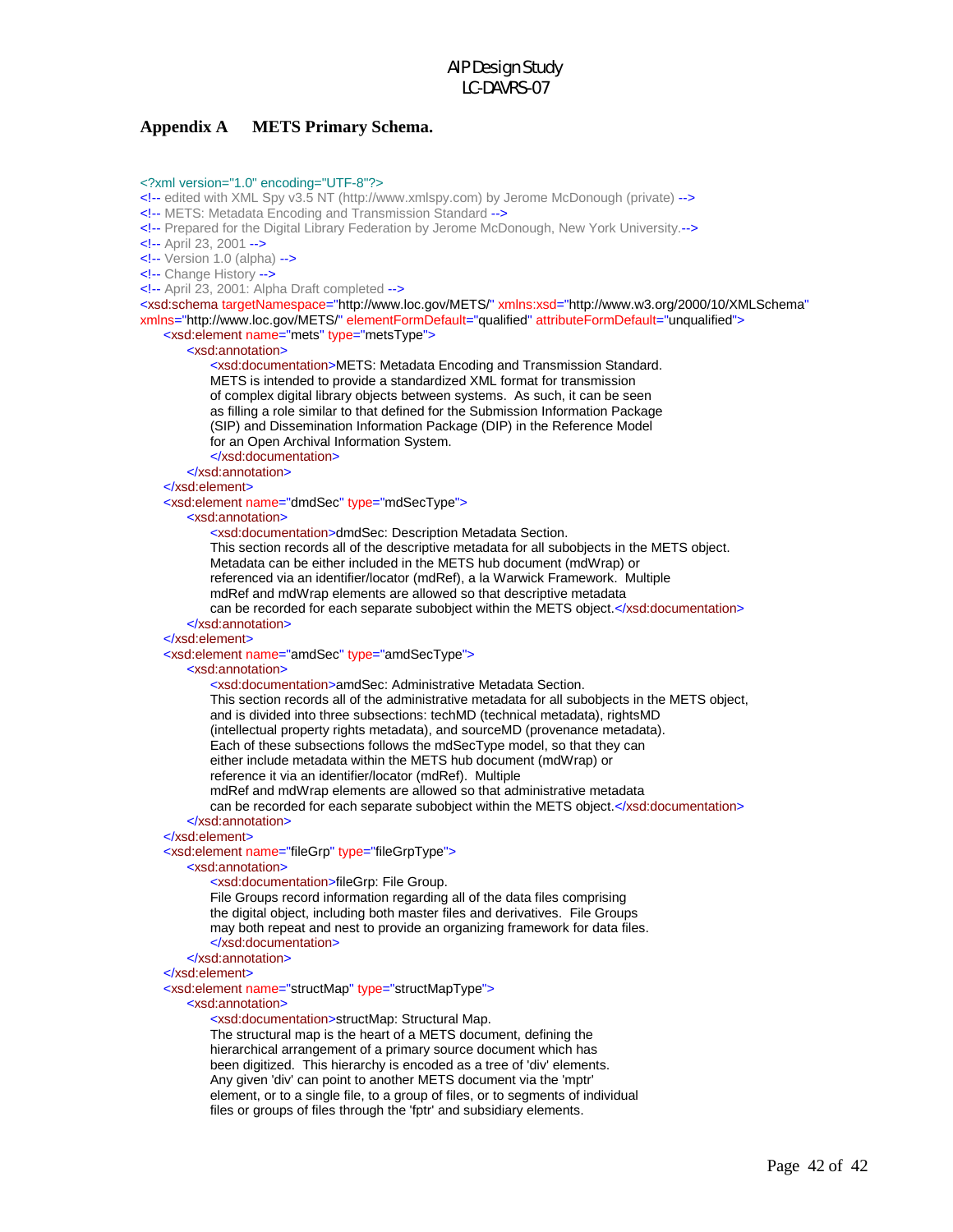</xsd:documentation> </xsd:annotation> </xsd:element> <xsd:element name="div" type="divType"> <xsd:annotation> <xsd:documentation>div: Division of a structural map. Nested div elements define the hierarchical structure of the digital library object. Div elements are linked to the content corresponding to that div by subsidiary mptr and fptr elements. </xsd:documentation> </xsd:annotation> </xsd:element> <xsd:complexType name="metsType"> <xsd:annotation> <xsd:documentation>mets Complex Type. A METS document consists of four possible subsidiary sections: dmdSec (descriptive metadata section), amdSec (administrative metadata section), fileGrp (file inventory group), and structMap (structural map). It also has seven possible attributes: 1. ID (an XML ID); 2. OBJID: a primary identifier assigned to the original source document; 3. LABEL: a title/text string identifying the document for users; 4. TYPE: a type for the object, e.g., book, journal, stereograph, etc.; 5. CREATEDATE: the date the METS object was created; 6. LASTMODDATE: the date the METS object was last modifified; and 7. PROFILE: the registered profile to which this METS document conforms. METS registry information is available from the Library of Congress at http://www.loc.gov/mets.</xsd:documentation> </xsd:annotation> <xsd:sequence> <xsd:element ref="dmdSec" minOccurs="0" maxOccurs="unbounded"/> <xsd:element ref="amdSec" minOccurs="0" maxOccurs="unbounded"/> <xsd:element ref="fileGrp" maxOccurs="unbounded"/> <xsd:element ref="structMap" maxOccurs="unbounded"/> </xsd:sequence> <xsd:attribute name="ID" type="xsd:ID" use="optional"/> <xsd:attribute name="OBJID" type="xsd:string" use="optional"/> <xsd:attribute name="LABEL" type="xsd:string" use="optional"/> <xsd:attribute name="TYPE" type="xsd:string" use="optional"/> <xsd:attribute name="CREATEDATE" type="xsd:date" use="optional"/> <xsd:attribute name="LASTMODDATE" type="xsd:date" use="optional"/> <xsd:attribute name="PROFILE" type="xsd:string" use="optional"/> </xsd:complexType> <xsd:complexType name="amdSecType"> <xsd:annotation> <xsd:documentation>amdSecType: Complex Type for Administrative Metadata. The administrative metadata section consists of three possible subsidiary sections: techMD (technical metadata for text/image/audio/video files), rightsMD (intellectual property rights metadata), and sourceMD (source metadata i.e. provenance). amdSecType has a single attribute, ID (XML ID).</xsd:documentation> </xsd:annotation> <xsd:sequence> <xsd:element name="techMD" type="mdSecType" minOccurs="0" maxOccurs="unbounded"> <xsd:annotation> <xsd:documentation>techMD: technical metadata. The techMD element provides a wrapper around a generic metadata section, which should contain technical metadata regarding a file or files. It has a single attribute, ID, which file/fileGrp elements can use to reference the technical metadata that applies to them. </xsd:documentation> </xsd:annotation> </xsd:element> <xsd:element name="rightsMD" type="mdSecType" minOccurs="0" maxOccurs="unbounded">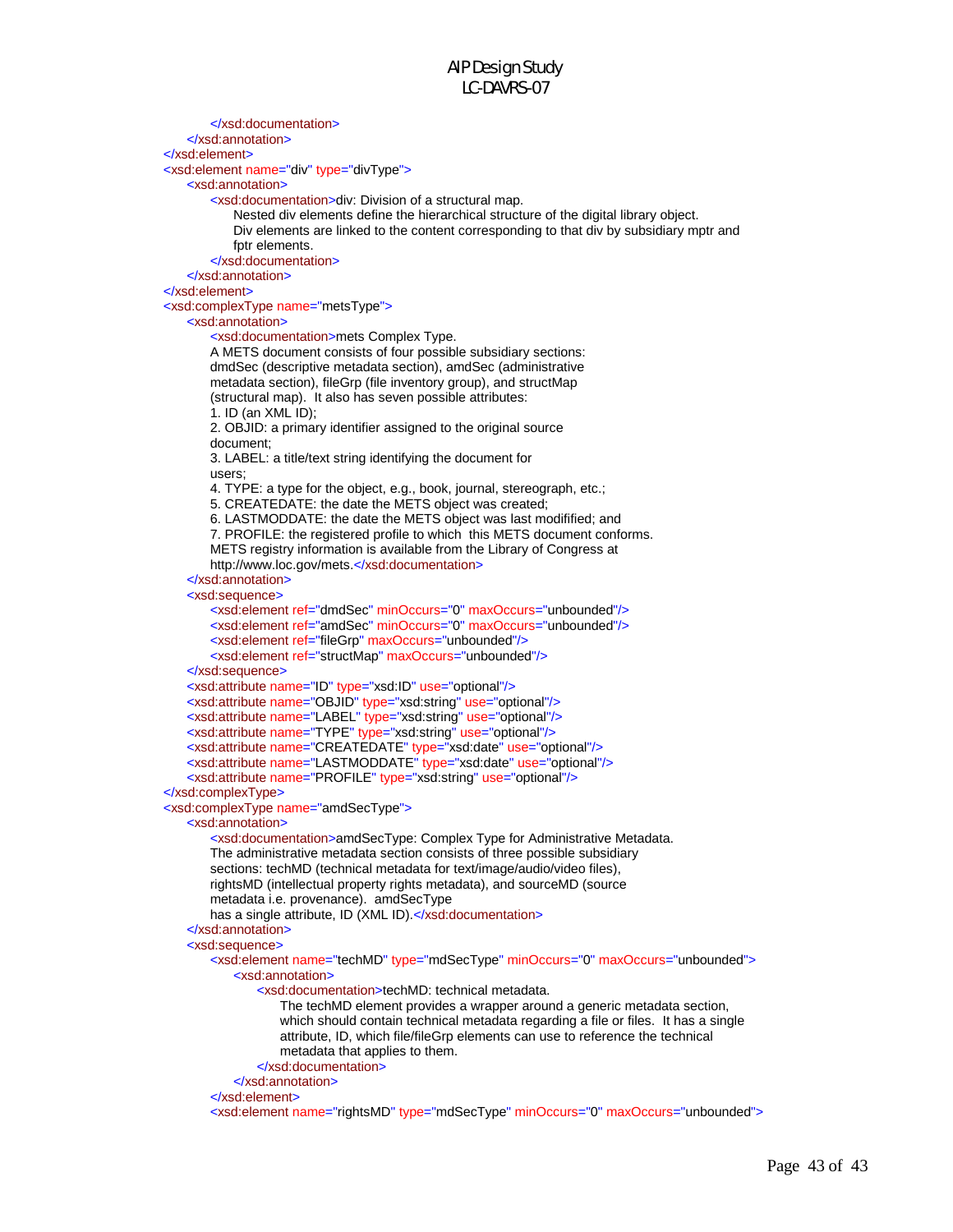<xsd:annotation>

<xsd:documentation>rightsMD: intellectual property rights metadata.

The rightsMD element provides a wrapper around a generic metadata section,

which should contain IP rights metadata. It has a single attribute, ID, which

file/fileGrp/div elements can use to reference IP Rights metadata that applies to them.

</xsd:documentation>

</xsd:annotation>

#### </xsd:element>

 <xsd:element name="sourceMD" type="mdSecType" minOccurs="0" maxOccurs="unbounded"> <xsd:annotation>

<xsd:documentation>sourceMD: source metadata.

 The sourceMD element provides a wrapper around a generic metadata section which should contain source/provenance information. It has a single attribute, ID, which file/fileGrp elements can use to reference the source metadata which applies to them.

</xsd:documentation>

</xsd:annotation>

</xsd:element>

</xsd:sequence>

<xsd:attribute name="ID" type="xsd:ID" use="optional"/>

</xsd:complexType>

<xsd:complexType name="fileGrpType">

#### <xsd:annotation>

<xsd:documentation>fileGrpType: Complex Type for File Groups.

 The file group is used to cluster all of the digital files composing a digital library object in a hierarchical arrangement (fileGrp is recursively defined to enable the creation of the hierarchy). Any file group may contain zero or more file elements. File elements in turn can contain a FLocat element (a pointer to a file containing content for this object) and/or a FContent element (the contents of the file Base64 encoded). a fileGrp element may have the following attributes:

1. ID: an XML ID for the element

2. VERSDATE: date this version/fileGrp of the digital object was created.

3. ADMID: IDREFs to administrative metadata sections in the METS document

that correspond with all files in this file group.

</xsd:documentation>

</xsd:annotation>

#### <xsd:choice>

<xsd:element ref="fileGrp" minOccurs="0" maxOccurs="unbounded"/>

<xsd:element name="file" minOccurs="0" maxOccurs="unbounded">

#### <xsd:annotation>

<xsd:documentation>file: File element.

The file element provides access to content files for a METS document.

It has the following attributes:

1. ID: an XML ID for the element;

2. MIMETYPE: the MIME type for the file;

3. SEQ: an integer indicating the sequence of this file relative to the others in its file group;

4. SIZE: the size of the file in bytes;

5. CREATED: the date of creation for the file;

6. OWNERID: a primary identifier assigned to the file by its owner;

 7. ADMID: IDREFS to administrative metadata sections in the METS document that correspond with this file; and

 8. GROUPID: an identifier that establishes a correspondence between this file and files in other file groups. Typically, this will be used to associate a master file in one file group with derivative files in other file groups.

A file element may contain an FLocat element, which provides a pointer to

 a content file, and/or an FContent element, which wraps an encoded version of the file.

</xsd:documentation>

</xsd:annotation>

<xsd:complexType>

#### <xsd:all>

<xsd:element name="FLocat" minOccurs="0">

<xsd:annotation>

<xsd:documentation>FLocat: File Location.

The FLocat element provides a pointer to the location of a content file.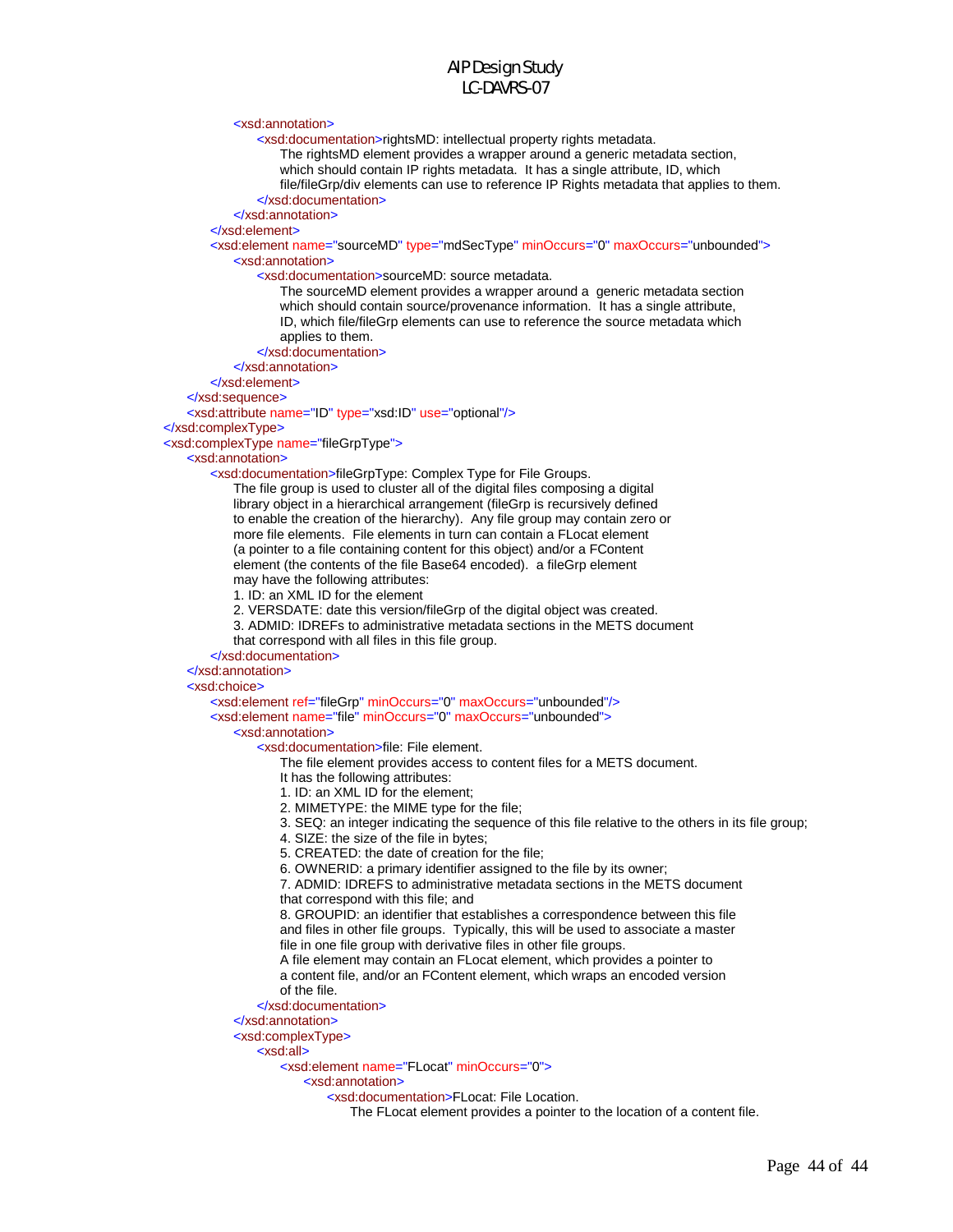```
 It has three attributes: 
                                1. ID (an XML ID); 
                               2. LOCTYPE: the type of locator contained in the FLocat element; and
                                3. OTHERLOCTYPE: a string to indicate an alternative LOCTYPE if 
                                the LOCTYPE attribute itself has a value of "OTHER." 
                            </xsd:documentation>
                        </xsd:annotation>
                       <xsd:complexType>
                            <xsd:simpleContent>
                                <xsd:extension base="xsd:string">
                                    <xsd:attribute name="ID" type="xsd:ID" use="optional"/>
                                    <xsd:attributeGroup ref="LOCATION"/>
                                </xsd:extension>
                            </xsd:simpleContent>
                        </xsd:complexType>
                    </xsd:element>
                    <xsd:element name="FContent" minOccurs="0">
                        <xsd:annotation>
                            <xsd:documentation>FContent: file content. 
                                The FContent element is used to deliver a content file for a METS 
                                document within the METS file itself. The content file must be Base 64 
                                encoded, and contained within the FContent wrapper element. The 
                                FContent element ahs the following attributes: 
                                1. ID (an XML ID); and 
                                2. CHECKSUM: an MD5 checksum value for the included file. 
                            </xsd:documentation>
                        </xsd:annotation>
                       <xsd:complexType>
                            <xsd:simpleContent>
                                <xsd:extension base="xsd:binary">
                                    <xsd:attribute name="ID" type="xsd:ID" use="optional"/>
                                    <xsd:attribute name="CHECKSUM" type="xsd:string" use="optional"/>
                                </xsd:extension>
                            </xsd:simpleContent>
                        </xsd:complexType>
                    </xsd:element>
                </xsd:all>
                <xsd:attribute name="ID" type="xsd:ID" use="required"/>
                <xsd:attribute name="MIMETYPE" type="xsd:string" use="optional"/>
                <xsd:attribute name="SEQ" type="xsd:int" use="optional"/>
                <xsd:attribute name="SIZE" type="xsd:long" use="optional"/>
                <xsd:attribute name="CREATED" type="xsd:date" use="optional"/>
               <xsd:attribute name="OWNERID" type="xsd:string" use="optional"/>
                <xsd:attribute name="ADMID" type="xsd:IDREFS" use="optional"/>
                <xsd:attribute name="GROUPID" type="xsd:string" use="optional"/>
            </xsd:complexType>
        </xsd:element>
    </xsd:choice>
    <xsd:attribute name="ID" type="xsd:ID" use="optional"/>
    <xsd:attribute name="VERSDATE" type="xsd:date" use="optional"/>
    <xsd:attribute name="ADMID" type="xsd:IDREFS" use="optional"/>
</xsd:complexType>
<xsd:complexType name="structMapType">
    <xsd:annotation>
        <xsd:documentation>structMap Complex Type 
        The structural map (structMap) outlines a hierarchical structure for the 
        original object being encoded, using a series of nested div elements. 
        The structMap element has the following attributes: 
        1. ID: an XML ID for the element; 
        2. TYPE: the type of structural map provided. Typical values will be 
        "PHYSICAL" for a map which describes the physical composition of 
        the original work (a series with individual monographs with pages) and 
        "LOGICAL" for one which describes the intellectual structure of the work 
        (a monograph with TOC, forward, chapters, index., etc.); 
        3. LABEL: a string to describe the structMap to users. This is primarily 
        useful where more than one subject is provided for a single object
```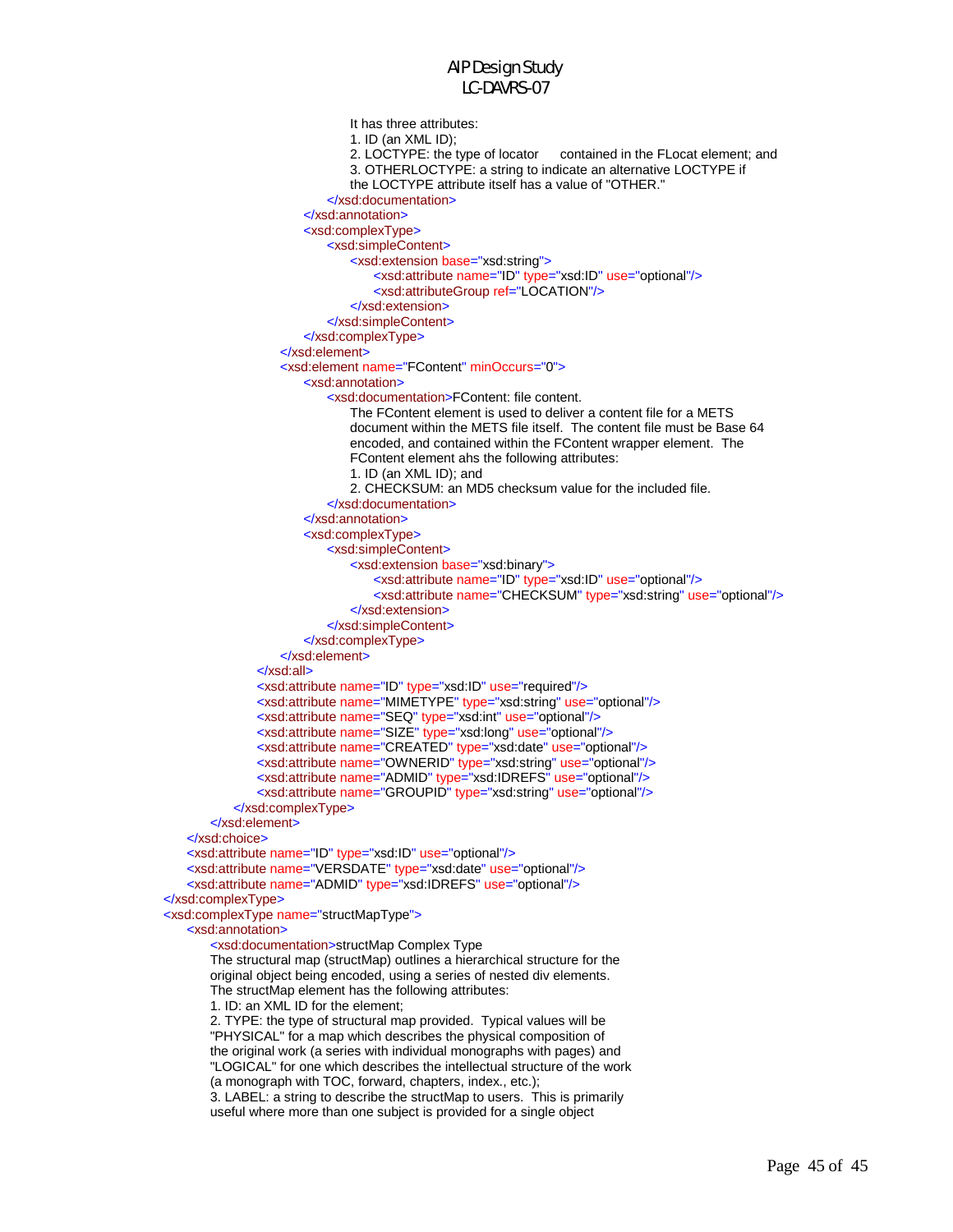(e.g., both logical and physical structMap).</xsd:documentation> </xsd:annotation> <xsd:sequence maxOccurs="unbounded"> <xsd:element name="div" type="divType"> <xsd:annotation> <xsd:documentation>div: Division. The METS standard represents a document structurally as a series of nested div elements, that is, as a hierarchy (e.g., a book, which is composed of chapters, which is composed of subchapters, which is composed of text). Every div node in the structural map hierarchy may be connected (via subsidiary mptr or fptr elements) to content files which represent that div's portion of the whole document. </xsd:documentation> </xsd:annotation> </xsd:element> </xsd:sequence> <xsd:attribute name="ID" type="xsd:ID" use="optional"/> <xsd:attribute name="TYPE" type="xsd:string" use="optional"/> <xsd:attribute name="LABEL" type="xsd:string" use="optional"/> </xsd:complexType> <xsd:complexType name="divType"> <xsd:annotation> <xsd:documentation>Div Complex Type The METS standard represents a document structurally as a series of nested div elements, that is, as a hierarchy (e.g., a book, which is composed of chapters, which is composed of subchapters, which is composed of text). Every div node in the structural map hierarchy may be connected (via subsidiary mptr or fptr elements) to content files which represent that div's portion of the whole document. The div element has the following attributes: 1. ID (an XML ID); 2. ORDER: an integer representation of this div's order among its siblings (e.g., its page number); 3. ORDERLABEL: a string representation of this div's order among its siblings (e.g. "Page xii)"; 4. LABEL: a string to describe this div to an end user viewing the document, as per a table of contents entry; and 5. DMD: a set of IDREFs to descriptive metadata sections within this METS document applicable to this div. 6. ADMID: a set of IDREFS to administrative metadata sections within this METS document applicable to this div. </xsd:documentation> </xsd:annotation> <xsd:sequence> <xsd:element name="mptr" minOccurs="0" maxOccurs="unbounded"> <xsd:annotation> <xsd:documentation>mptr: METS Pointer. The mptr element allows a div to be associated with a separate METS document containing the content corresponding with that div, rather than pointing to an internal file or file group. A typical instance of this would be the case of a METS document for a journal run, with a div elements for each individual journal issue. The div elements for the issues might point to separate METS documents for each issue, rather than having files and file groups for every issue encoded in one document. The mptr element may have the following attributes: 1. ID: an XML ID for this element; 2. LOCTYPE: the type of locator contained in the FLocat element; and 3. OTHERLOCTYPE: a string to indicate an alternative LOCTYPE if the LOCTYPE attribute itself has a value of "OTHER." </xsd:documentation> </xsd:annotation> <xsd:complexType> <xsd:simpleContent> <xsd:extension base="xsd:string"> <xsd:attribute name="ID" type="xsd:ID" use="optional"/> <xsd:attributeGroup ref="LOCATION"/> </xsd:extension> </xsd:simpleContent> </xsd:complexType> </xsd:element>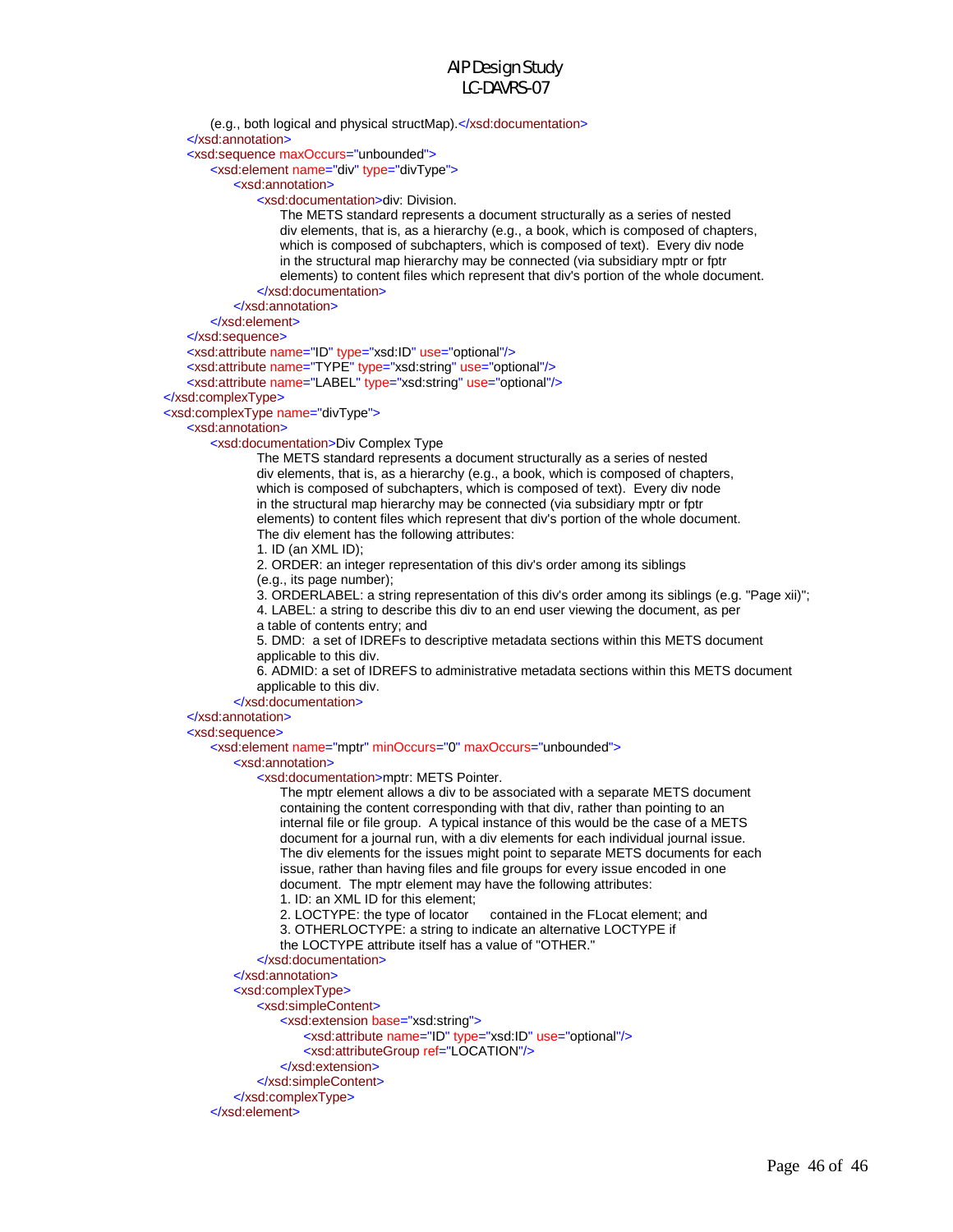#### <xsd:element name="fptr" minOccurs="0" maxOccurs="unbounded">

<xsd:annotation>

<xsd:documentation>fptr: File Pointer.

 The fptr element associates a div element with content files that represent that div. It can either point to a file directly itself, via the FILEID attribute, or it can do more complex links to content via the subsidiary par and seq elements. The fptr element can have the following attributes:

1. ID: an XML ID for this element; and

 2. FILEID: an IDREF to a file element which corresponds with the div containing this ftpr.

</xsd:documentation>

</xsd:annotation>

<xsd:complexType>

#### <xsd:choice>

<xsd:element name="par" minOccurs="0">

<xsd:annotation>

<xsd:documentation>par: Parallel files.

 The par element should used to link a div to a set of content files when those files should be played back in unison to display the content to the user. Individual area subelements within the par element provide the links to the files or portions thereof. Par has the following attributes: 1. ID: an XML ID for this element.

</xsd:documentation>

</xsd:annotation>

<xsd:complexType>

<xsd:sequence>

<xsd:element name="area" type="areaType" maxOccurs="unbounded"/>

</xsd:sequence>

<xsd:attribute name="ID" type="xsd:ID" use="optional"/>

</xsd:complexType>

```
 </xsd:element>
```
<xsd:element name="seq" minOccurs="0">

<xsd:annotation>

<xsd:documentation>seq: Sequence of files.

 The seq element should be used to link a div to one or more content files when those files should be played sequentially to display content to a user, or where there is only one file to link, but the link from div to file requires identifying a subcomponent of a file. Seq has the following attributes: 1. ID: an XML ID for this element.

```
 </xsd:documentation>
```
</xsd:annotation>

<xsd:complexType>

<xsd:sequence>

 <xsd:element name="area" type="areaType" maxOccurs="unbounded"/> </xsd:sequence>

<xsd:attribute name="ID" type="xsd:ID" use="optional"/>

```
 </xsd:complexType>
```
</xsd:element>

 <xsd:element name="area" type="areaType" minOccurs="0"/> </xsd:choice>

 <xsd:attribute name="ID" type="xsd:ID" use="optional"/> <xsd:attribute name="FILEID" type="xsd:IDREF" use="optional"/>

```
 </xsd:complexType>
```

```
 </xsd:element>
```
<xsd:element ref="div" minOccurs="0" maxOccurs="unbounded"/>

```
 </xsd:sequence>
```
<xsd:attribute name="ID" type="xsd:ID" use="optional"/>

<xsd:attribute name="ORDER" type="xsd:integer" use="optional"/>

<xsd:attribute name="ORDERLABEL" type="xsd:string" use="optional"/>

```
 <xsd:attribute name="LABEL" type="xsd:string" use="optional"/>
```

```
 <xsd:attribute name="DMD" type="xsd:IDREFS" use="optional"/>
```

```
 <xsd:attribute name="ADMID" type="xsd:IDREFS" use="optional"/>
```

```
</xsd:complexType>
```
<xsd:complexType name="areaType">

```
 <xsd:annotation>
```

```
 <xsd:documentation>areaType: Complex Type for Area linking.
```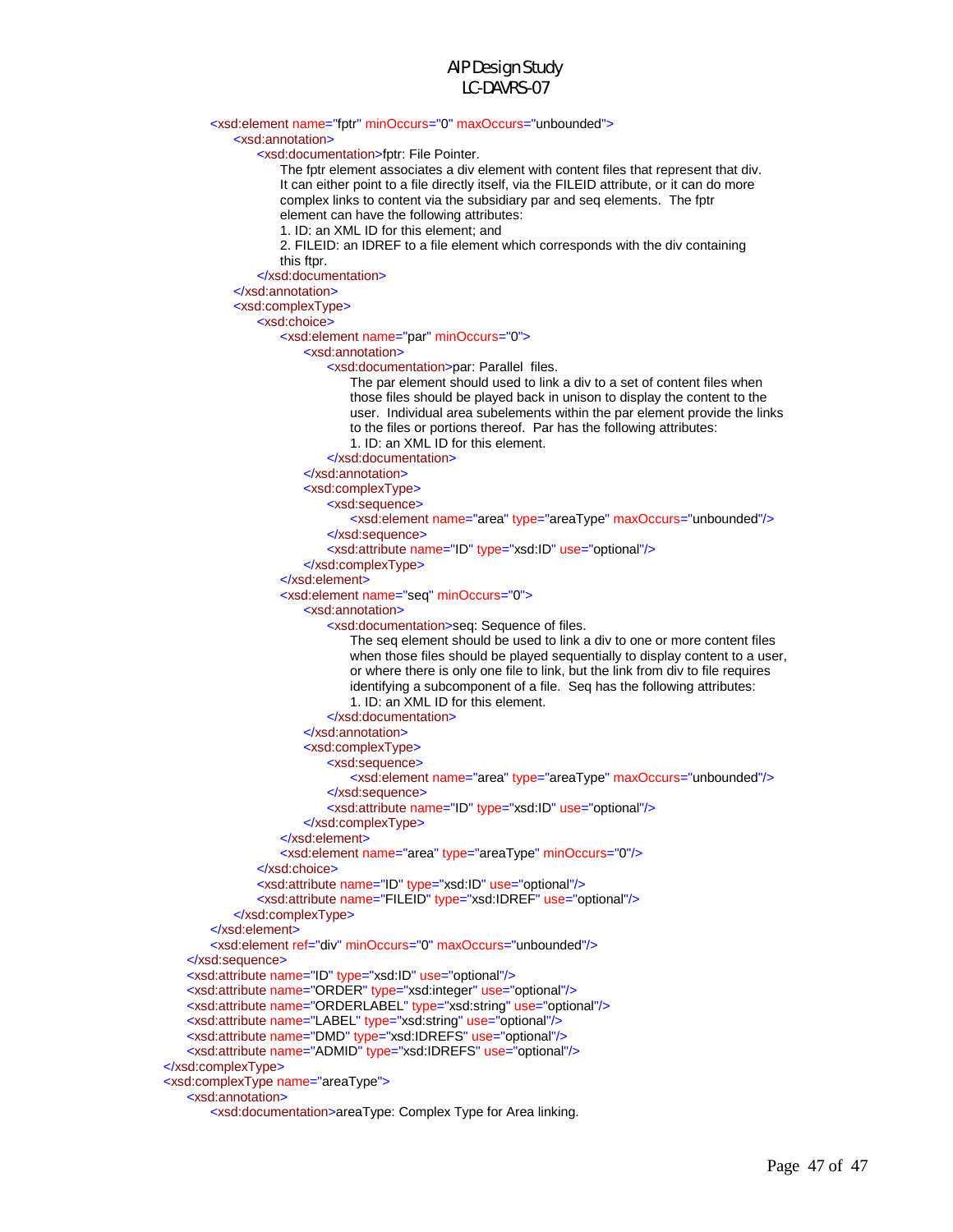The area element provides for more sophisticated linking between a div element and content files representing that div, be they text, image, audio, or video files. An area element can link a div to a point within a file, to a one-dimension segment of a file (e.g., text screen, image line, audio/video clip), or a two-dimensional section of a file (e.g, subsection of an image, or a subsection of the video display of a video file. The area element has no content, and the following attributes:

1. ID: an XML ID;

 2. FILEID: an IDREF to the file element being pointed to by the div; 3. SHAPE: a text string defining the shape of a two-dimensional area being referenced in a link file;

 4. COORDS: a text string representing a set of visual coordinates within an image (still image or video frame). The COORDS and SHAPE attributes should be used as in HTML 4; 5. BEGIN: a beginning location in a referenced file;

6. END: an ending location in a referenced file;

 7. BETYPE: the syntax used in specifying the BEGIN and END attributes (byte offset, IDREF value, or SMPTE time code);

8. EXTENT: the duraction of the segment; and

 9. EXTTYPE: the syntax used in specifying the extent (byte length or SMPTE time value).

</xsd:documentation>

</xsd:annotation>

<xsd:attribute name="ID" type="xsd:ID" use="optional"/>

 <xsd:attribute name="FILEID" type="xsd:IDREF" use="required"/> <xsd:attribute name="SHAPE" use="optional">

<xsd:simpleType>

 <xsd:restriction base="xsd:string"> <xsd:enumeration value="RECT"/> <xsd:enumeration value="CIRCLE"/> <xsd:enumeration value="POLY"/> </xsd:restriction>

</xsd:simpleType>

</xsd:attribute>

 <xsd:attribute name="COORDS" type="xsd:string" use="optional"/> <xsd:attribute name="BEGIN" type="xsd:string" use="optional"/> <xsd:attribute name="END" type="xsd:string" use="optional"/>

<xsd:attribute name="BETYPE" use="optional">

<xsd:simpleType>

```
 <xsd:restriction base="xsd:string">
            <xsd:enumeration value="BYTE"/>
            <xsd:enumeration value="IDREF"/>
            <xsd:enumeration value="SMIL"/>
            <xsd:enumeration value="MIDI"/>
            <xsd:enumeration value="SMPTE-25"/>
            <xsd:enumeration value="SMPTE-24"/>
            <xsd:enumeration value="SMPTE-DF30"/>
            <xsd:enumeration value="SMPTE-NDF30"/>
            <xsd:enumeration value="SMPTE-DF29.97"/>
            <xsd:enumeration value="SMPTE-NDF29.97"/>
            <xsd:enumeration value="TIME"/>
        </xsd:restriction>
    </xsd:simpleType>
 </xsd:attribute>
 <xsd:attribute name="EXTENT" type="xsd:string" use="optional"/>
 <xsd:attribute name="EXTTYPE" use="optional">
    <xsd:simpleType>
        <xsd:restriction base="xsd:string">
            <xsd:enumeration value="BYTE"/>
            <xsd:enumeration value="SMIL"/>
            <xsd:enumeration value="MIDI"/>
            <xsd:enumeration value="SMPTE-25"/>
```
 <xsd:enumeration value="SMPTE-24"/> <xsd:enumeration value="SMPTE-DF30"/>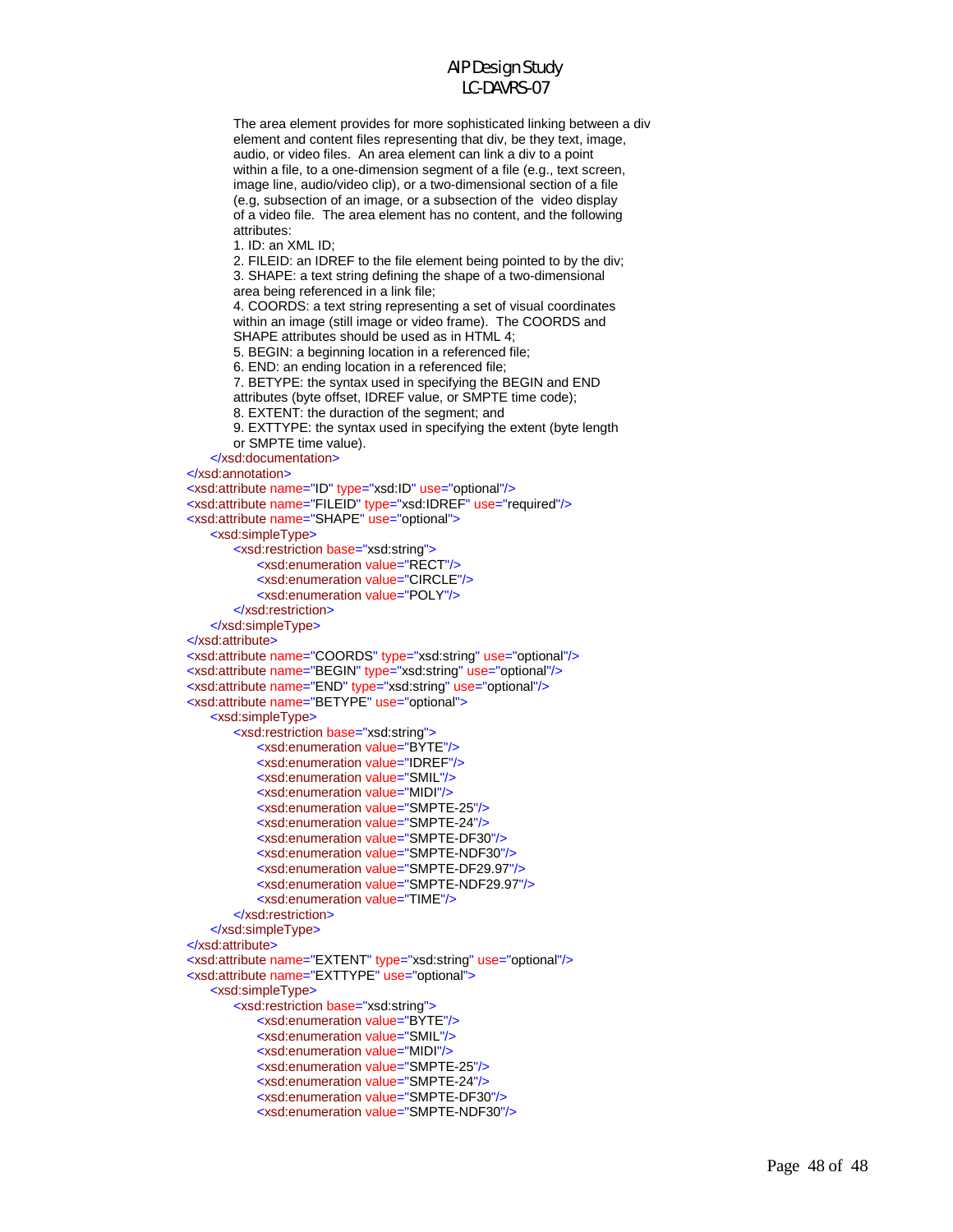<xsd:enumeration value="SMPTE-DF29.97"/> <xsd:enumeration value="SMPTE-NDF29.97"/> <xsd:enumeration value="TIME"/> </xsd:restriction> </xsd:simpleType> </xsd:attribute> <xsd:attribute name="ADMID" type="xsd:IDREFS" use="optional"/> </xsd:complexType> <xsd:complexType name="mdSecType"> <xsd:annotation> <xsd:documentation>mdSec (metadata section) Complex Type A generic framework for pointing to/including metadata within a METS document, a la Warwick Framework. An mdSec element may have the following attributes: 1. ID: an XML ID for this element.</xsd:documentation> </xsd:annotation> <xsd:all> <xsd:element name="mdRef" minOccurs="0"> <xsd:annotation> <xsd:documentation>mdRef: metadata reference. The mdRef element is a generic element used throughout the METS schema to provide a pointer to metadata which resides outside the METS document. It has the following attributes: 1. ID: an XML ID; 2. LOCTYPE: the type of locator contained in the body of the element; 3. OTHERLOCTYPE: a string indicating an alternative LOCTYPE when the LOCTYPE attribute value is set to "OTHER."; 4. MIMETYPE: the MIME type for the metadata being pointed at; 5. MDType: the type of metadata being pointed at (e.g., MARC, EAD, etc.); 6. OTHERMDTYPE: a string indicating an alternative MDTYPE when the MDTYPE attribute value is set to "OTHER."; 7. LABEL: a label to display to the viewer of the METS document identifying the metadata; 8. XPTR: an xptr to a location within the file pointed to by the mdRef element, if applicable. </xsd:documentation> </xsd:annotation> <xsd:complexType> <xsd:simpleContent> <xsd:extension base="xsd:string"> <xsd:attribute name="ID" type="xsd:ID" use="optional"/> <xsd:attributeGroup ref="LOCATION"/> <xsd:attribute name="MIMETYPE" type="xsd:string" use="optional"/> <xsd:attributeGroup ref="METADATA"/> <xsd:attribute name="LABEL" type="xsd:string" use="optional"/> <xsd:attribute name="XPTR" type="xsd:string" use="optional"/> </xsd:extension> </xsd:simpleContent> </xsd:complexType> </xsd:element> <xsd:element name="mdWrap" minOccurs="0"> <xsd:annotation> <xsd:documentation>mdWrap: metadata wrapper. The mdWrap element is a generic element used throughout the METS schema to allow the encoder to place arbitrary metadata conforming to other standards/schema within a METS document. The included metadata can either be encoded in XML, in which case it may be placed directly within the mdWrap element, or it can be Base64 encoded, and placed within a subsidiary binData element. The mdWrap element can have the following attributes: 1. ID: an XML ID for this element; 2. MIMETYPE: the MIME type for the metadata contained in the element; 3. MDType: the type of metadata contained (e.g., MARC, EAD, etc.); 4. OTHERMDTYPE: a string indicating an alternative MDTYPE when the MDTYPE attribute value is set to "OTHER."; 5. LABEL: a label to display to the viewer of the METS document identifying the metadata. </xsd:documentation> </xsd:annotation> <xsd:complexType> <xsd:choice>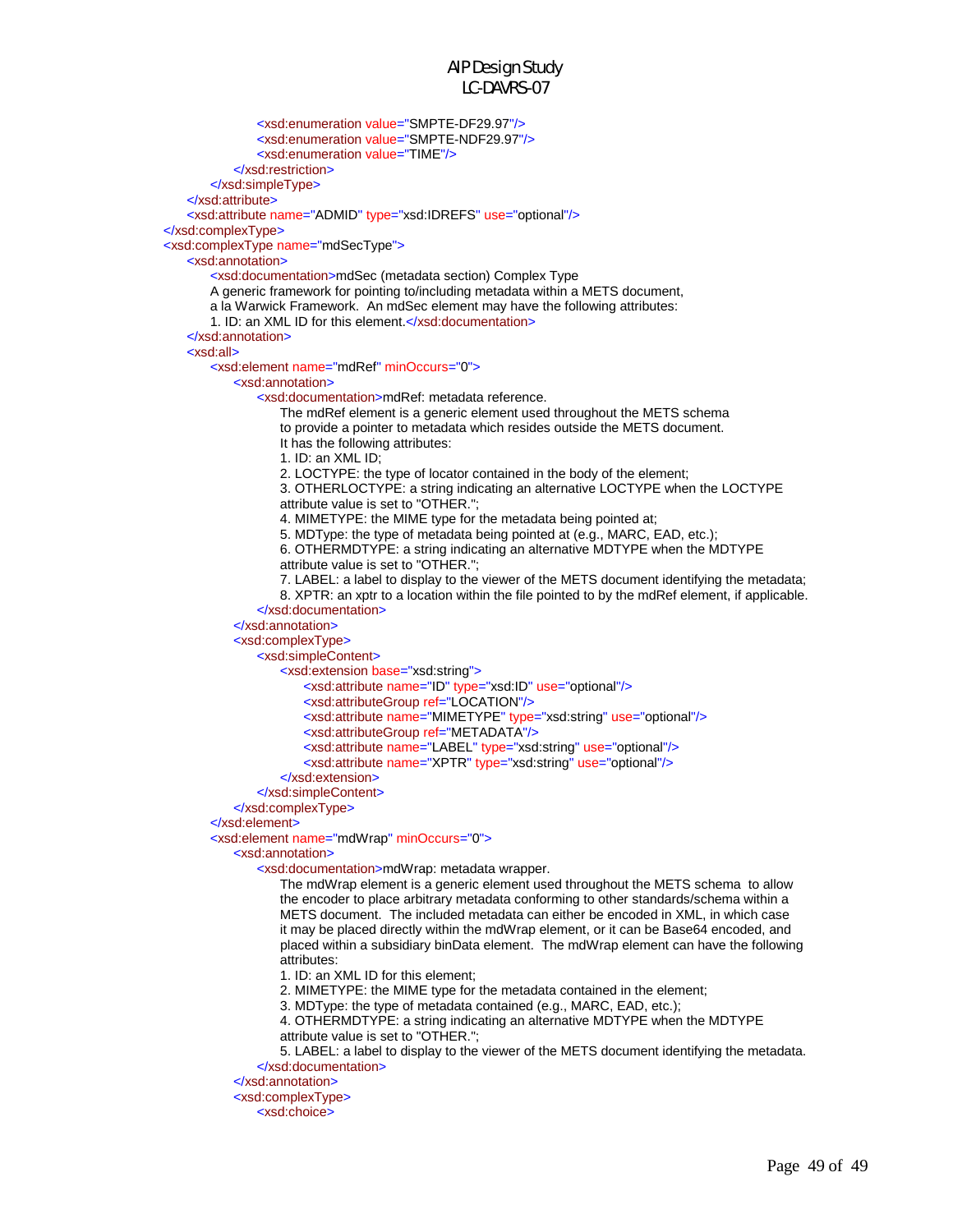```
 <xsd:element name="binData" type="xsd:binary" minOccurs="0">
                           <xsd:annotation>
                               <xsd:documentation>A wrapper to contain Base64 encoded metadata. 
                                   </xsd:documentation>
                           </xsd:annotation>
                       </xsd:element>
                       <xsd:any namespace="##any"/>
                    </xsd:choice>
                   <xsd:attribute name="ID" type="xsd:ID" use="optional"/>
                   <xsd:attribute name="MIMETYPE" type="xsd:string" use="optional"/>
                   <xsd:attributeGroup ref="METADATA"/>
                   <xsd:attribute name="LABEL" type="xsd:string" use="optional"/>
                </xsd:complexType>
            </xsd:element>
        </xsd:all>
        <xsd:attribute name="ID" type="xsd:ID" use="required"/>
   </xsd:complexType>
   <xsd:attributeGroup name="METADATA">
        <xsd:attribute name="MDTYPE" use="required">
            <xsd:simpleType>
               <xsd:restriction base="xsd:string">
                   <xsd:enumeration value="MARC"/>
                   <xsd:enumeration value="EAD"/>
                   <xsd:enumeration value="VRA"/>
                   <xsd:enumeration value="DC"/>
                   <xsd:enumeration value="NISOIMG"/>
                   <xsd:enumeration value="LC-AV"/>
                   <xsd:enumeration value="VRA"/>
                   <xsd:enumeration value="TEIHDR"/>
                   <xsd:enumeration value="DDI"/>
                   <xsd:enumeration value="FGDC"/>
                   <xsd:enumeration value="OTHER"/>
                </xsd:restriction>
            </xsd:simpleType>
        </xsd:attribute>
        <xsd:attribute name="OTHERMDTYPE" type="xsd:string" use="optional"/>
   </xsd:attributeGroup>
   <xsd:attributeGroup name="LOCATION">
        <xsd:attribute name="LOCTYPE" use="required">
            <xsd:simpleType>
               <xsd:restriction base="xsd:string">
                   <xsd:enumeration value="URN"/>
                   <xsd:enumeration value="URL"/>
                   <xsd:enumeration value="PURL"/>
                   <xsd:enumeration value="HANDLE"/>
                   <xsd:enumeration value="DOI"/>
                   <xsd:enumeration value="OTHER"/>
                </xsd:restriction>
            </xsd:simpleType>
        </xsd:attribute>
        <xsd:attribute name="OTHERLOCTYPE" type="xsd:string" use="optional"/>
   </xsd:attributeGroup>
</xsd:schema>
```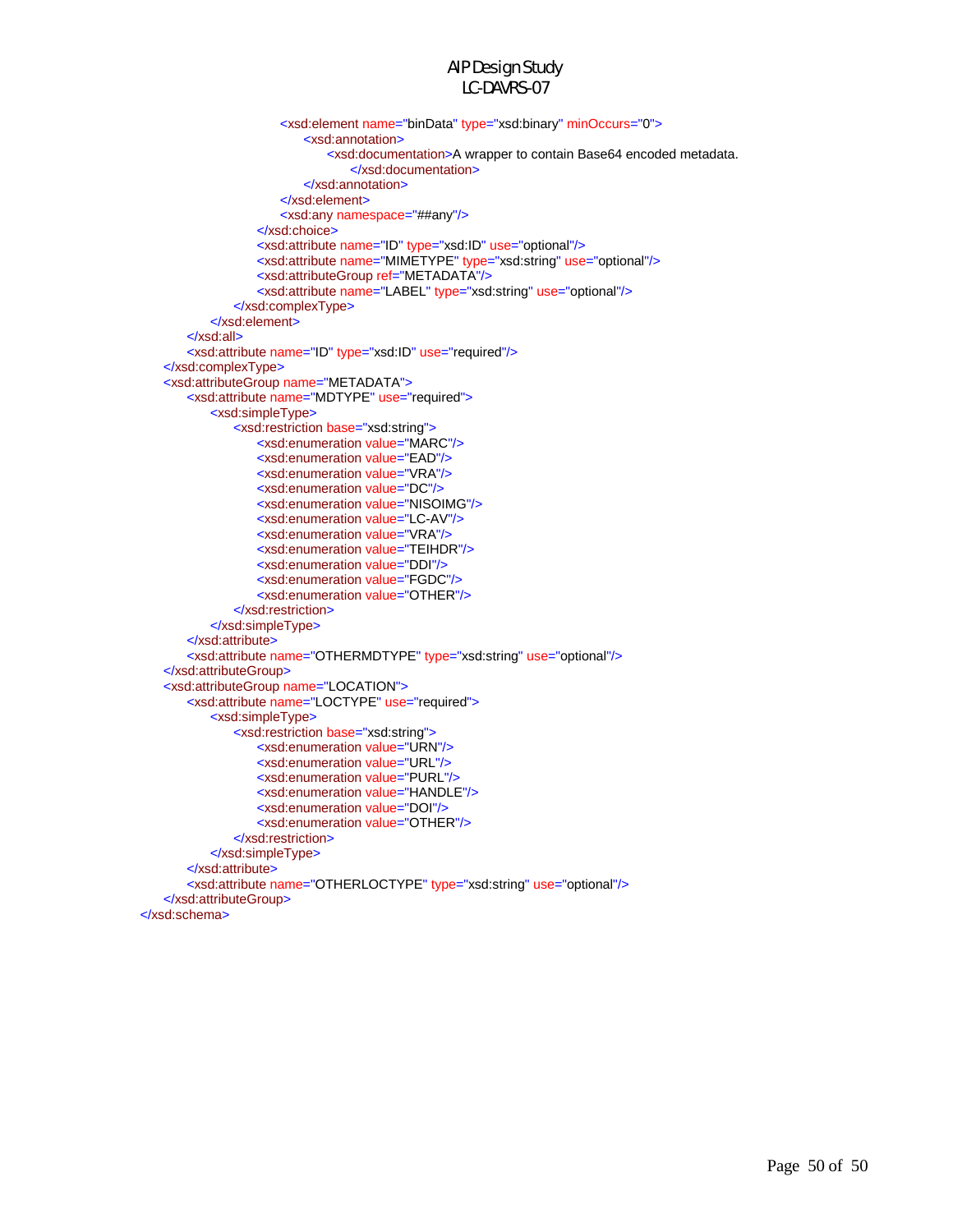#### **Appendix B Survey of Related Projects**

# **Background**

Appendix B surveys the background of five projects that have influenced this report, including the Open Archival Information System Reference Model Project (OAIS); the Making of America II Project (MOA2); the ARCHIVES II NARA Project; the Universal Preservation Format Project; and the MPEG-21 Multimedia Framework.

The purpose of the survey is to acknowledge the source of many of the concepts and ideas expressed in the report and to provide a context for the reader. Acknowledgements are marked in italics.

### **B.1 Open Archival Information System Reference Model Project (OAIS)**

Among the more notable and widely accepted developments in long-term digital preservation is the Open Archival Information System (OAIS) Reference Model Project. The major purpose of the OAIS Reference Model Project is to facilitate a wider understanding of what is required to preserve and access digital information for the long term. One of the concepts of the OAIS Reference Model is the Archival Information Package (AIP). *This report bases the AIP architecture on the OAIS AIP concept.*

### **B.1.1 OAIS Functional Model.**

In its functional form, the OAIS consists of 5 entities or subsystems. Exhibit B-1 illustrates the OAIS functional model.



*Exhibit B-1. The OAIS Functional Model.*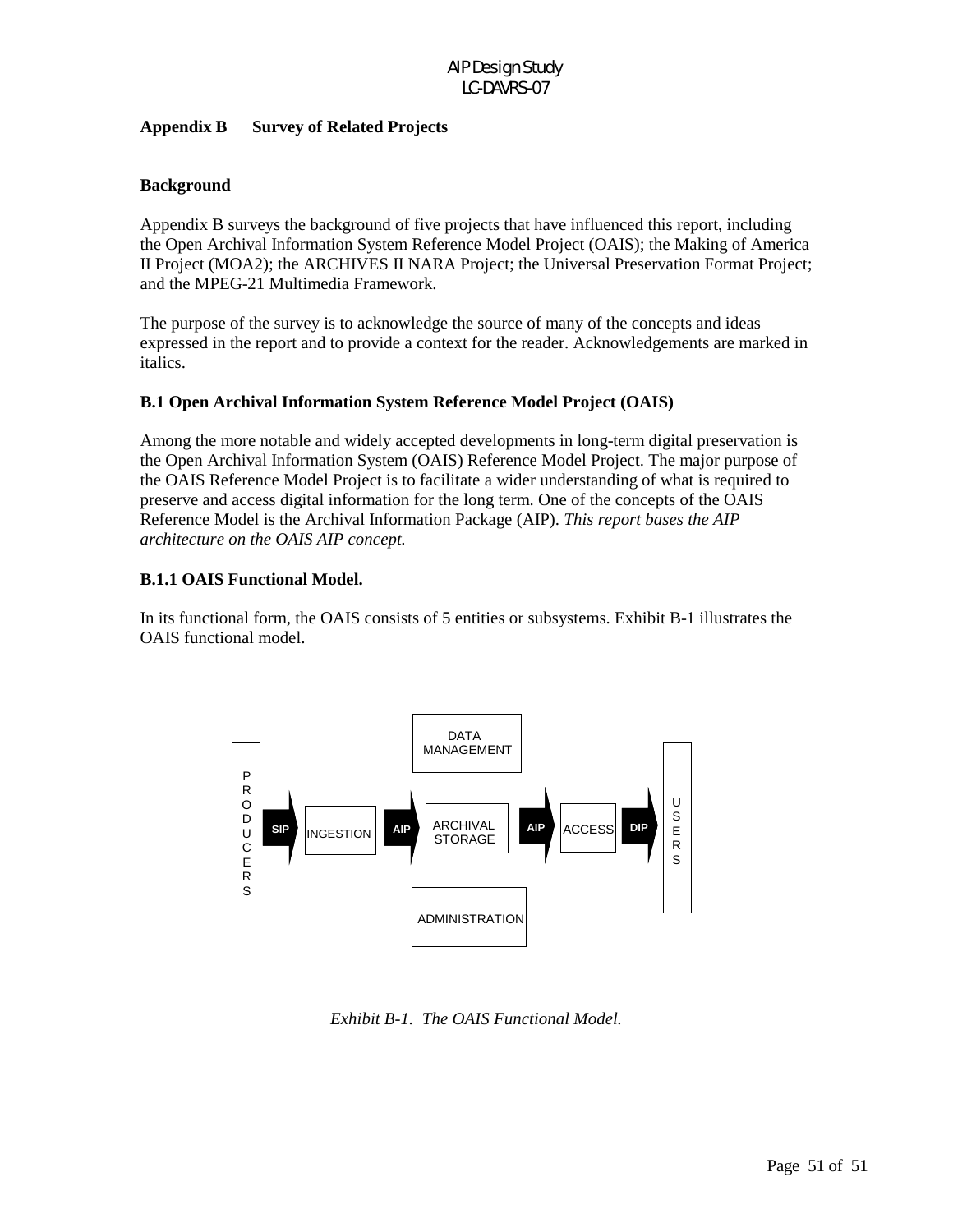Each of the five subsystems performs a specific role in the preservation process. Ingestion accepts digital information from Producers and prepares it for storage and management within the archive. Archival Storage stores and maintains digital information. Data Management supports the management and discovery of digital information within the archive. Administration coordinates the overall operation of the archive. Access retrieves digital information from the archive and makes it available to Consumers.

#### **B.1.2 Information Packages**

The form in which digital information moves between subsystems is referred to as Information Packages. There are three types of Information Packages: Submission Information Packages (SIP); Archival Information Packages (AIP); and Dissemination Information Packages (DIP). SIPs are the form in which Producers transmit digital information to the Ingestion subsystem. AIPs are the form in which the Ingestion subsystem transmits digital information to the Archival Storage subsystem and in which the Archival Storage subsystem transmits digital information to the Access subsystem. DIPs are the form in which the Access subsystem transmits digital information to the Users. An Information Package consists of three major components: Data, Metadata, and Packaging Information. Data is the digitized essence bitstream s that comprise the archival object. Metadata is information that describes the Data. Packaging Information binds the Data and Metadata files together as a single contiguous file.

# **B.1.3 Archival Information Package**

*An Archival Information Package (AIP) is a conceptual container of information.* Associated with the AIP are four types of information: Content Information, Preservation Description Information (PDI), Descriptive Information, and Packaging Information. Content Information is the item to be preserved and re-materialized such as a digitized phonograph record or a motion picture. Preservation Description Information is the information needed to accurately describe the Content Information and provide an understanding of the environment in which the Content Information was created. Descriptive Information is the information that allows users to discover the Content Information in the archive. Packaging information is the information that binds or encapsulates the Content Information and Preservation Description Information for transmission between subsystems. Exhibit B-2 illustrates the taxonomy of an AIP.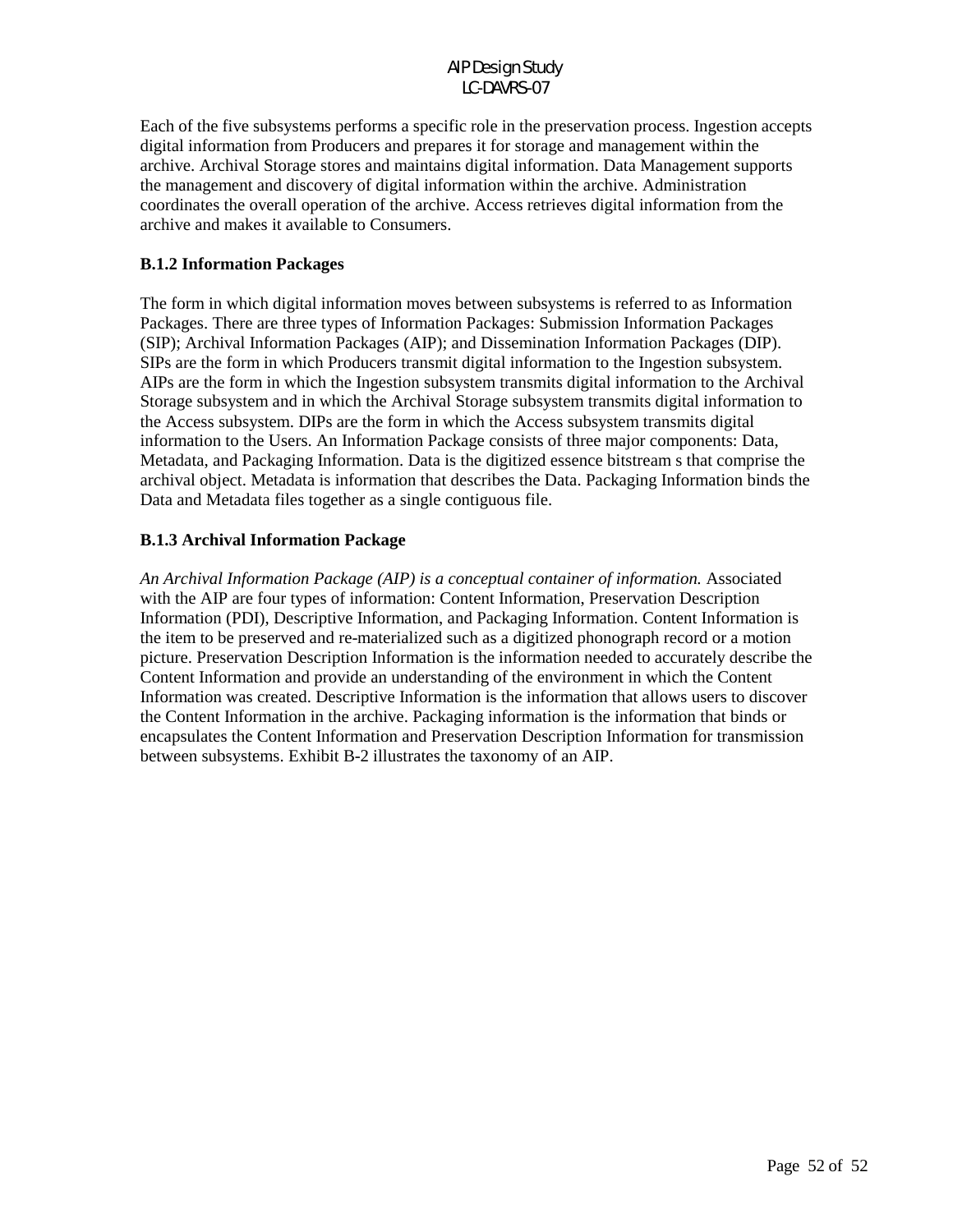

*Exhibit B-2. The Archival Information Package (AIP) Taxonomy.* 

This report leans heavily on the terminology and description of the OAIS Reference Model. The OAIS Reference Model arose from NASA's need to preserve vast collections of digital imagery and telemetry data. It has become the suggested standard of the Consultative Committee for Space Data Systems and has been implemented successfully by NASA in the EOS-DIS digital archive. It has been proposed as an International Standards Organization standard. The OAIS Reference Model has been adopted by the Cedars Project, NEDLIB, OCLC/RLG, and is being implemented in a joint research project conducted by the San Diego Supercomputer Center, sponsored by the National Archives and Records Administration. In addition, the National Research Council recommended, (in a report entitled LC21: A Digital Strategy for the Library of Congress), that the Library of Congress coordinate its efforts to develop a digital repository system with those organizations that are using the OAIS Reference Model.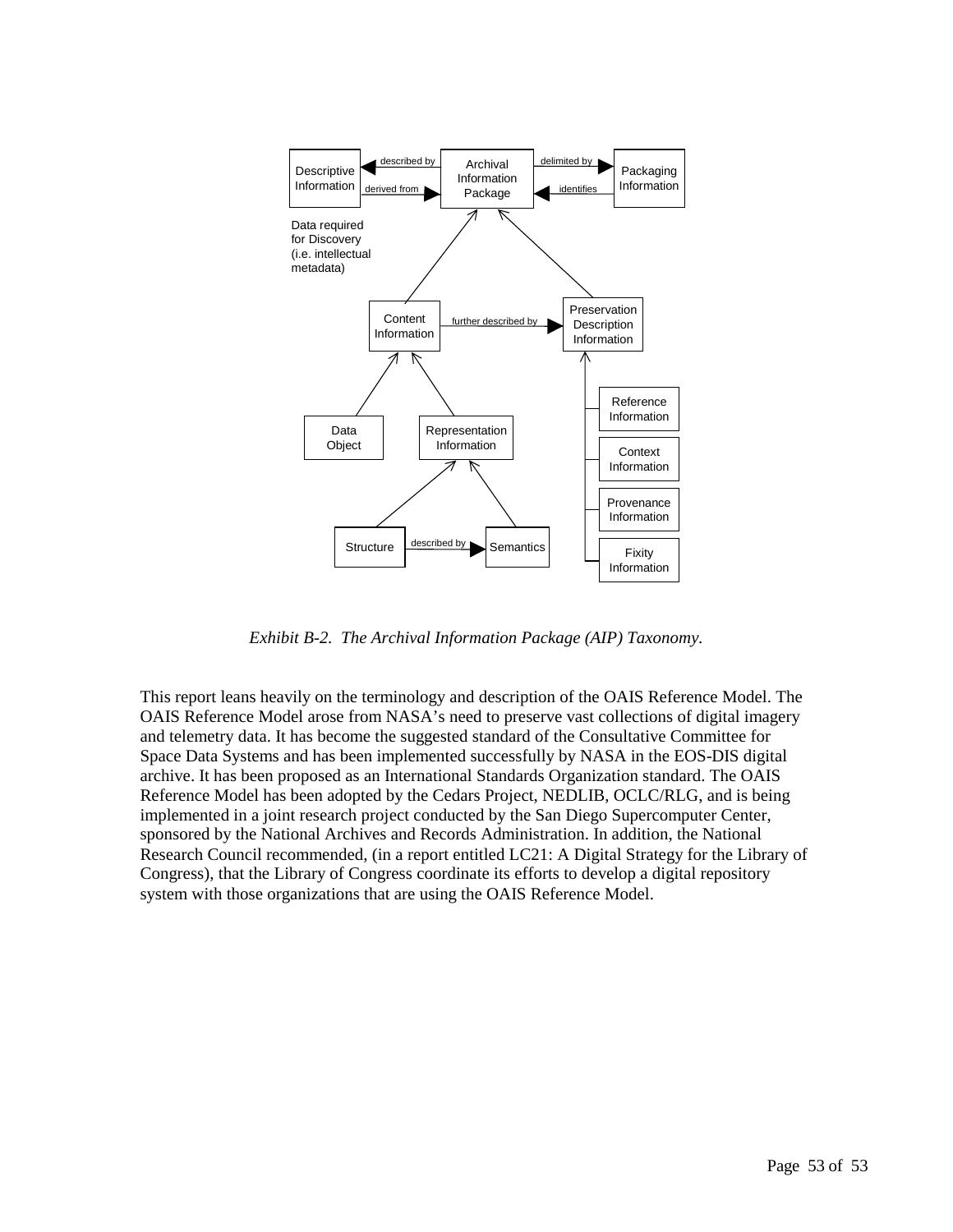# **B.2 Making of America II Project**

The Making of America II (MOA2) Project is a University of California at Berkeley effort, in association with the Digital Library Federation, to create a proposed digital library object standard by encoding defined descriptive, administrative and structural metadata, along with the primary content, inside a digital library object. The cornerstone of the MOA II effort is an XML DTD that defines the digital object's elements and encoding. Appendix A contains a listing of the MOA2 XML DTD. The project has also developed a relational database that allows a library to capture the metadata, a program that reads the database and automatically creates the XML encoded digital objects, a repository manager that provides distributed network access to the objects (via RMI), and a viewer that displays MOA II objects from the repository.

*Much of the terminology used in this report for the metadata component of the AIP is derived from the MOA2 DTD. In particular, the terms descriptive, administrative, and structural metadata were borrowed from the MOA2 DTD. As previously mentioned, the concept of Primary and Extension Schemas originated from the emerging METS development effort.*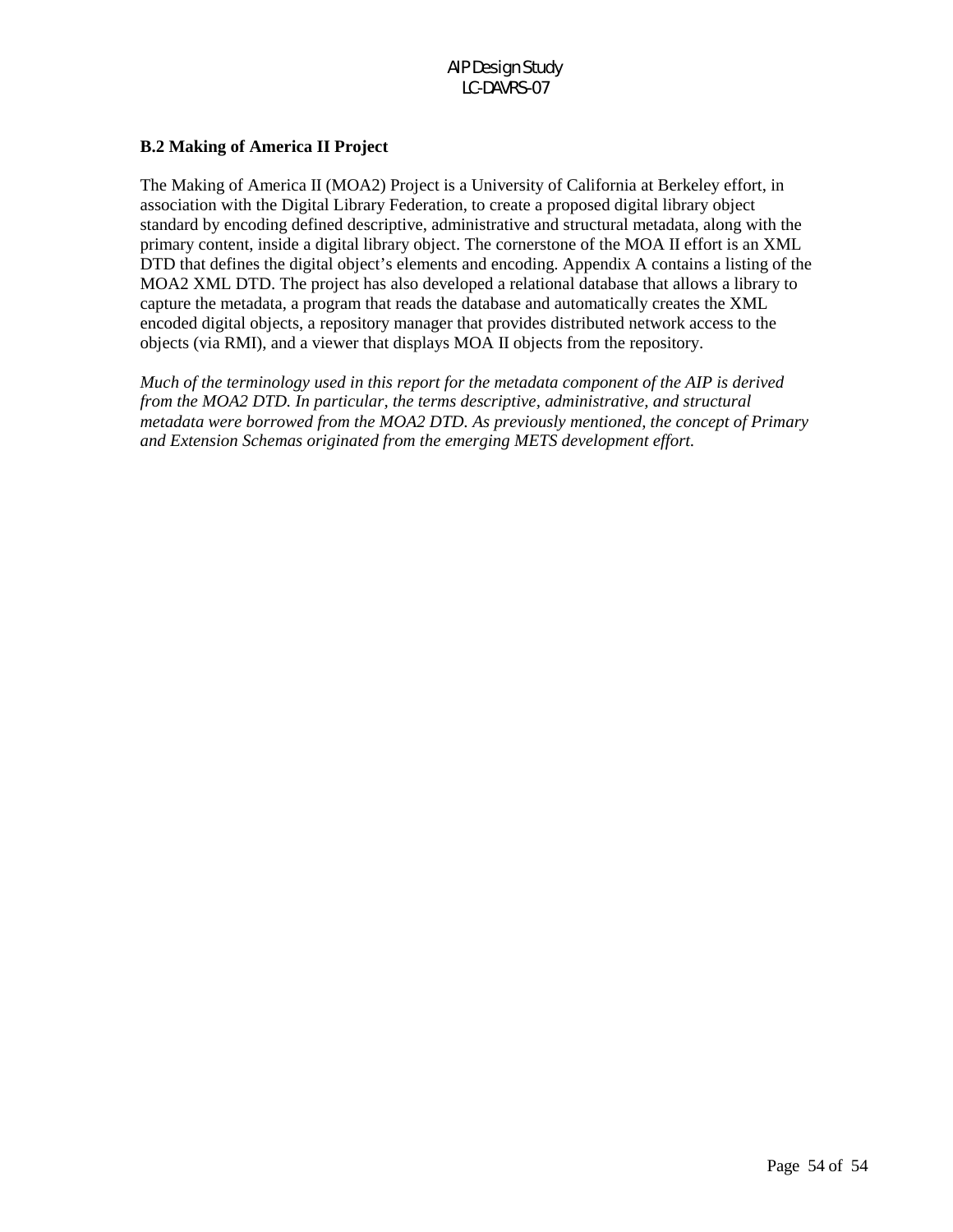# **B.3 Archives II NARA Project**

The Archives II NARA Project is a joint effort of the National Archives and Records Administration and the San Diego SuperComputer Center to develop prototypes for collectionbased persistent archive infrastructure. An initial prototype defined a migratable information architecture and a scalable data archive. The key concept developed in the prototype was the provision of separate information descriptions for the digital object structure, organization, and presentation interface. This allowed the:

- Separation of data archiving from data accessioning
- Separation of management of the organization from storage of digital objects
- Separation of presentation and querying from management

The distribution of functionality into separate components was made possible through the use of a data handling system (the San Diego Supercomputer Center Storage Resource Broker) that connected data flows across all of the systems. The information model used to describe the context of each component was based upon a semi-structured representation through use of eXtensible Markup Language Document Type Definitions.

*This report borrowed the concept of separate information descriptions for the digital object structure, organization, and presentation interface. It also embraces the concept of a Storage Resource Broker as a means of decoupling the AIP from its physical storage location.*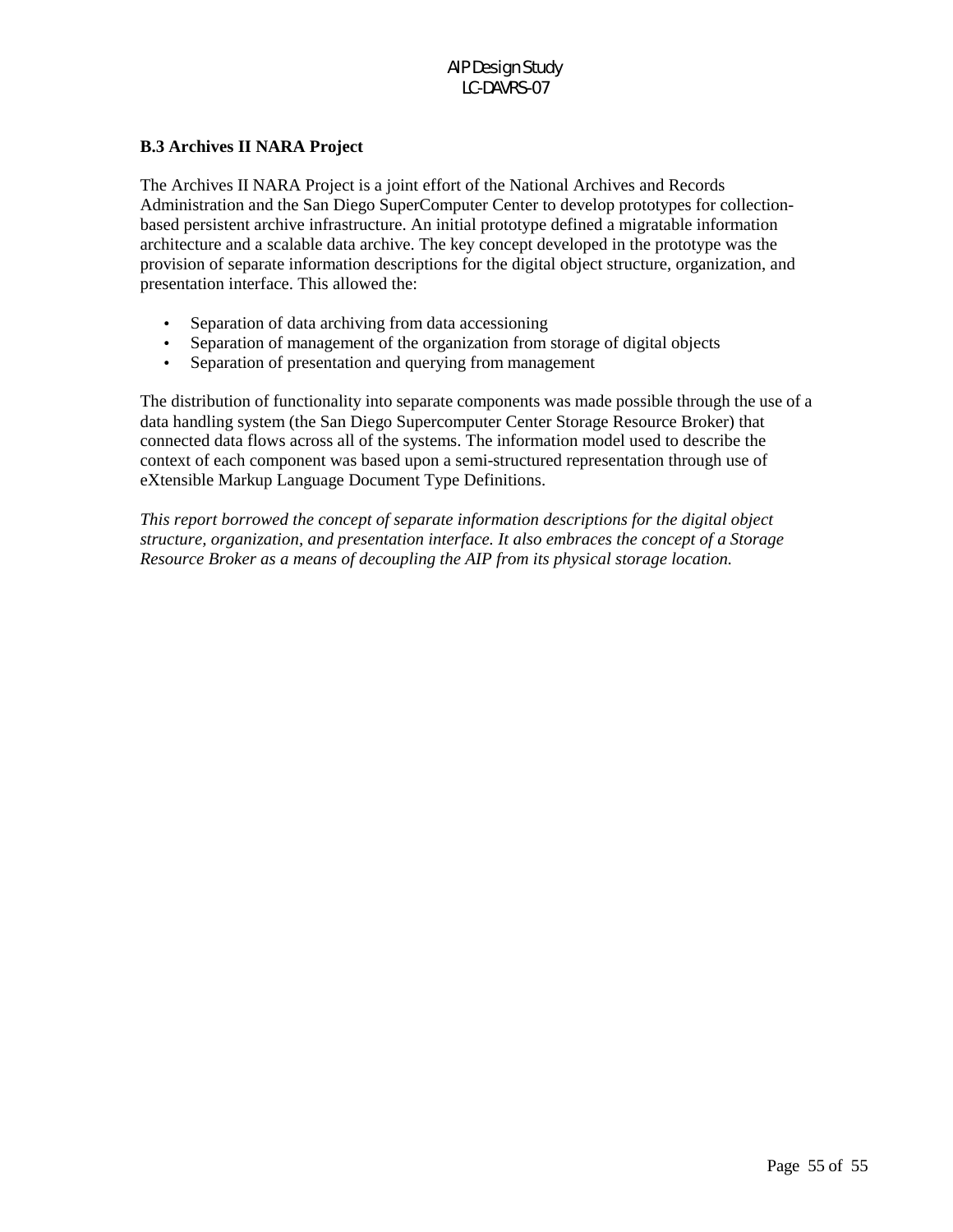# **B.4 Universal Preservation Format Project**

The Universal Preservation Format (UPF) Project is a research effort sponsored by the WGBH Educational Foundation to develop a storage system for electronically generated content. UPF requires a storage technology that is "self-describing." A "self-describing" storage technology is one where the structure of the storage need not be known. The structure is disclosed internally in the storage. Access to the storage system is described. Once access is obtained, all information for the retrieval of stored content is described as well as the structure of the content. This "selfdescription" protects against technological obsolescence.

The "self-describing" storage technology uses a "wrapper" concept to hold the content (defined as metadata plus essence bitstream s). Physically connected to the content is a description, in human readable form, of the physical format housing the storage format. This description describes the construction of a "reader" for the physical format, thereby insuring recovery of the content, even in the absence of the original recording mechanism (i.e. physical storage device).

*This report borrowed the "self-describing" concept and implements it in the form of Environment and Semantic AICs containing information about the mechanisms required to re-materialize classes of archival objects. It also borrows the "wrapper" concept and implements it in the form of a self-extracting archive for the AIP.*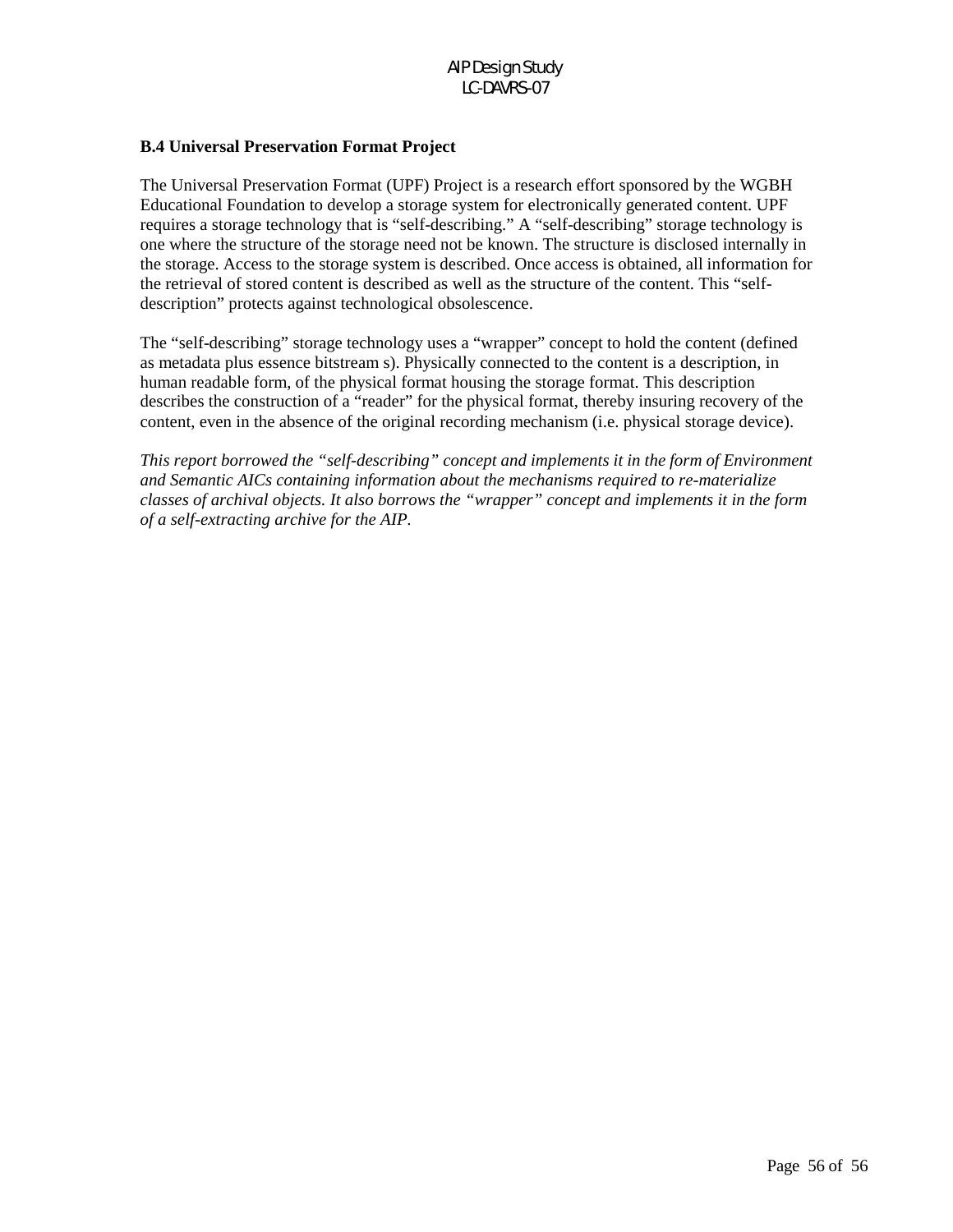# **B.5 MPEG-21 Multimedia Framework**

The MPEG-21 vision is to define a multimedia framework to enable transparent and augmented use of multimedia resources across a wide range of networks and devices used by the different communities. The MPEG-21 multimedia framework will identify and define the key elements needed to support the multimedia value and delivery chain, the relationships between and the operations supported by them. MPEG-21 will elaborate the elements by defining the syntax and semantics of their characteristics, such as interfaces to the elements. MPEG-21 will also address the necessary framework functionality, such as the protocols associated with the interfaces, and mechanisms to provide a repository, composition, conformance, etc.

Seven architectural elements are identified as key to the multimedia framework. In addition, the user requirements within a multimedia framework are described separately as they impact upon each of the seven architectural elements. In summary the elements comprise:

- Digital Item Declaration: a uniform and flexible abstraction and interoperable schema for declaring Digital Items;
- Digital Item Identification and Description: a framework for identification and description of any entity regardless of its nature, type or granularity;
- Content Handling and Usage: provide interfaces and protocols that enable creation, manipulation, search, access, storage, delivery, and (re)use of content across the content distribution and consumption value chain;
- Intellectual Property Management and Protection: the means to enable content to be persistently and reliably managed and protected across a wide range of networks and devices;
- Terminals and Networks: the ability to provide interoperable and transparent access to content across networks and terminals;
- Content Representation: how the media resources are represented;
- Event Reporting: the metrics and interfaces that enable users to understand precisely the performance of all reportable events within the framework.

*This report borrowed the concept of "feature" from MPEG-21 and MPEG-7 specifications and accommodated this level of granularity in the AIP structural map. In addition, the momentum of the MPEG-21 and MPEG-7 standards efforts was a contributing factor in the decision to design Extension Schemas as "plug-ins" to the Primary Schema thus allowing schema developed under MPEG-21 or MPEG-7 to be included in the AIP.*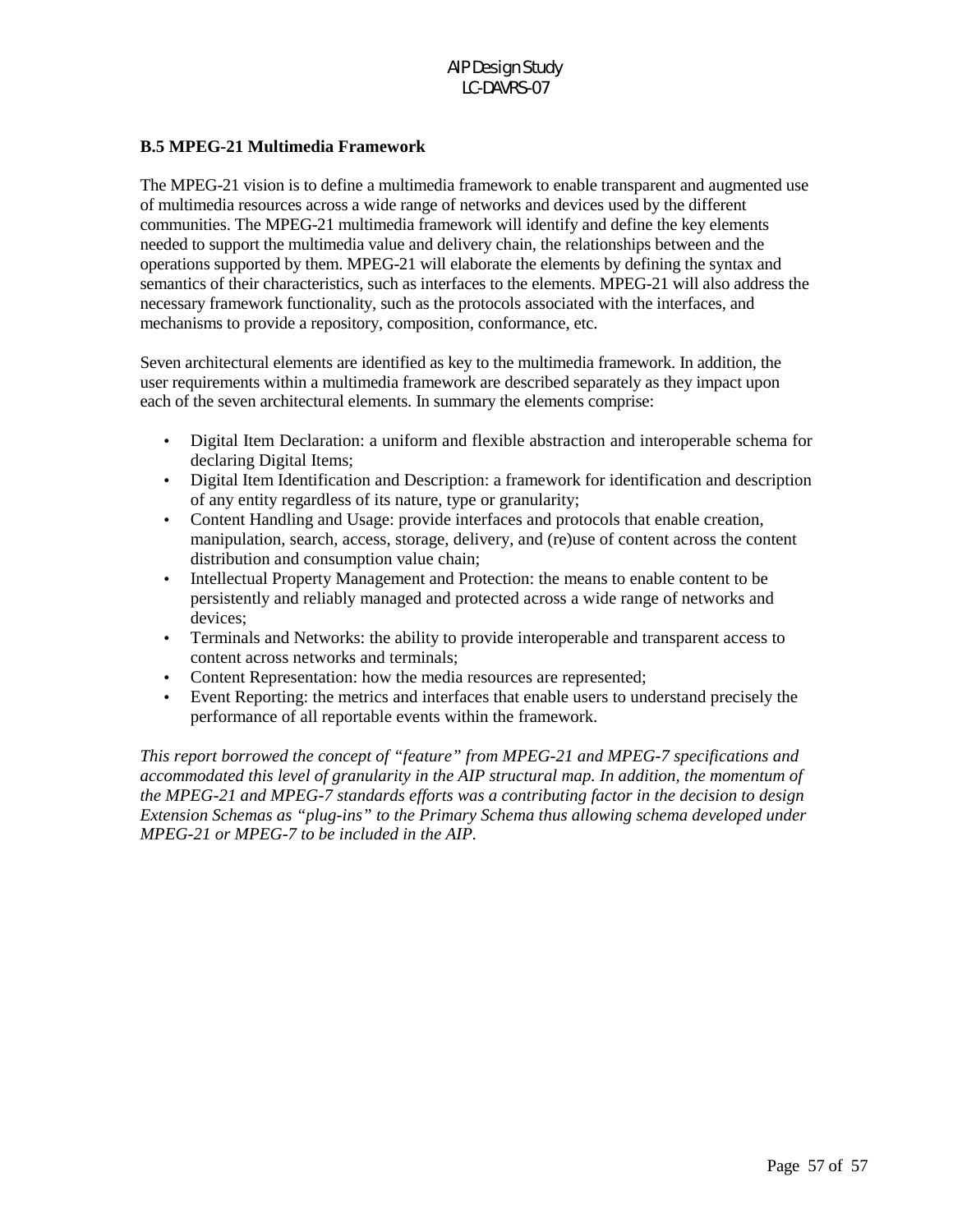#### **Appendix C Related Links**

Appendix C contains the brief descriptions and URLs for websites used as resources for this report. The validity of the URLs was vetted at publication time, however, hotlinks from a Microsoft Word document do not always work as advertised. The most reliable approach is to cut and paste from this document to your browser.

| Bristol University, An XML Encoding    | http://www.ilrt.bristol.ac.uk/people/cmdjb/research/  |
|----------------------------------------|-------------------------------------------------------|
| of Simple Dublin Core Metadata         | metadata/dc/xml/wd-dc-xml.html                        |
| <b>CEDARS</b> Project Home Page        | http://www.leeds.ac.uk/cedars/                        |
| CORDIS IST Projects, IST-1999-         | http://www.cordis.lu/ist/projects/99-11628.htm        |
| 11628 Broadcast Restoration of         |                                                       |
| Archives through Video Analysis        |                                                       |
| Corporation for Research and           | http://www.cren.net/                                  |
| <b>Education Networking Home Page</b>  |                                                       |
| Council on Library and Information     | http://www.clir.org/                                  |
| <b>Resources Home Page</b>             |                                                       |
| Digital Video Storage Chart            | http://www.videotexsystems.com/videorate.htm          |
| European Research Consortium on        | http://www.ercim.org/                                 |
| <b>Informatics and Mathematics</b>     |                                                       |
| Joint Information Systems Committee,   | http://www.jiscmail.ac.uk/lists/digital-              |
| A Digital-Preservation Announcement    | preservation.html                                     |
| and Information List                   |                                                       |
| Library of Congress, AV Prototype      | http://lcweb.loc.gov/rr/mopic/avprot/avprhome.html    |
| Home Page                              |                                                       |
| Motion Picture Experts Group Home      | http://www.cselt.it/mpeg/                             |
| Page                                   |                                                       |
| <b>National Archives and Records</b>   | http://www.sdsc.edu/NARA/                             |
| Administration, ARCHIVES II Project    |                                                       |
| Home Page                              |                                                       |
| <b>National Archives and Records</b>   | http://www.nara.gov/research/bymedia/mo_int.html      |
| Administration, Motion Picture Films   |                                                       |
| and Sound and Video Home Page          |                                                       |
| National Gallery of the Spoken Word    | http://www.ngsw.org/                                  |
| Home Page                              |                                                       |
| <b>National Information Standards</b>  | http://www.niso.org/                                  |
| <b>Organization Home Page</b>          |                                                       |
| National Library of Australia Home     | http://www.nla.gov.au/                                |
| Page                                   |                                                       |
| National Library of Australia, Digital | http://www-prod.nla.gov.au/padi/topics/18.html        |
| <b>Preservation Strategies</b>         |                                                       |
| National Library of Canada Home        | http://www.nlc-bnc.ca/                                |
| Page                                   |                                                       |
| Networked European Deposit Library     | http://www.kb.nl/coop/nedlib/                         |
| Home Page                              |                                                       |
| Oxford University, Policy on           | http://info.ox.ac.uk/oucs/services/archiving/archive- |
| <b>Computer Archiving Services</b>     | policy.html                                           |
|                                        |                                                       |
| Oxford University, White Paper on      | http://users.ox.ac.uk/~alex/hfs-AXIS-paper.html       |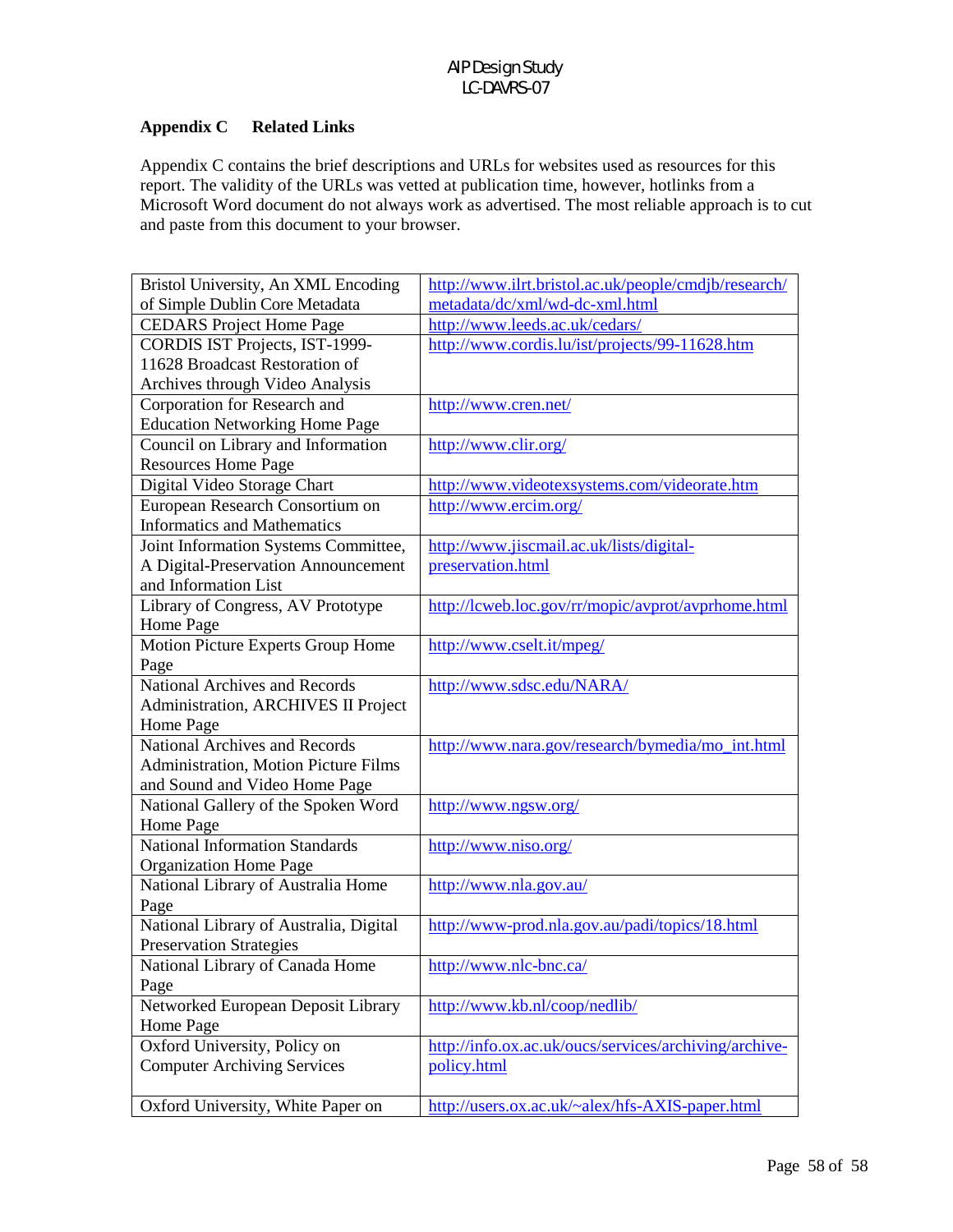| Preserving the Electronic Assets of a      |                                                      |
|--------------------------------------------|------------------------------------------------------|
| University                                 |                                                      |
| Reference Model for an Open Archival       | http://ssdoo.gsfc.nasa.gov/nost/isoas/ref_model.html |
| <b>Information System ISO Archiving</b>    |                                                      |
| <b>Standards Reference Model Papers</b>    |                                                      |
| including OAIS Reference Model             |                                                      |
| Research Library Group, Final Report       | http://www.rlg.org/ArchTF/                           |
| and Recommendations on Preserving          |                                                      |
| Digital Information                        |                                                      |
| Society of American Archivists Home        | http://www.archivists.org/                           |
| Page                                       |                                                      |
| Stanford University, Resources for         | http://palimpsest.stanford.edu/                      |
| <b>Conservation Professionals</b>          |                                                      |
| <b>Universal Preservation Format (UPF)</b> | http://www.rlg.org/preserv/diginews/diginews2-       |
| <b>White Paper</b>                         | 6.html#upf                                           |
| University of Bath, Bibliography on        | http://www.ukoln.ac.uk/~lismd/preservation.html      |
| Preservation of Electronic Information     |                                                      |
| University of California at Berkeley,      | http://sunsite.berkeley.edu/cgi-bin/welcome.pl       |
| Digital Library Home Page                  |                                                      |
| University of California at Berkeley,      | http://sunsite.berkeley.edu/Imaging/Databases/       |
| List of Image and Multimedia               |                                                      |
| <b>Database Resources</b>                  |                                                      |
| University of California at Berkeley,      | http://sunsite.berkeley.edu/MOA2/                    |
| Making of America II Home Page             |                                                      |
| University of Illinois, An investigation   | http://hdf.ncsa.uiuc.edu/archive/hdfasarchivefmt.ht  |
| of HDF as an archive format                | m                                                    |
| University of Leeds, D-Lib Magazine,       | http://www.dlib.org/dlib/october00/granger/10grang   |
| Article on Emulation as a Digital          | er.html                                              |
| <b>Preservation Strategy</b>               |                                                      |
| University of Missouri, Digital            | http://cecssrv1.cecs.missouri.edu/NSFWorkshop/dig    |
| Preservation Needs and Requirements        | pres.html                                            |
| in RLG Member Institutions                 |                                                      |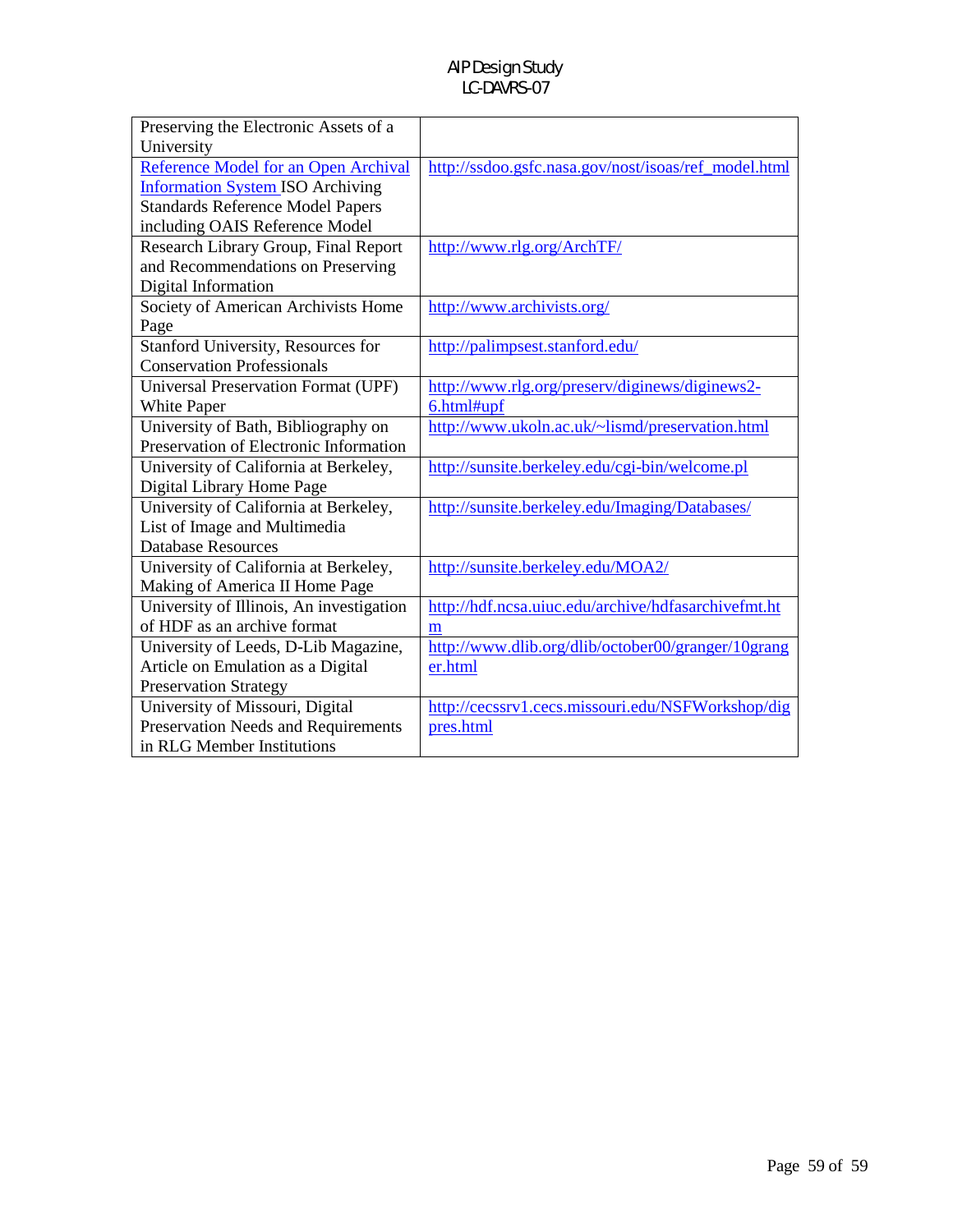# **Appendix D Glossary**

| <b>Access Aids</b>                        | Catalogs, finding aids, or indexes that allow          |
|-------------------------------------------|--------------------------------------------------------|
|                                           | Consumers to discover and retrieve Archival            |
|                                           | Information Packages of interest.                      |
| <b>Access Method</b>                      | A method for retrieving an Archival Information        |
|                                           | Package based on its name or identifier that is        |
|                                           | available to authorized users.                         |
|                                           | An XML Extension Schema containing information         |
| <b>Access Management Extension Schema</b> | about the rights and restrictions of access to an AIP. |
|                                           | In an access management system, this information       |
|                                           | and information about the requesting Consumer is       |
|                                           | used to determine the extent and type of access        |
|                                           | permitted.                                             |
| <b>Access Subsystem</b>                   | The OAIS functional entity that contains the           |
|                                           | services and functions that make the archival          |
|                                           | information holdings and related services visible to   |
|                                           | Consumers.                                             |
| <b>Administration Subsystem</b>           | The OAIS functional entity that contains the           |
|                                           | services and functions needed to control the           |
|                                           | operation of the other OAIS functional entities on a   |
|                                           | day-to-day basis.                                      |
| <b>Administrative Metadata</b>            | Information needed to support an organization's        |
|                                           | program administration and to support repository       |
|                                           | system administration and digital object               |
|                                           | management, including content preservation.            |
| <b>Archival Information Class (AIC)</b>   | A group of Archival Information Packages (AIPs)        |
|                                           | with common characteristics. In order to support the   |
|                                           | documentation or management of packages,               |
|                                           | information about the class or tools that work on the  |
|                                           | class are stored in a separate AIP whose identity is   |
|                                           | referenced in the metadata contained in each           |
|                                           | member of the class.                                   |
| <b>Archival Information Package (AIP)</b> | From a physical perspective, the AIP consists of       |
|                                           | three components: metadata, data, and packaging.       |
|                                           | Each component consists of one or more files. The      |
|                                           | metadata component consists of XML Schema              |
|                                           | containing information describing the archival         |
|                                           | object. The data component consists of all the data    |
|                                           | files (essence bitstream s) that comprise the archival |
|                                           | object. The packaging component encapsulates the       |
|                                           | metadata and data components, creating a single        |
|                                           | entity or "self-extracting archive" that is the AIP.   |
|                                           | An AIP contains both data files (essence bitstream     |
|                                           | s) and metadata. Once transmitted, an AIP may be       |
|                                           | de-constructed or otherwise treated to meet the        |
|                                           | needs of data management and the user community.       |
| <b>Archival Item</b>                      | The original content item that is to be reformatted    |
|                                           | for management in a digital repository. In this        |
|                                           | report, the term is used synonymously with original    |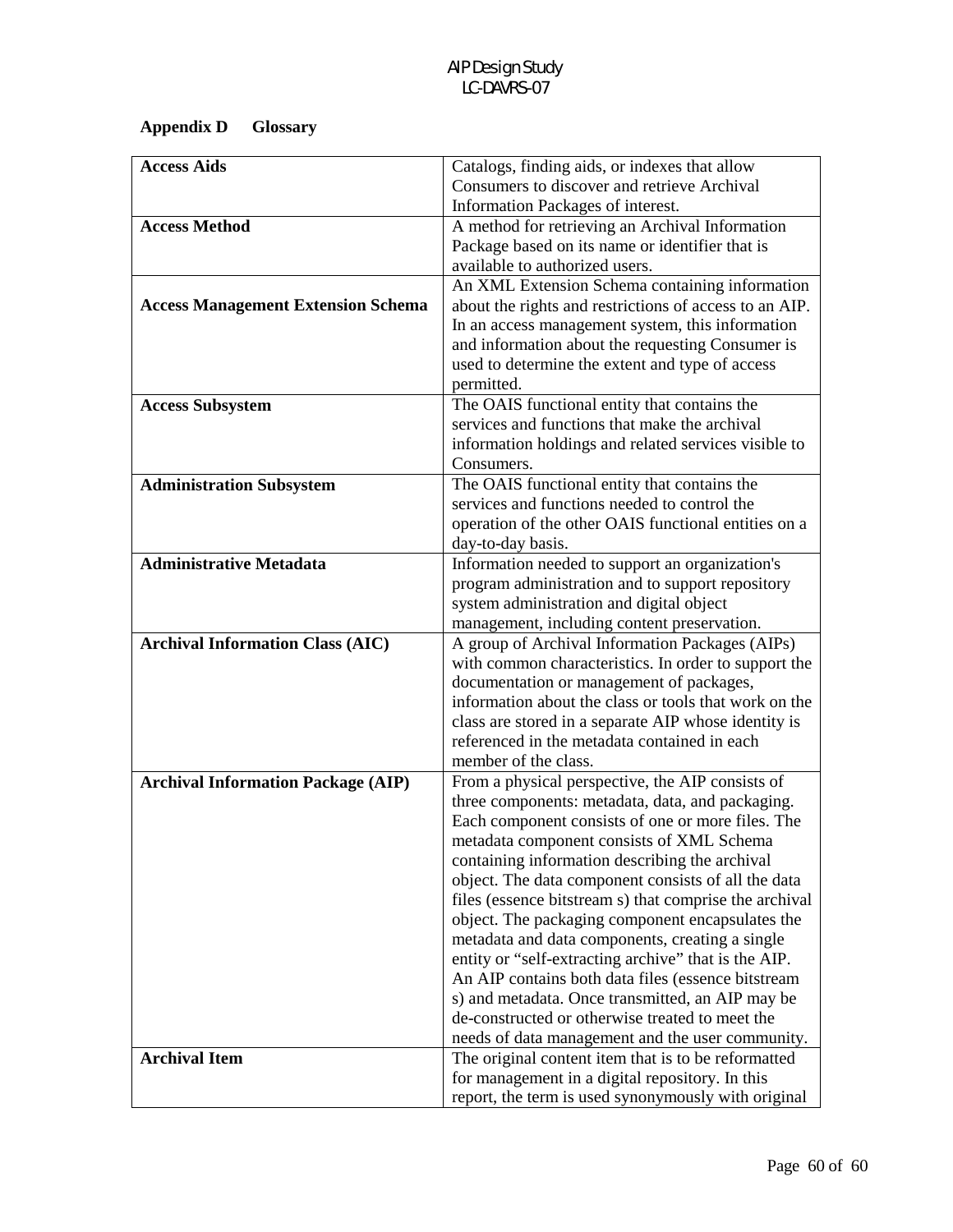| <b>Archival Object</b>            | source item. This document is strongly oriented<br>toward a library program that reformats physical<br>originals like phonograph records, videotape<br>recordings, or digital compact disks into intangible-<br>digital form. Original content, however, may be<br>acquired in intangible-digital form and still require<br>shaping into an AIP.<br>An abstract concept for a single unit of digital                                                                                                                                       |
|-----------------------------------|--------------------------------------------------------------------------------------------------------------------------------------------------------------------------------------------------------------------------------------------------------------------------------------------------------------------------------------------------------------------------------------------------------------------------------------------------------------------------------------------------------------------------------------------|
|                                   | content, which may have been acquired by a library<br>in digital form or which may consist of the digital<br>representation or reproduction of a physical<br>original. In the OAIS model, this content (the<br>archival object) takes the form of a package, i.e., a<br>submission information package, an archival<br>information package, or a dissemination information<br>package.                                                                                                                                                     |
| <b>Archival Storage Subsystem</b> | The OAIS functional entity that contains the<br>services and functions used for the storage and<br>retrieval of AIPs.                                                                                                                                                                                                                                                                                                                                                                                                                      |
| <b>Archive System</b>             | A computer system designed to ingest, manage and<br>store, and provide access to digital content. In this<br>report, a repository is consider to be a system that<br>will conform to the OAIS reference model                                                                                                                                                                                                                                                                                                                              |
| <b>Audio Extension Schema</b>     | An XML Extension Schema containing technical<br>metadata about the audio files in an AIP. In the<br>Library of Congress project, the same XML schema<br>may be used to contain technical metadata about<br>multiple generations of audio files.                                                                                                                                                                                                                                                                                            |
| <b>Class</b>                      | A group or set of AIPs sharing common attributes<br>(see Archival Information Class).                                                                                                                                                                                                                                                                                                                                                                                                                                                      |
| <b>Collection</b>                 | Archival items in a library that may be grouped<br>because of their provenance (e.g., the George<br>Washington Papers) or by intellectual properties<br>(e.g., the folk music collections). In some cases,<br>librarians may use the term to refer to a class of<br>items, unified by some intellectual category. This<br>latter usage is similar to usage in computer science,<br>where a collection in an object-oriented system is a<br>class that shares certain properties, although not<br>necessarily intellectual characteristics. |
| Component                         | In the context of this report the term component is<br>used to designate the parts of an AIP, which are<br>data, metadata, and packaging.                                                                                                                                                                                                                                                                                                                                                                                                  |
| <b>Consumer</b>                   | Persons or client systems that interact with a<br>repository to discover, examine, and use content of<br>interest.                                                                                                                                                                                                                                                                                                                                                                                                                         |
| <b>Content Information</b>        | OAIS term for the content core of an AIP: a digital<br>object and its Representation Information, e.g., the<br>data files containing digitized audio and the<br>corollary metadata describing the formats of these                                                                                                                                                                                                                                                                                                                         |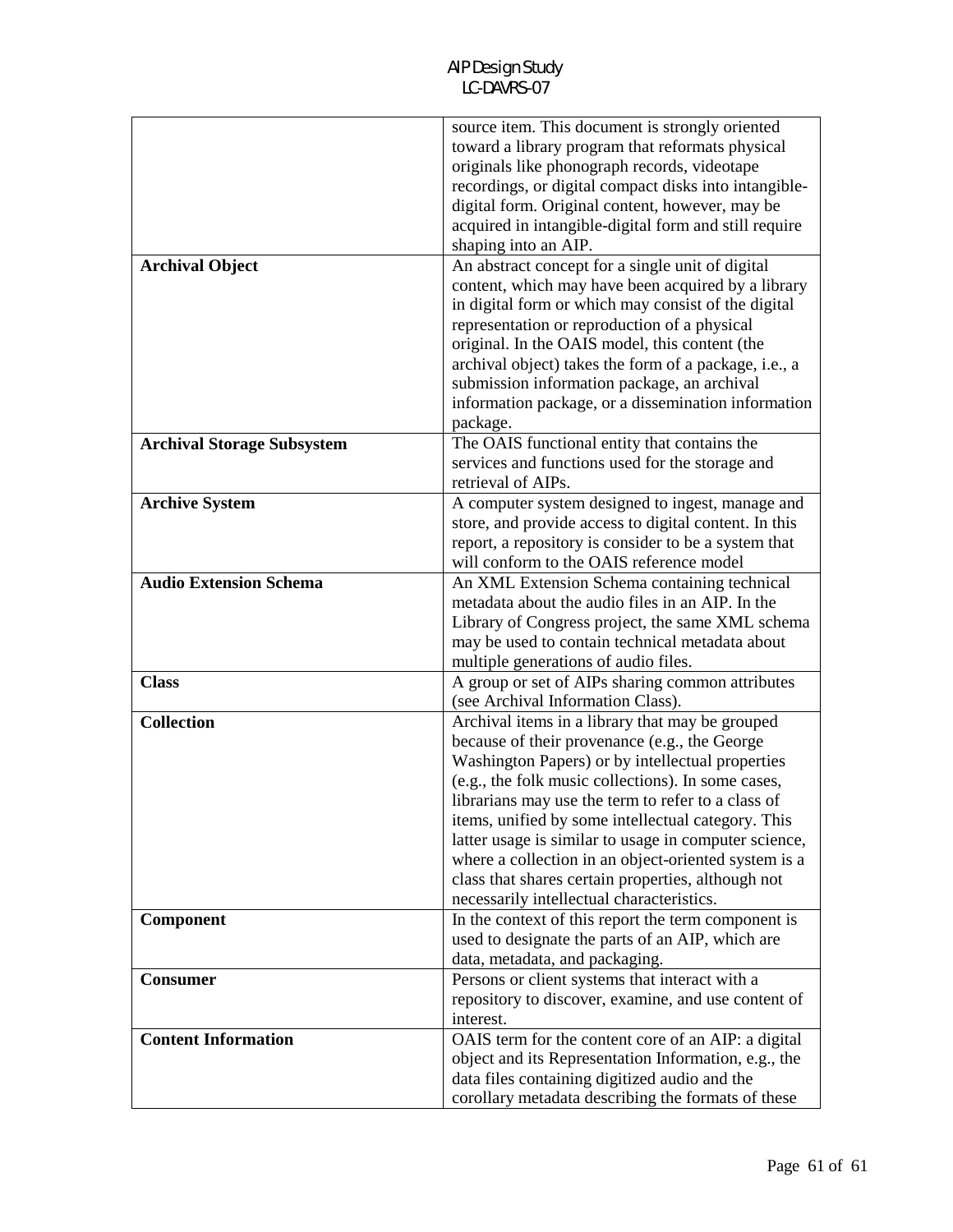|                                               | data files. Content information is the principal target |
|-----------------------------------------------|---------------------------------------------------------|
|                                               | for long-term preservation.                             |
| <b>Context Information</b>                    | OAIS term for the metadata that describes the           |
|                                               | relationship of Content Information to its              |
|                                               | environment, e.g., statements about why the Content     |
|                                               | Information was created and how it relates to other     |
|                                               | Content Information objects existing elsewhere.         |
| Data                                          | Information in its purest sense: a sequence of bits     |
|                                               | that may represent a table of numbers, the              |
|                                               | characters on a page, the sounds made by a person       |
|                                               | speaking, or the images comprising a motion             |
|                                               | picture. Used in contrast to metadata, information      |
|                                               | about information. Some broadcasters and                |
|                                               | entertainment media engineers use the terms             |
|                                               | essence or essence bitstream to name data.              |
| <b>Data Dictionary</b>                        | A set of definitions for metadata elements,             |
|                                               | attributes, or database fields.                         |
| <b>Data Dissemination Session</b>             | OAIS term for a telecommunications session that         |
|                                               | provides data to a Consumer. The format for the         |
|                                               | content delivered is negotiated between the             |
|                                               | repository and the Consumer in a Request                |
|                                               | Agreement.                                              |
| <b>Data Files</b>                             | Bitstream s within an AIP that contain data as          |
|                                               | defined above. Strictly speaking, if an AIP is          |
|                                               | physically encapsulated, bitstreams do not take the     |
|                                               | form of files, but this report uses the term as if they |
|                                               | were files.                                             |
| <b>Data Management Subsystem</b>              | The OAIS functional entity that contains the            |
|                                               | services and functions for searching, querying, and     |
|                                               | managing the information kept in Archival Storage.      |
| Data Management Data                          | Data created and stored in the Data Management          |
|                                               | Subsystem.                                              |
| <b>Data Submission Session</b>                | OAIS term for a telecommunications session that         |
|                                               | submits content from a Producer for ingestion. The      |
|                                               | format for the content submitted is negotiated          |
|                                               | between the repository and the Producer in a            |
|                                               | Submission Agreement.                                   |
| <b>Descriptive AIC</b>                        | The Archival Information Class (see definition          |
|                                               | above) whose members share descriptive                  |
|                                               | information, or certain segments of descriptive         |
|                                               | information.                                            |
| <b>Descriptive Information</b>                | See Descriptive Metadata                                |
| <b>Descriptive Metadata</b>                   | Librarian's term for information that primarily         |
|                                               | describes content in intellectual terms and             |
|                                               | principally exists to support content discovery,        |
|                                               | sometimes synonymous with bibliographic                 |
|                                               | information. Digital library specialists often use the  |
|                                               | term as synonymous with intellectual metadata.          |
| <b>Digital Audio-Visual Repository System</b> | A computer system designed to ingest, manage and        |
|                                               | store, and provide access to audio and video digital    |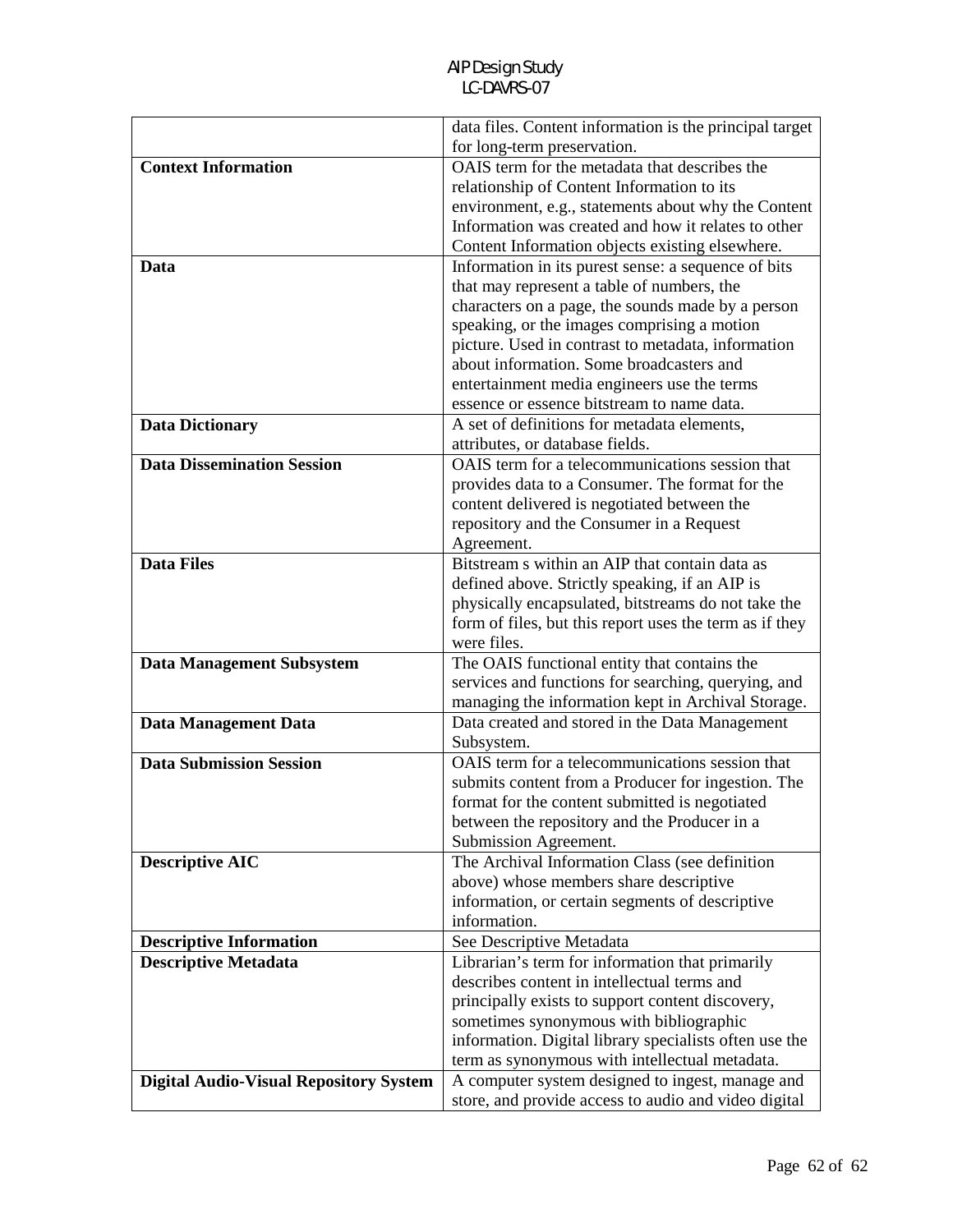|                                          | content. In this report, a repository or repository<br>system is consider to be a system that will conform |
|------------------------------------------|------------------------------------------------------------------------------------------------------------|
|                                          | to the OAIS reference model.                                                                               |
| <b>Digital Preservation</b>              | Sustaining the accessibility and readability of digital                                                    |
|                                          | content for the long term, also stated as the                                                              |
|                                          | preservation of digital content, and not to be                                                             |
|                                          | confused with reformatting physical content into                                                           |
|                                          | digital form.                                                                                              |
| <b>Digital Repository</b>                | A computer system that ingests, stores and                                                                 |
|                                          | manages, and provides access to digital content. In                                                        |
|                                          | the OAIS model, the four subsystems implied by the                                                         |
|                                          | verbs in the preceding statement are joined by a                                                           |
|                                          | fifth: administration.                                                                                     |
| <b>Discovery</b>                         | The process of finding desired information,                                                                |
|                                          | including the use of search systems, indexes, and                                                          |
|                                          | other access tools.                                                                                        |
| <b>Dissemination Information Package</b> | The information package delivered to an authorized                                                         |
| (DIP)                                    | Consumer by an Access Module, consisting of                                                                |
|                                          | elements drawn from an Archival Information                                                                |
|                                          | Package and reshaped to fit this Consumer's                                                                |
|                                          | requirements.                                                                                              |
| <b>Encapsulate</b>                       | To enclose as if in a capsule. In computer science,                                                        |
|                                          | one example of encapsulation consists of packaging                                                         |
|                                          | digital elements in self-extracting files, e.g., ZIP or                                                    |
|                                          | TAR.                                                                                                       |
|                                          | The Archival Information Class (see definition                                                             |
| <b>Environment AIC</b>                   |                                                                                                            |
|                                          | above) pertaining to the computing environment in                                                          |
|                                          | which members were produced or stored, and/or                                                              |
|                                          | rematerialized.                                                                                            |
| <b>Environment Schema</b>                | An XML Extension Schema containing metadata                                                                |
|                                          | about the computing environment in which a class                                                           |
|                                          | AIP were produced or stored, or may be                                                                     |
|                                          | rematerialized.                                                                                            |
| <b>Essence Bitstream</b>                 | Term used by broadcasters and entertainment media                                                          |
|                                          | engineers to name instances of data, e.g., the files                                                       |
|                                          | that contain representations of sounds, images, and                                                        |
|                                          | the like.                                                                                                  |
| <b>Extension Schema</b>                  | A separate namespace of the Primary Schema                                                                 |
|                                          | containing metadata too detailed or specific to be                                                         |
|                                          | contained in the body of the Primary Schema.                                                               |
| <b>External References</b>               | A pointer or reference to a location or address                                                            |
|                                          | outside of the repository where additional metadata<br>exists about an AIP.                                |
| <b>Finding Aid</b>                       | A type of access aid that supports user discovery                                                          |
|                                          | processes. The term is used by librarians to name                                                          |
|                                          | specialized forms of content description, often for                                                        |
|                                          | large blocks of material, which may take a different                                                       |
|                                          | form from conventional bibliographic or catalog                                                            |
|                                          | records.<br>Information that documents the authentication                                                  |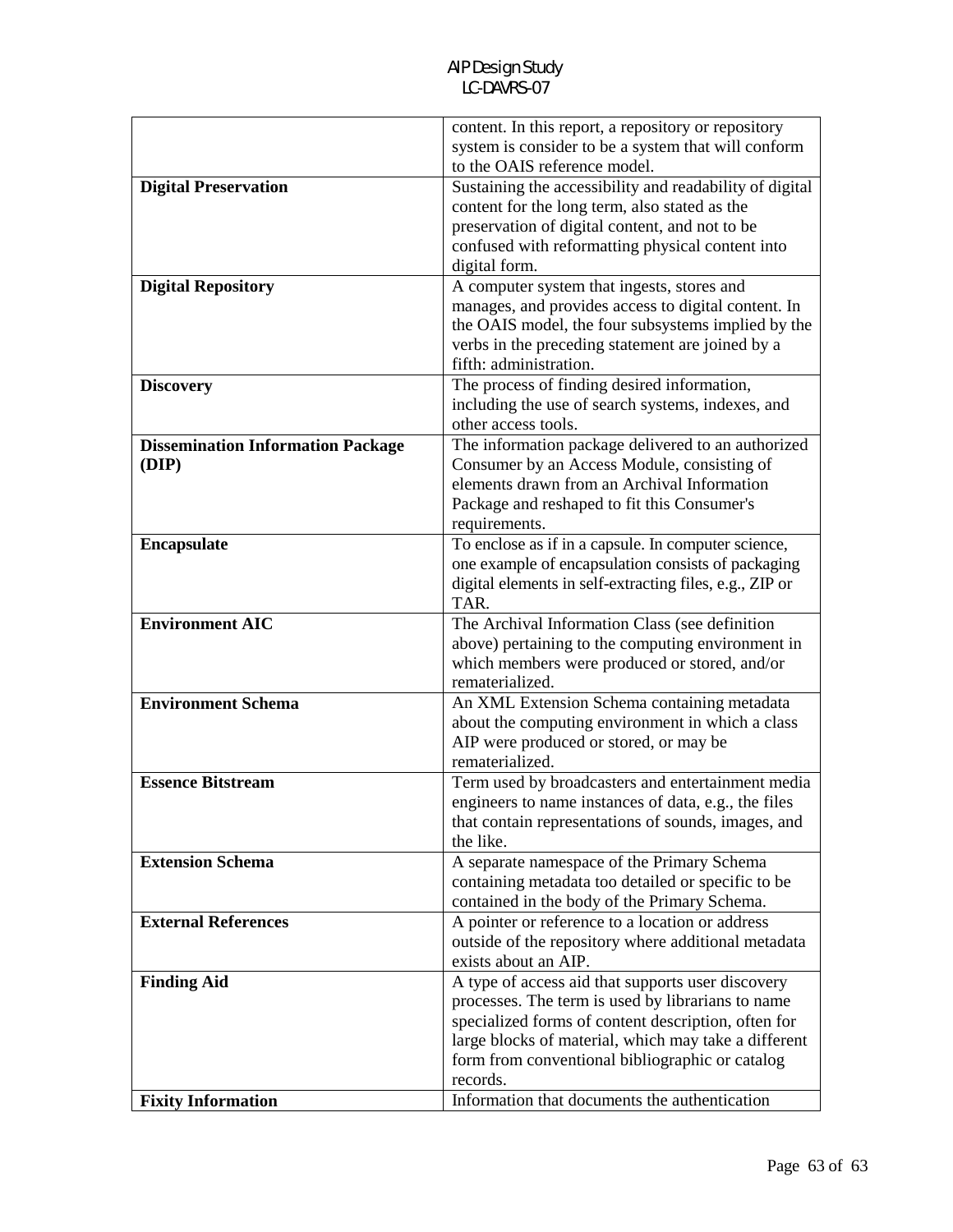|                                     | mechanisms and provides authentication keys to                                                         |
|-------------------------------------|--------------------------------------------------------------------------------------------------------|
|                                     | ensure that the Content Information has not been                                                       |
|                                     | altered in an undocumented manner.                                                                     |
| Format                              | For digital content, the term refers to the structure of                                               |
|                                     | an object, sometimes the structure of a particular                                                     |
|                                     | bitstream or file, e.g., WAVE format audio, and                                                        |
|                                     | sometimes for larger entities like AIPs, which will                                                    |
|                                     | have a physical and a logical format.                                                                  |
| <b>ILS</b>                          | Integrated Library System, e.g., the Voyager System                                                    |
|                                     | in use at the Library of Congress.                                                                     |
| <b>Image Schema</b>                 | An XML Extension Schema containing technical                                                           |
|                                     | metadata about the image files in an AIP, or image                                                     |
|                                     | files that may have been the source for the image                                                      |
|                                     | files in an AIP.                                                                                       |
| <b>Information Package</b>          | A content package transmitted between subsystems                                                       |
|                                     | in the OAIS reference model. The generic of SIP,                                                       |
|                                     | AIP, or DIP.                                                                                           |
| <b>Infrastructure Independence.</b> | The property of a system, subsystem, component, or                                                     |
|                                     | data to function in a variety of computing                                                             |
|                                     | environments.                                                                                          |
| <b>Ingestion Subsystem</b>          | The OAIS functional entity that contains the                                                           |
|                                     | services and functions that accept Submission                                                          |
|                                     | Information Packages from Producers, prepare AIPs                                                      |
|                                     | for storage, and ensure that AIPs become                                                               |
|                                     | established within the archive system.                                                                 |
| <b>Inherit</b>                      | In object-oriented programming, all members of a                                                       |
|                                     | class inherit properties from a class description, and                                                 |
|                                     | child objects inherit properties from parent objects                                                   |
|                                     | in a hierarchy. In this report, the concept is applied                                                 |
|                                     | to Archival Information Classes (represented by                                                        |
|                                     | class-expressing AIPs), the properties of which are                                                    |
|                                     | inherited by all of the AIPs that make up that class,                                                  |
|                                     | and each member of a class will contain metadata                                                       |
|                                     | pointing to the AIP that holds information about the                                                   |
|                                     | class.                                                                                                 |
| <b>Intellectual Metadata</b>        | Librarian's term for information used to describe                                                      |
|                                     | content that principally exists to support content                                                     |
|                                     | discovery. Digital library writers often use the term                                                  |
|                                     | as synonymous with descriptive or bibliographic                                                        |
|                                     | information.                                                                                           |
| <b>Intermediate Node</b>            |                                                                                                        |
|                                     | In this document, AIPs are viewed as hierarchical,                                                     |
|                                     | and are made of Primary, Intermediate, and                                                             |
|                                     | Terminal nodes.                                                                                        |
| LC                                  | Acronym for the Library of Congress.                                                                   |
| <b>Logical View</b>                 | A perspective or way of looking at the structure of                                                    |
|                                     | an AIP that focuses on the relationships within the                                                    |
|                                     | metadata component of an AIP.                                                                          |
| <b>Long Term</b>                    | A period of time sufficient for there to be concern                                                    |
|                                     | about the impact of changing technologies on a<br>digital repository and thus affecting the content it |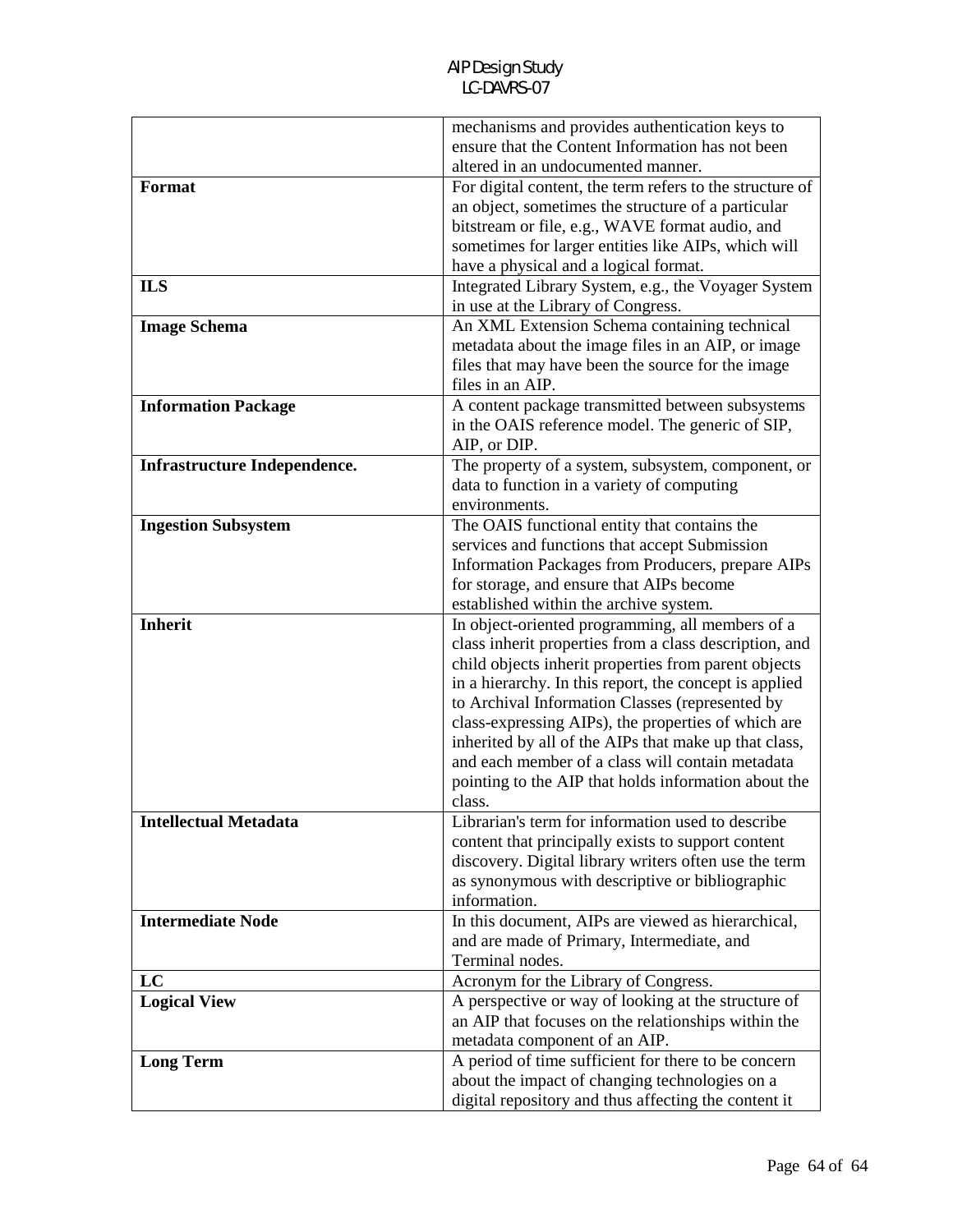|                            | contains.                                           |
|----------------------------|-----------------------------------------------------|
| <b>MARC</b>                | <b>MAchine Readable Cataloging format</b>           |
| <b>MAVIS</b>               | Merged Audio-Visual Information System, a           |
|                            | software product of Wizard Information Services,    |
|                            | Ltd., used by the Motion Picture, Broadcasting, and |
|                            | Recorded Sound Division of the Library of           |
|                            | Congress for the capture and management of          |
|                            | metadata for selected categories of audio-visual    |
|                            | material.                                           |
| <b>Metadata</b>            | Data that describes other data.                     |
| <b>METS</b>                | Metadata Encoding and Transmission Standard, a      |
|                            | successor to the Making of America 2 DTD, and       |
|                            | associated with the Digital Library Federation and  |
|                            | the Library of Congress.                            |
| <b>Migration</b> , format  | The process by which the underlying bitstream s for |
|                            | a given unit of content are transformed from an     |
|                            | obsolescent format into a new, successor format.    |
| Migration, media or system | The process by which the underlying bitstream s for |
|                            | a given unit of content are moved from one device   |
|                            | or storage medium to another, or from one system to |
|                            | another, without change.                            |
| <b>Modular</b>             | The property of completeness and self-contained     |
|                            | functionality in a system, subsystem, component, or |
|                            | data.                                               |
| MPEG-21                    | A recently emerging standard for audio-visual       |
|                            | metadata from the Motion Picture Experts Group.     |
|                            |                                                     |
|                            | The Motion Picture Experts Group, source of a       |
| <b>MPEG</b>                | number of standards, including MPEG-2 (a standard   |
|                            | for encoding digital video in compressed form),     |
|                            | MPEG-7 (a format for descriptive metadata), and     |
|                            | MPEG-21 (an XML schema to serve as a                |
|                            | framework for various other data sets, including    |
|                            | MPEG-7). MPEG website:                              |
|                            | http://www.cselt.it/mpeg/                           |
| <b>Namespace</b>           | A term used in XML to denote a section of an XML    |
|                            | document wherein the naming of elements and         |
|                            | attributes is self-contained; i.e. not global.      |
| <b>Navigate</b>            | The process by which a user moves logically or      |
|                            | physically within information.                      |
| <b>NISO</b>                | National Information Standards Organization.        |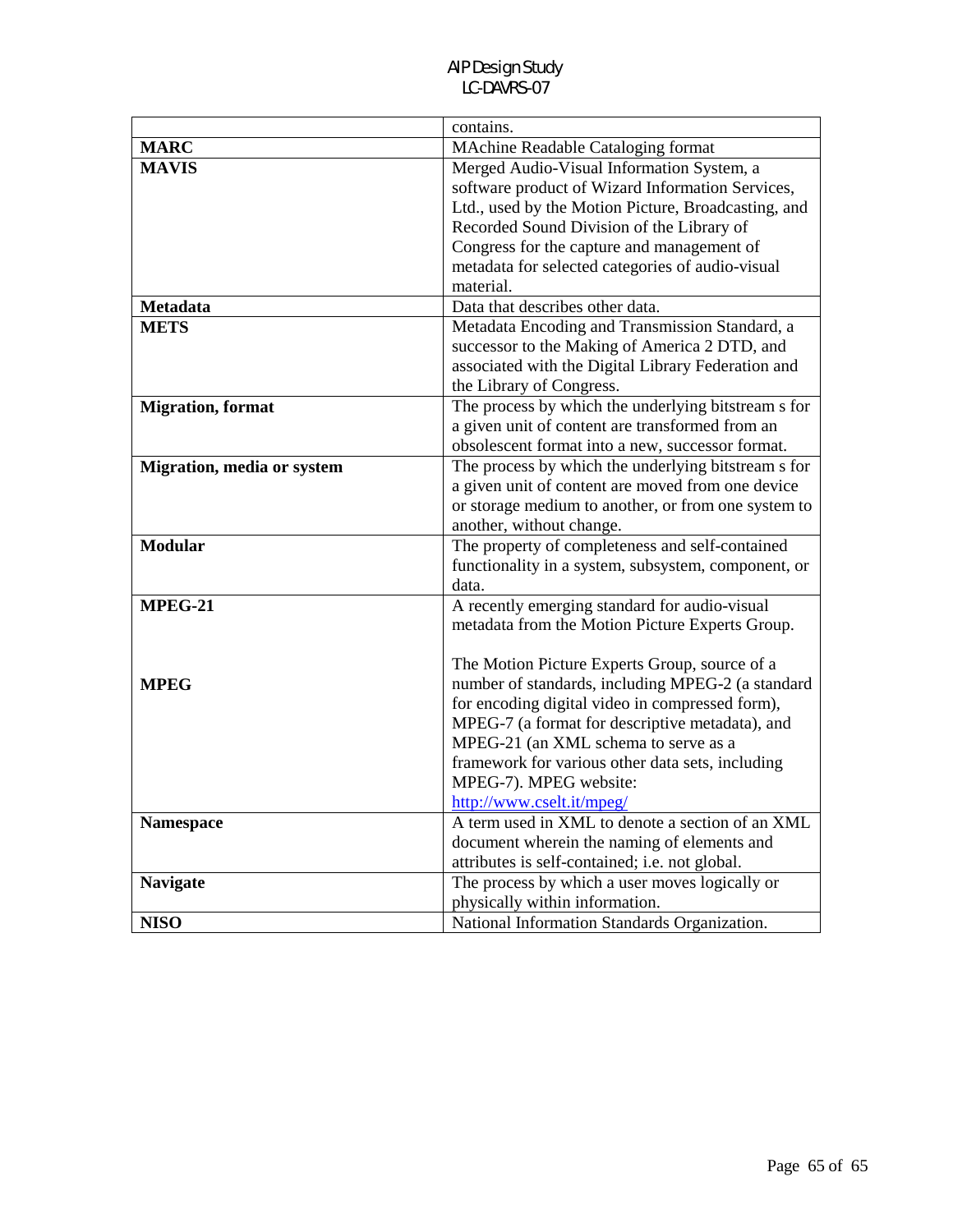| <b>OAIS</b>                                 | The Open Archival Information System reference         |
|---------------------------------------------|--------------------------------------------------------|
|                                             | model developed under the auspices of the National     |
|                                             | Air and Space Administration. The reference model      |
|                                             | is for a digital content archive or repository, in the |
|                                             | words of the model, "consisting of an organization     |
|                                             | of people and systems that has accepted the            |
|                                             | responsibility to preserve information and make it     |
|                                             | available for a Designated Community." OAIS            |
|                                             | website:                                               |
|                                             | http://ssdoo.gsfc.nasa.gov/nost/isoas/ref_model.html   |
| <b>Original Source Item</b>                 | The original content item that is to be reformatted    |
|                                             | for management in a digital repository. In this        |
|                                             |                                                        |
|                                             | report, the term is used synonymously with archival    |
|                                             | item. This document is strongly oriented toward a      |
|                                             | library program that reformats physical originals      |
|                                             | like phonograph records, videotape recordings, or      |
|                                             | digital compact disks into intangible-digital form.    |
|                                             | Original content, however, may be acquired in          |
|                                             | intangible-digital form and still require shaping into |
|                                             | an AIP.                                                |
| Packaging                                   | The process of binding and identifying the             |
|                                             | components of an AIP.                                  |
| <b>Packaging Information</b>                | That information that is used to bind and identify     |
|                                             | the components of an AIP.                              |
| <b>Physical View</b>                        | A perspective or way of looking at the structure of    |
|                                             | an AIP that focuses on the packaging of the AIP as     |
|                                             | a whole.                                               |
| <b>Preservation</b>                         | Preservation in this document has two meanings.        |
|                                             | First, the term may be used in association with what   |
|                                             | library and archive professionals call reformatting,   |
|                                             |                                                        |
|                                             | the making of "preservation copies" of endangered      |
|                                             | or deteriorating originals, for example by             |
|                                             | microfilming. Second, the term may refer to the        |
|                                             | persistence of digital content.                        |
| <b>Preservation Description Information</b> | OAIS term for the information necessary for            |
| (PDI)                                       | adequate preservation of the Content Information       |
|                                             | and which is categorized as Provenance, Reference,     |
|                                             | Fixity, and Context information.                       |
| <b>Preservation Service Provider</b>        | An individual or organization responsible for          |
|                                             | operating and managing a digital repository.           |
| <b>Primary Node</b>                         | In this document, AIPs are viewed as hierarchical,     |
|                                             | and are made of Primary, Intermediate, and             |
|                                             | Terminal nodes.                                        |
| <b>Primary Schema</b>                       | The base set of metadata in the form of an XML         |
|                                             | Schema that describes the data contained within an     |
|                                             | AIP. In the context of this report, the Primary        |
|                                             | Schema is associated with the efforts of the Digital   |
|                                             | Library Federation to develop the Metadata             |
|                                             |                                                        |
|                                             | Encoding and Transmission Standard (METS).             |
| <b>Producer</b>                             | The role played by those persons or client systems     |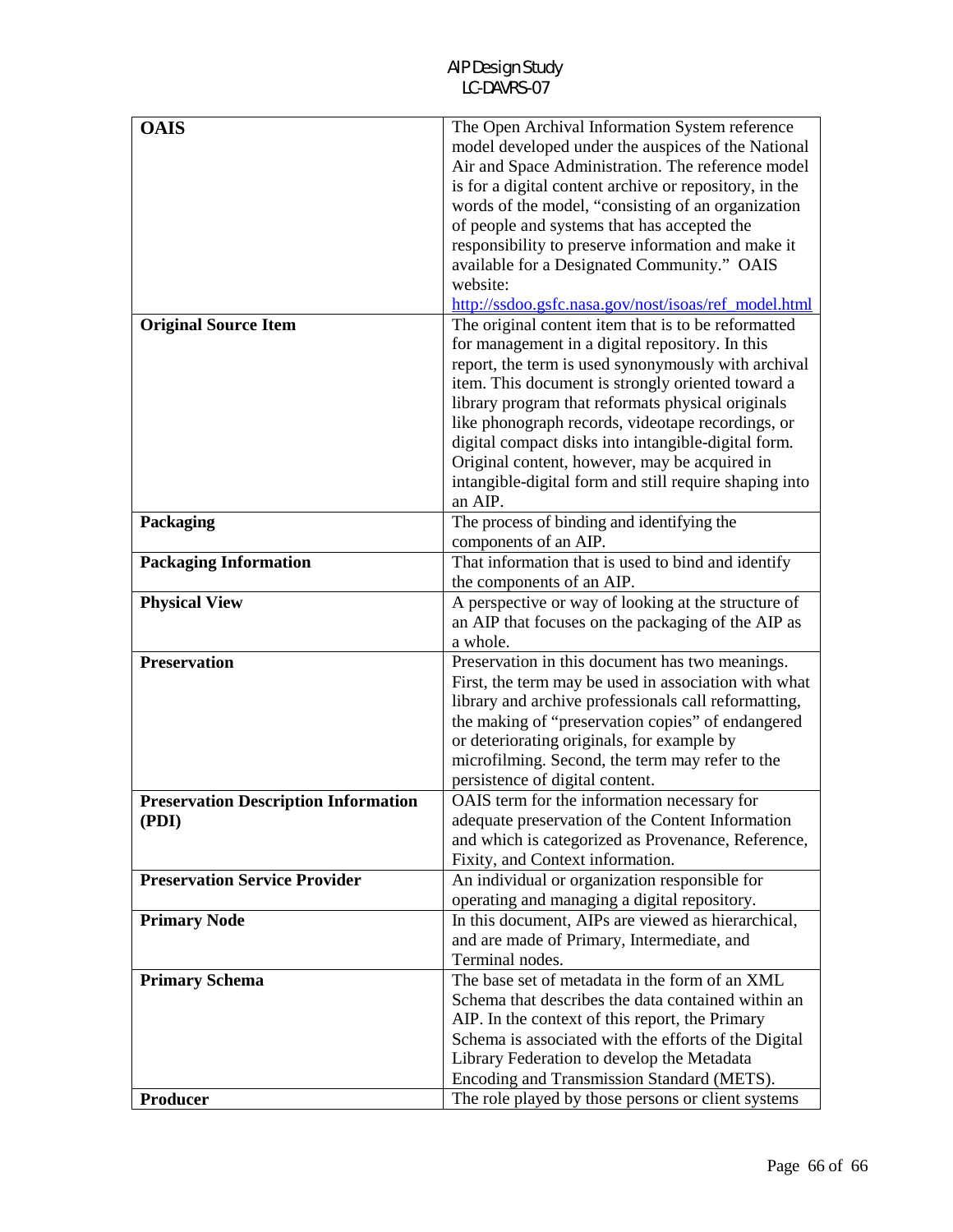|                                              | that process born-digital content or reformat        |
|----------------------------------------------|------------------------------------------------------|
|                                              | tangible content (analog or digital) into intangible |
|                                              | digital form, ready for ingestion into a digital     |
|                                              | repository.                                          |
| <b>Production</b>                            | The process of converting original source items into |
|                                              | digital formats suitable for ingestion into a        |
|                                              | repository.                                          |
| <b>Prototyping Project</b>                   | A multi-year effort to study aspects of a digital    |
|                                              | repository and associated aspects of the digital     |
|                                              | reformatting and preservation of audio-visual        |
|                                              | collections at the Library of Congress.              |
| <b>Prototyping Project Metadata Database</b> | A Microsoft Access database currently used by the    |
|                                              | Prototyping Project to capture and manage digital-   |
|                                              | object metadata during production.                   |
| <b>Provenance Information</b>                | Information that documents the history of an AIP,    |
|                                              | including the origin or source of the content, any   |
|                                              | changes made to the AIP, and the identification of   |
|                                              | the content managers.                                |
| <b>Provenance Schema</b>                     | An XML Extension Schema containing Provenance        |
|                                              | Information about an AIP.                            |
| <b>Reference Information</b>                 | Information that identifies, and if necessary        |
|                                              | describes, one or more mechanisms used to provide    |
|                                              | assigned identifiers for the Content Information. It |
|                                              | also provides identifiers that allow outside systems |
|                                              | to refer, unambiguously, to a particular Content     |
|                                              | Information.                                         |
| <b>Reference Model</b>                       | A framework for understanding significant            |
|                                              | relationships among the entities of some             |
|                                              | environment, and for the development of consistent   |
|                                              | standards or specifications supporting that          |
|                                              | environment. A reference model is based on a small   |
|                                              | number of unifying concepts and may be used as a     |
|                                              | basis for education and explaining standards to a    |
|                                              | non-specialist.                                      |
| <b>Refreshment</b>                           | A form of migration, media, or system (see above)    |
|                                              | in which unchanged bitstream s are refreshed by      |
|                                              | moving them to other media or devices.               |
| Rematerialize                                | The process of presentation, display, or playback of |
|                                              | an archival object which, after the passage of time, |
|                                              | may require the emulation of obsolete content-       |
|                                              | presentation systems.                                |
| <b>Repackaging</b>                           | A form of migration, format (see above) in which     |
|                                              | alterations to bitstreams require changes to         |
|                                              | Packaging Information, or in which the Packaging     |
|                                              | Information itself has been changed.                 |
| <b>Replication</b>                           | A form of migration, media or system (see above) in  |
|                                              | which unchanged bitstream s and also the metadata    |
|                                              | are refreshed by moving them to other media or       |
|                                              | devices.                                             |
| <b>Repository</b>                            | A multi-module computer system designed to           |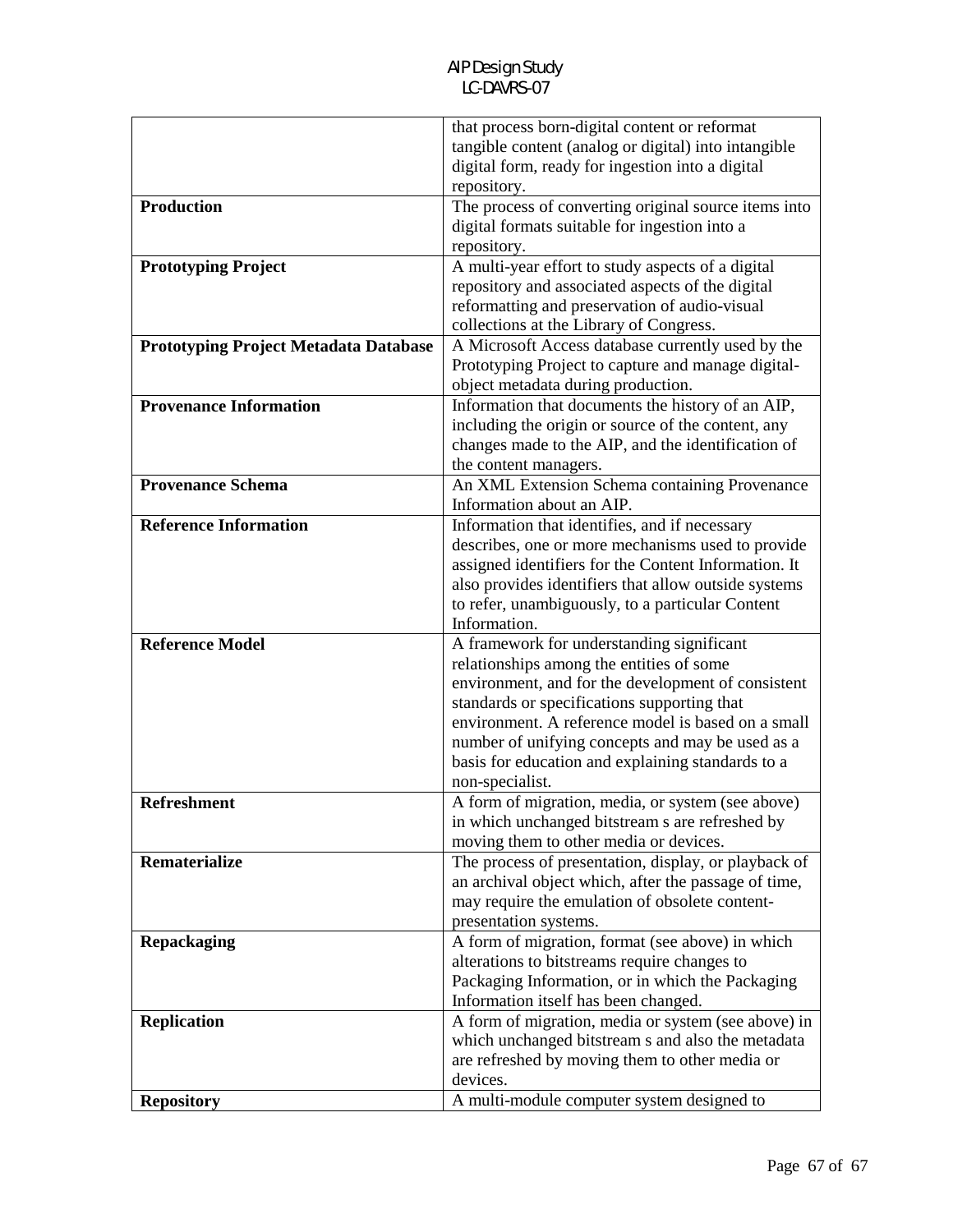|                                             | ingest, manage and store, and provide access to<br>digital content. In this report, a repository is<br>considered to be a system that will conform to the<br>OAIS reference model.                                                                                                                                                                                                                     |
|---------------------------------------------|--------------------------------------------------------------------------------------------------------------------------------------------------------------------------------------------------------------------------------------------------------------------------------------------------------------------------------------------------------------------------------------------------------|
| <b>Representation AIC</b>                   | The Archival Information Class (see definition<br>above) whose members share Representation<br>Information.                                                                                                                                                                                                                                                                                            |
| <b>Representation Information</b>           | Information (or a pointer to information within<br>metadata) that explains the structure and meaning of<br>a given bitstream, e.g., ISO/IEC 4873:1991<br>Information technology; ISO 8-bit code for<br>information interchange; structure and rules for<br>implementation                                                                                                                              |
| <b>Schema</b>                               | A normative form of XML that describes the format<br>and content of other XML.                                                                                                                                                                                                                                                                                                                         |
| Self-describing                             | A property of a system, subsystem, component, or<br>module that denotes its ability to describe itself<br>without external sources of information.                                                                                                                                                                                                                                                     |
| <b>Self-extracting Archive</b>              | A form of packaging that provides the capability to<br>encapsulate a set of files as a single file and<br>subsequently allows for the extraction of one or more<br>of those files for access, e.g. AIP or TAR.                                                                                                                                                                                         |
| <b>SMIL</b>                                 | Synchronized Multimedia Integration Language<br>(SMIL) is a layout language that allows creation of<br>multimedia presentations consisting of multiple<br>elements of compelling music, voice, images, text,<br>video, and graphics in a common, synchronized<br>timeline. SMIL was developed by a group from the<br>CD-ROM, interactive television, Web, and audio<br>and video streaming industries. |
| <b>Structural Metadata</b>                  | Information that supports binding and/or navigating<br>a multi-part, complex digital object. In the proposed<br>AIP, this function is executed by the Structural Map<br>(part of the METS schema). Note that this definition<br>differs from the usage in some engineering settings<br>that refers to the inherent structure of a given<br>bitstream.                                                  |
| <b>Submission Agreement</b>                 | OAIS term for an agreement reached between a<br>Preservation Service Provider and a Producer that<br>specifies rules for the Data Submission Session.<br>This data model identifies format/contents and the<br>logical constructs used by the Producer and how<br>they are represented on each media delivery or in a<br>telecommunication session.                                                    |
| <b>Submission Information Package (SIP)</b> | OAIS term for the Information Package identified<br>by the Producer in the Submission Agreement with<br>the Preservation Service Provider; compare to AIP<br>and Dissemination Information Package.                                                                                                                                                                                                    |
| Sub-object                                  | A digital object within an AIP containing either                                                                                                                                                                                                                                                                                                                                                       |